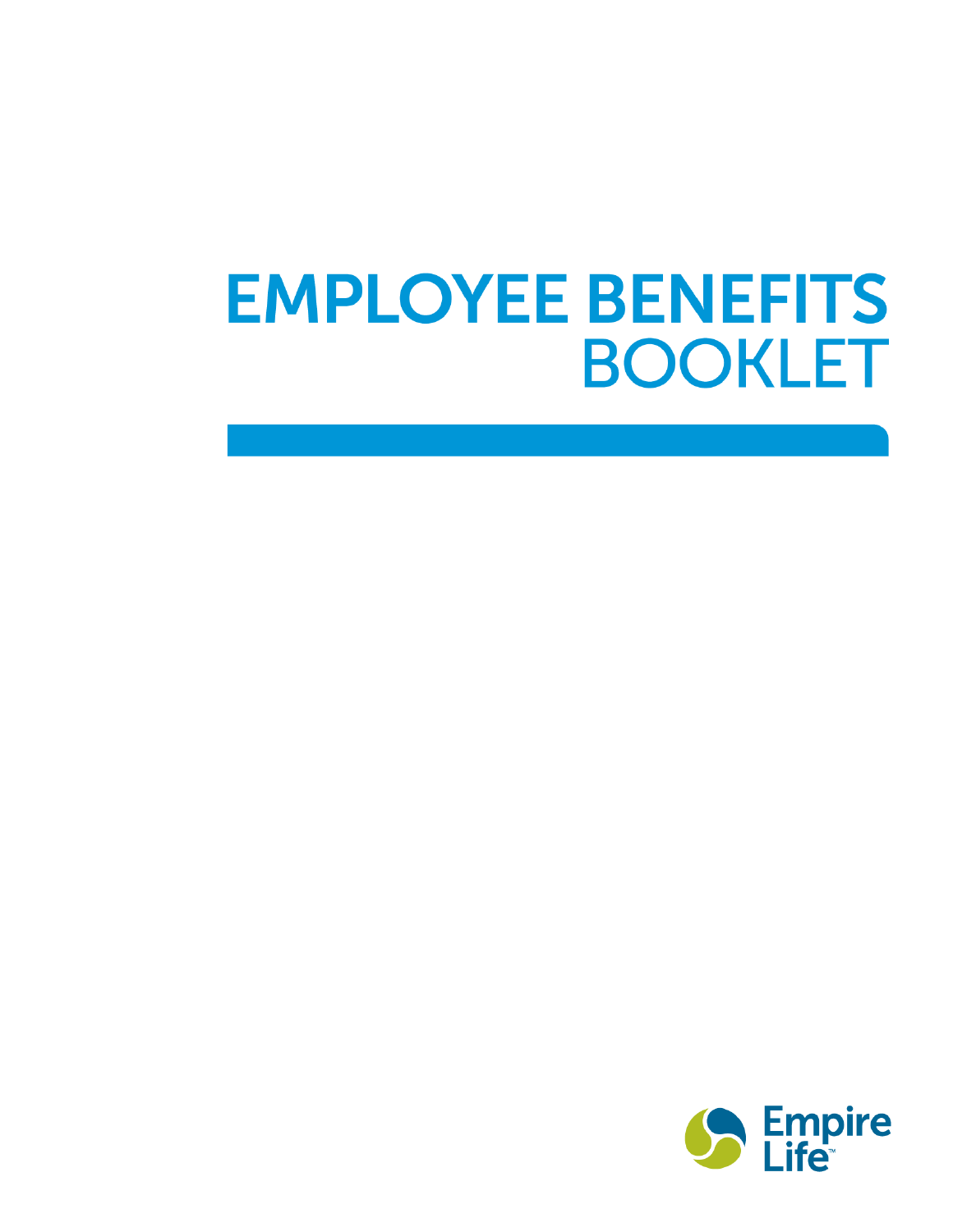## **INTRODUCTION**

Your employer has entered into an agreement with **The Empire Life Insurance Company (Empire Life)** to provide you with a plan of group insurance benefits.

This information booklet has been prepared in order to give you an informal summary of the benefits and provisions of your Plan. It does not constitute the group Policy and is not a contract of insurance, nor does it confer or grant any contractual or other rights. All rights under this Plan will be governed solely by the provisions of the master Policy and by applicable law.

In the event of any discrepancy between this booklet and the group Policy, the terms and provisions of the group Policy apply.

The booklet contains important information concerning your group insurance coverage. As at the print date, this is the most current version of your group insurance benefits and replaces any previous booklet.

Should you have any questions, please contact your plan administrator or Empire Life at group.csu@empire.ca or Toll free 1-800-267-0215.

# **FOR VANCOUVER UNIONIZED INSTRUCTORS OF:**

# **BERLITZ CANADA INC.**

## **POLICY NUMBER: G4666-001**

**Arranged by: Mercer (Canada) Limited/Mercer (Canada) limitee** Print date: June - 2012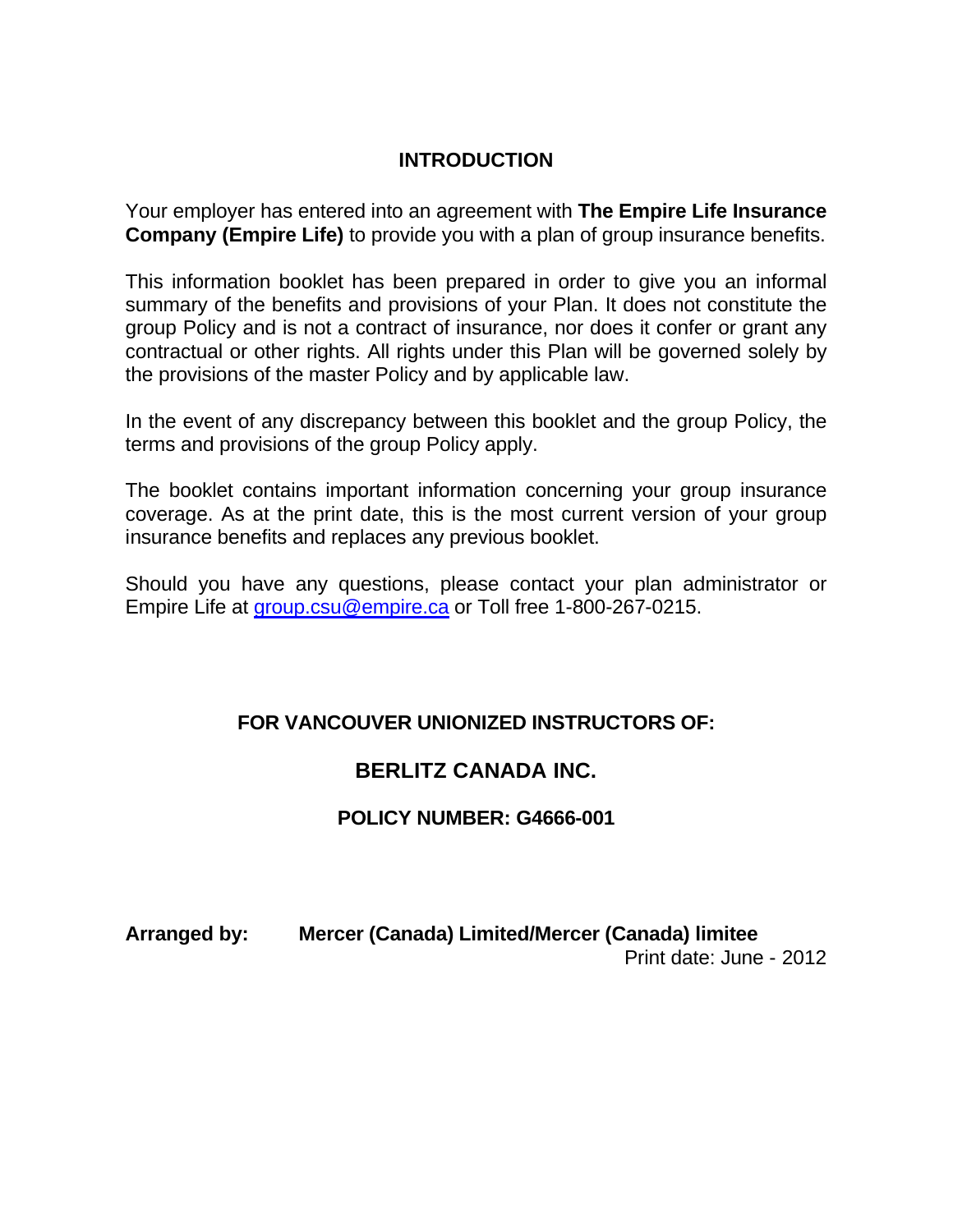**Eligibility:** Minimum of 160 lessons taught per month during 10 non-consecutive months in a calendar year for 2 consecutive years

#### **BASIC LIFE**

- **Benefit:** 2 times Annual Salary
- **Minimum Benefit:** \$20,000
- **Maximum Benefit:** \$200,000
- **No Evidence Limit:** Under age 65, no evidence of insurability is required. Age 65 and over, evidence of insurability is required for amounts in excess of \$150,000.
- **Reduction:** Reduces by 50% at age 65.
- **Termination:** Age 70 or prior retirement.
- **Waiver of Premium:** To age 65 or prior retirement.

**Own Occupation Period:** 2 years from the start of any benefit period for the purposes of the "Total Disability" definition for the Waiver of Premium Benefit.

**Elimination Period:** 119 days for the purposes of the Waiver of Premium Benefit.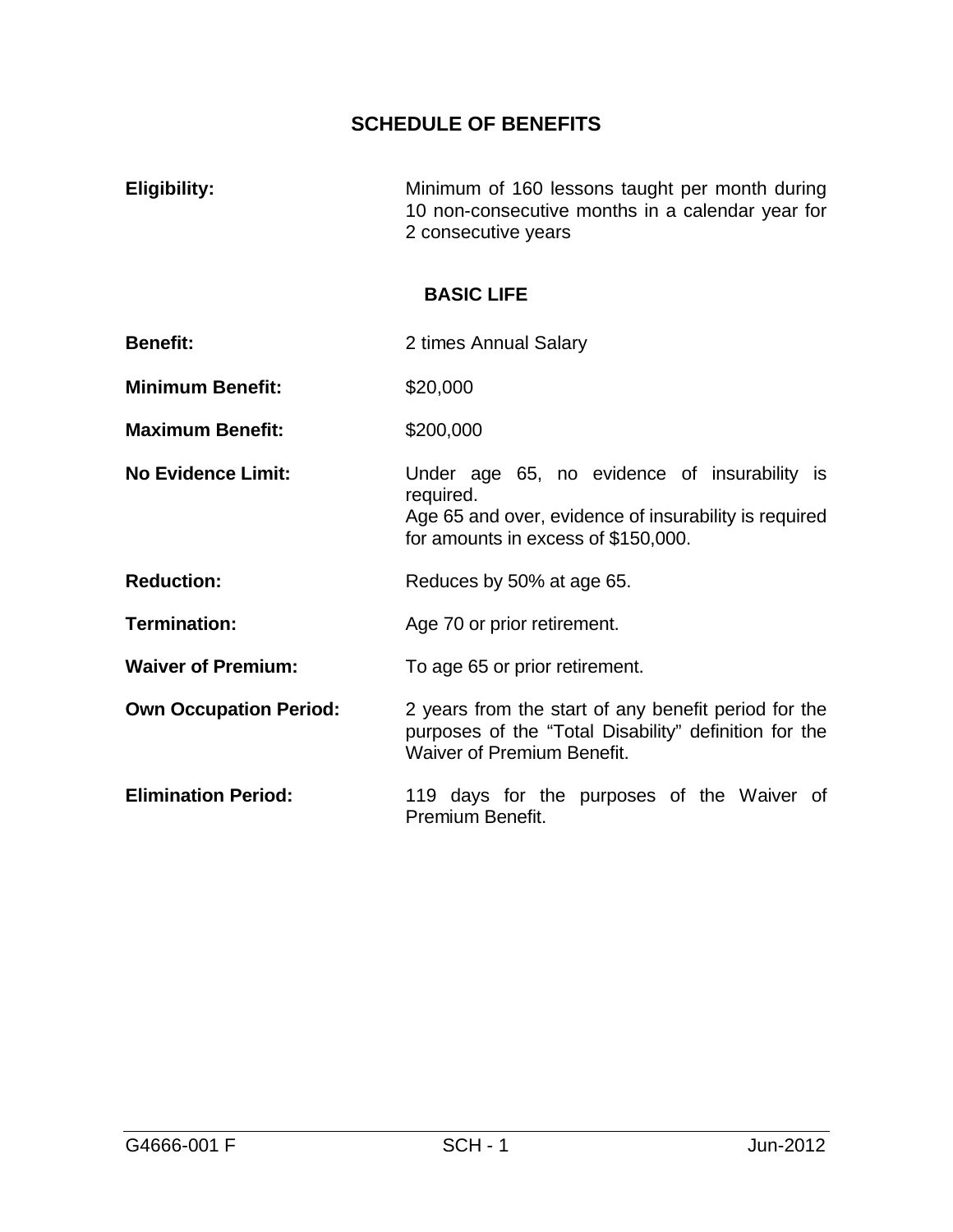## **OPTIONAL LIFE**

| <b>Benefit:</b>           | Units of \$10,000                                                     |
|---------------------------|-----------------------------------------------------------------------|
| <b>Maximum Benefit:</b>   | \$150,000                                                             |
| <b>No Evidence Limit:</b> | Evidence of insurability is required for all amounts<br>of Insurance. |
| <b>Reduction:</b>         | Reduces by 50% at age 65.                                             |
| <b>Termination:</b>       | Age 70 or prior retirement.                                           |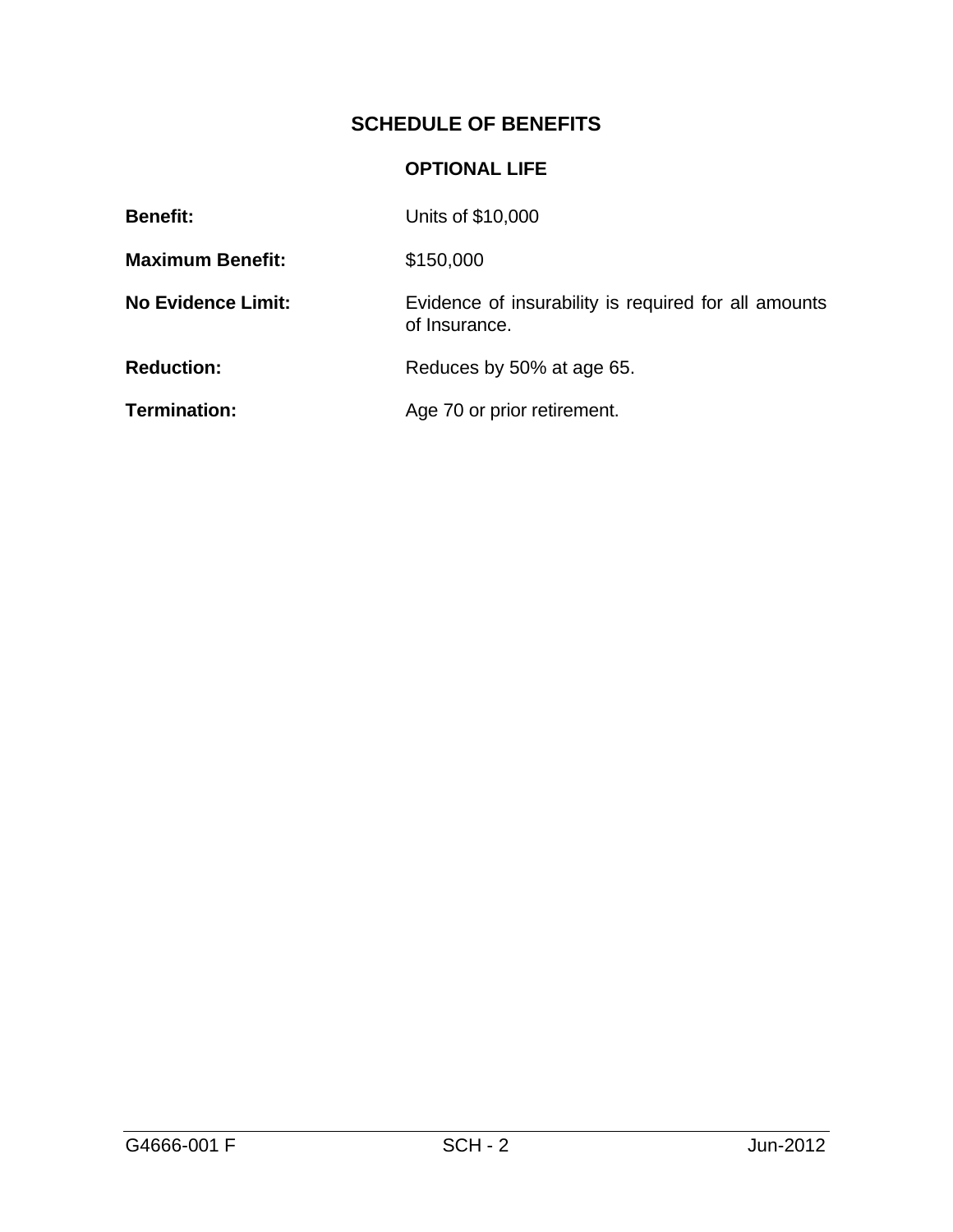## **ACCIDENTAL DEATH & DISMEMBERMENT**

| <b>Benefit:</b>           | 2 times Annual Salary                                                                                                                                     |  |  |  |
|---------------------------|-----------------------------------------------------------------------------------------------------------------------------------------------------------|--|--|--|
| <b>Minimum Benefit:</b>   | \$20,000                                                                                                                                                  |  |  |  |
| <b>Maximum Benefit:</b>   | \$200,000                                                                                                                                                 |  |  |  |
| <b>No Evidence Limit:</b> | Under age 65, no evidence of insurability is<br>required.<br>Age 65 and over, evidence of insurability is required<br>for amounts in excess of \$150,000. |  |  |  |
| <b>Reduction:</b>         | Reduces by 50% at age 65.                                                                                                                                 |  |  |  |
| Termination:              | Age 70 or prior retirement.                                                                                                                               |  |  |  |

# **OPTIONAL ACCIDENTAL DEATH & DISMEMBERMENT**

| <b>Benefit:</b>           | Units of \$10,000                                                     |
|---------------------------|-----------------------------------------------------------------------|
| <b>Maximum Benefit:</b>   | \$150,000                                                             |
| <b>No Evidence Limit:</b> | Evidence of insurability is required for all amounts<br>of Insurance. |
| <b>Reduction:</b>         | Reduces by 50% at age 65.                                             |
| Termination:              | Age 70 or prior retirement.                                           |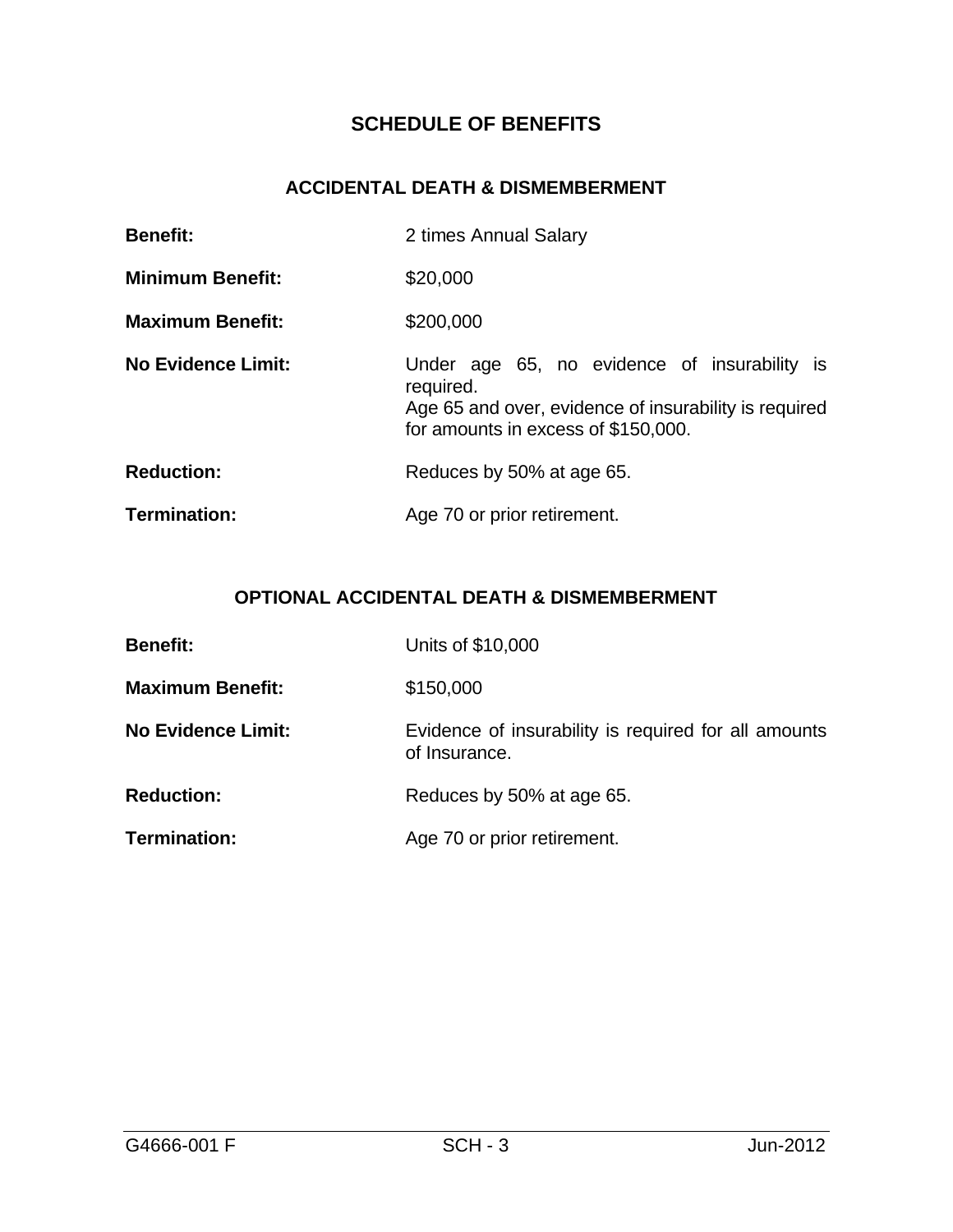## **OPTIONAL SPOUSAL LIFE**

| <b>Benefit:</b>           | Units of \$10,000                                                                          |  |  |  |  |
|---------------------------|--------------------------------------------------------------------------------------------|--|--|--|--|
| <b>Maximum Benefit:</b>   | \$150,000                                                                                  |  |  |  |  |
| <b>No-Evidence Limit:</b> | Evidence of insurability is required for all amounts<br>of Insurance.                      |  |  |  |  |
| <b>Reduction:</b>         | Reduces by 50% at age 65                                                                   |  |  |  |  |
| Termination:              | Employee's termination under the<br>policy<br>or.<br>spouse's age 70 whichever is earlier. |  |  |  |  |

## **OPTIONAL SPOUSAL ACCIDENTAL DEATH & DISMEMBERMENT**

| <b>Benefit:</b>           | Units of \$10,000                                                                         |  |  |  |
|---------------------------|-------------------------------------------------------------------------------------------|--|--|--|
| <b>Maximum Benefit:</b>   | \$150,000                                                                                 |  |  |  |
| <b>No-Evidence Limit:</b> | Evidence of insurability is required for all amounts<br>of Insurance.                     |  |  |  |
| <b>Reduction:</b>         | Reduces by 50% at age 65                                                                  |  |  |  |
| Termination:              | Employee's termination under the<br>policy<br>or<br>spouse's age 70 whichever is earlier. |  |  |  |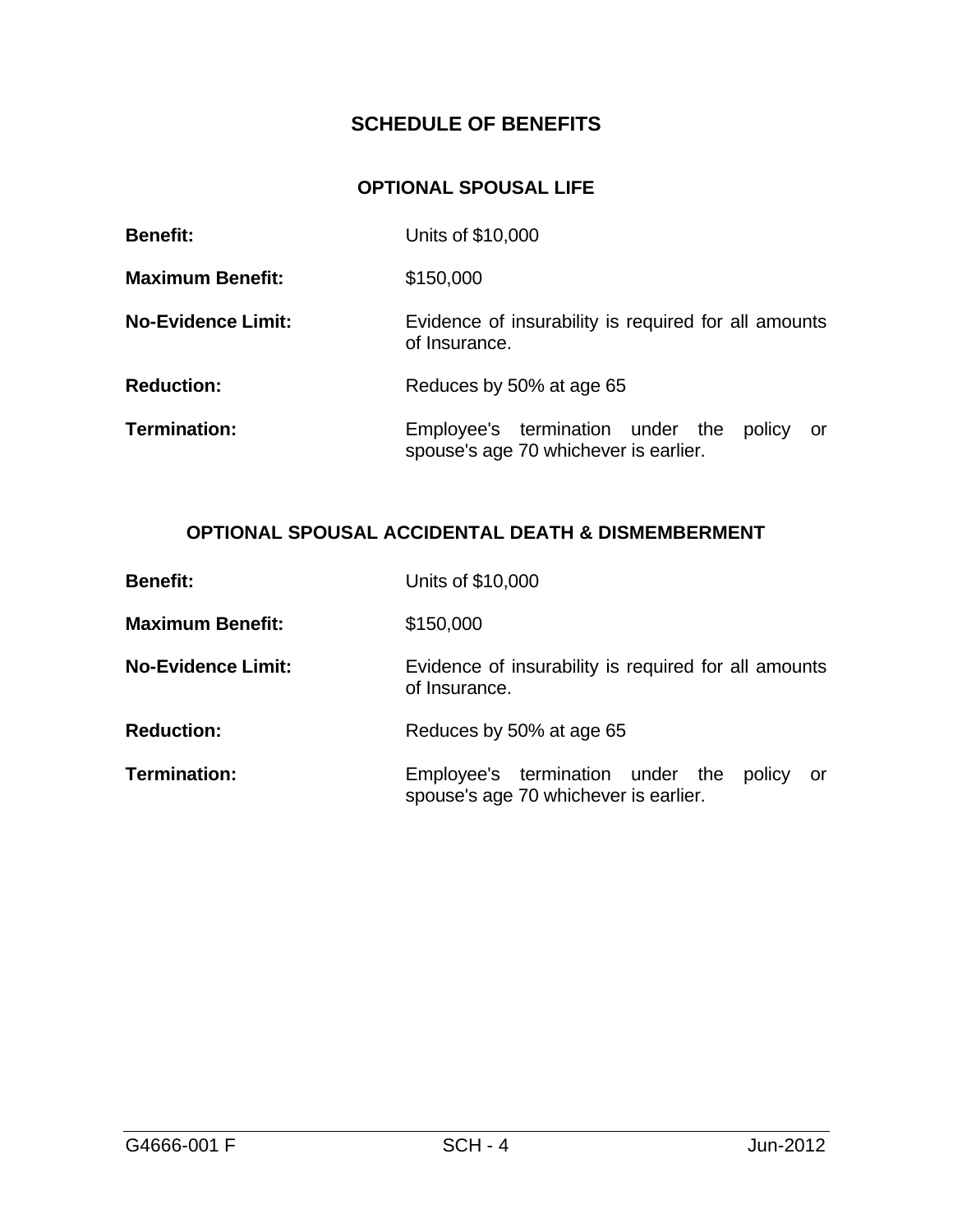## **LONG TERM DISABILITY**

| <b>Benefit:</b>               | higher \$1                                                 | 66.7% of monthly earnings rounded to the next |  |  |  |
|-------------------------------|------------------------------------------------------------|-----------------------------------------------|--|--|--|
| <b>Maximum Benefit:</b>       | \$5,000                                                    |                                               |  |  |  |
| <b>Elimination Period:</b>    | Injury 119 days<br>Sickness                                | 119 days                                      |  |  |  |
| Integration:                  | <b>Primary CPP/QPP Benefits</b>                            |                                               |  |  |  |
| <b>Benefit Period:</b>        | Age 65                                                     |                                               |  |  |  |
| <b>No Evidence Limit:</b>     | No evidence of insurability is required.                   |                                               |  |  |  |
| <b>Own Occupation Period:</b> | $2$ year(s)                                                |                                               |  |  |  |
| <b>Termination:</b>           | Age 65 or prior retirement.                                |                                               |  |  |  |
| <b>Tax Status:</b>            | Benefits payable under this Provision are Non-<br>Taxable. |                                               |  |  |  |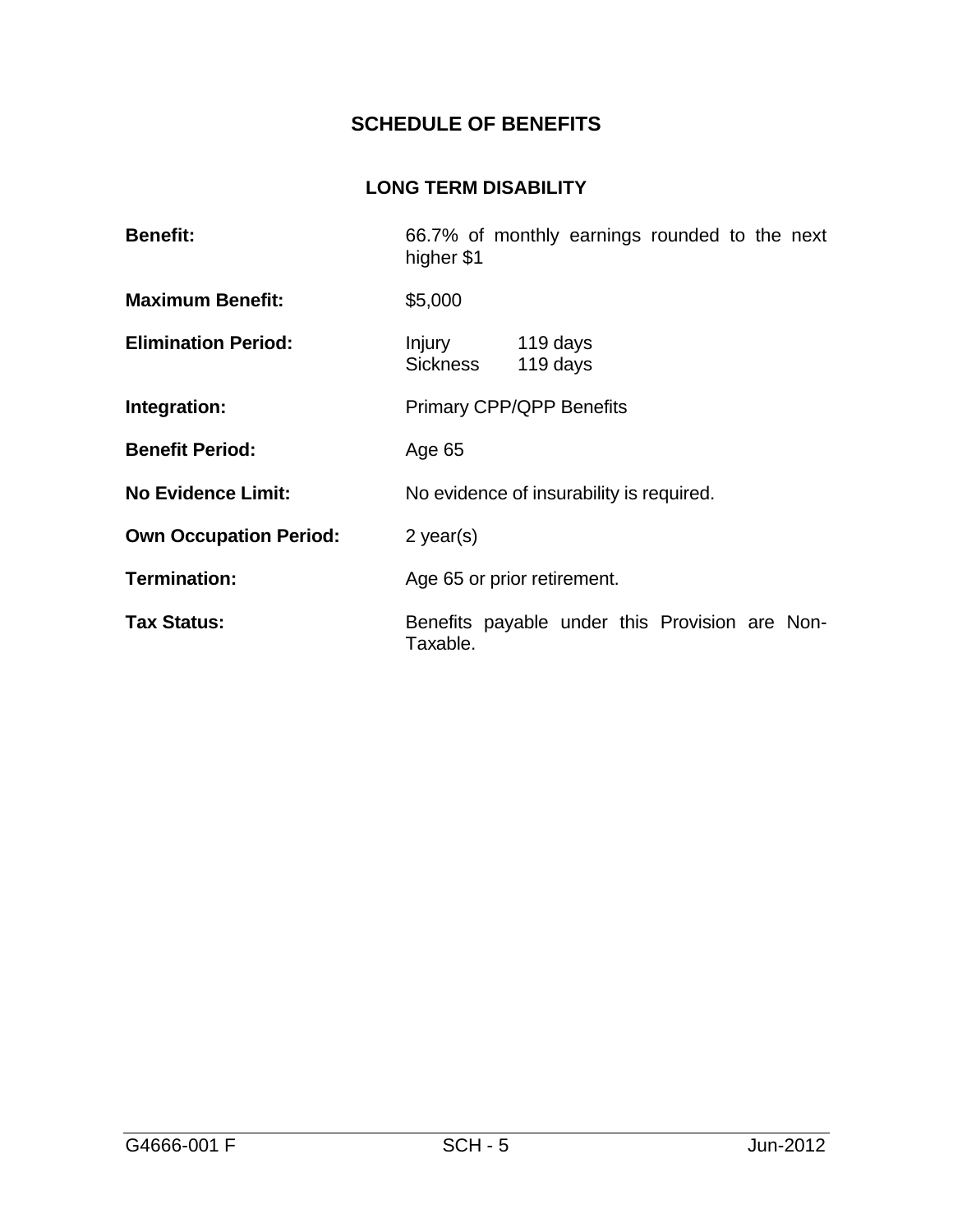## **EXTENDED HEALTH BENEFITS**

**Benefit Period** - 12 month period from January 1st to December 31st.

**Survivor Benefit** - 24 months.

**Termination Age** - Employee's age 70 or prior retirement.

#### *For detailed descriptions and limitations for these benefits refer to the Extended Health Benefit section*

The Company will pay for eligible services or supplies (up to the maximum outlined below or the **Reasonable and Customary Charge**, whichever less), for a Person Insured, that are **Medically Necessary** for the treatment of a Sickness or Injury.

| Key: $Ref - Doctor's referral required$      | <b>Coins</b> – Coinsurance amount           |
|----------------------------------------------|---------------------------------------------|
| <b>Ded S/F</b> – Single & Family deductibles | <b>Max</b> – Maximums and other limitations |

The insured(s) are covered for the following with an **unlimited** maximum, with any exceptions noted.

The overall combined deductible for EHB, per benefit period, is: **Single amount** – \$0 **Family amount** – \$0

#### **Drugs**

As legislated in the province of Quebec and as it pertains to any Person Insured, the Deductible and/or Coinsurance applied in each calendar year will be accumulated up to the legislated maximum contribution. Once this maximum is reached, 100% of Eligible Expenses will be payable for the remainder of the calendar year.

|                                      | Coins | Ded S/F | Max                                    |
|--------------------------------------|-------|---------|----------------------------------------|
| <b>Wallet Card - Prescription</b>    | 100%  | \$0/\$0 | \$2,500 per benefit period per insured |
| (including Anti-Obesity Drugs). Plan |       |         | employee, per insured spouse, per      |
| will pay the full cost of the        |       |         | insured children combined              |
| Dispensing Fee.                      |       |         |                                        |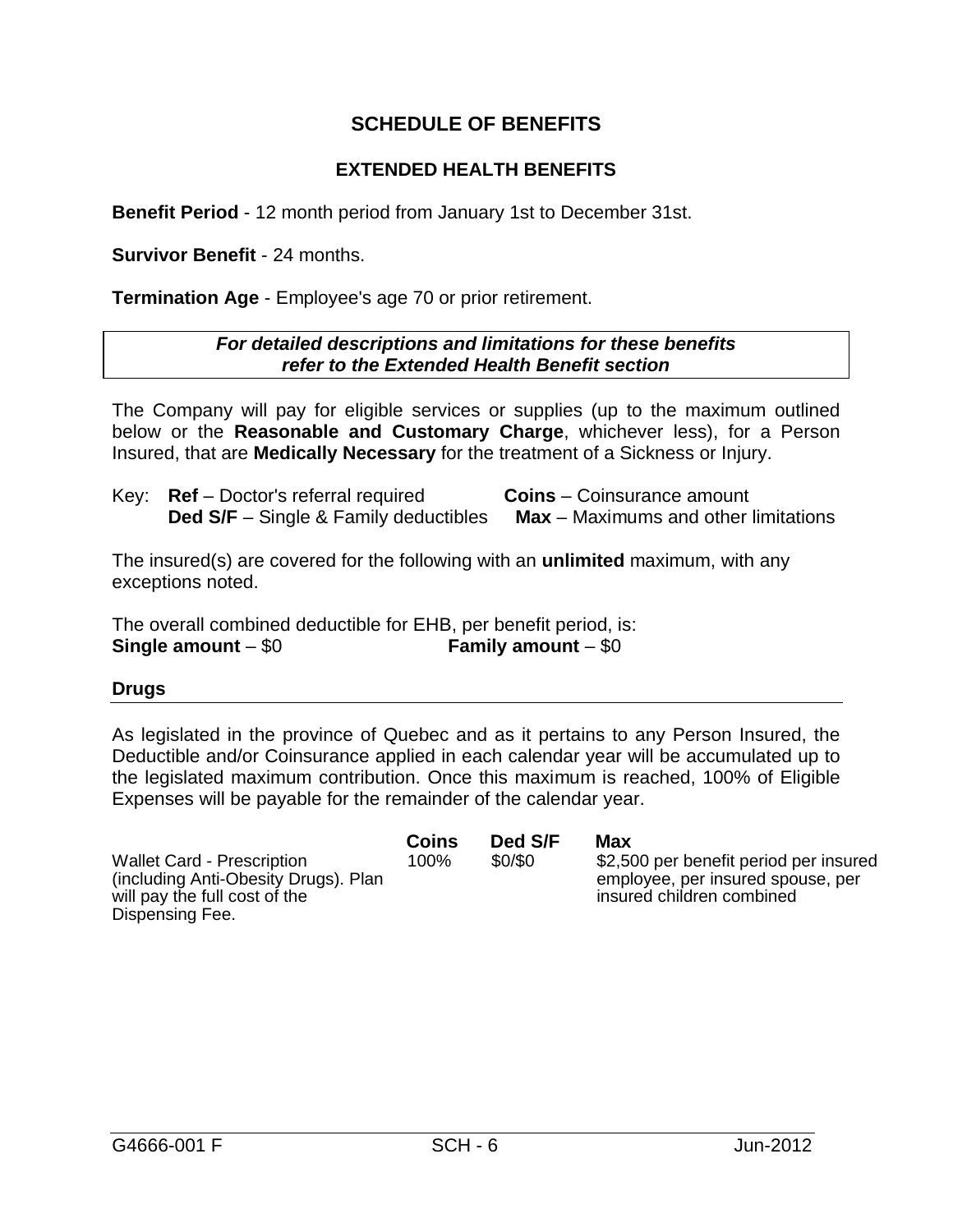## **Major Medical**

| Accidental dental<br>Ambulance<br>Diagnostic tests<br>Hearing aid<br>Private duty nursing<br>Routine eye exam, to age 18<br>Routine eye exam | Coins<br>100%<br>100%<br>100%<br>100%<br>100%<br>100%<br>100% | Ded S/F | Max<br>\$500 per benefit period<br>\$500 per 48 consecutive months<br>\$10,000 per benefit period<br>\$75 once per 12 consecutive months<br>\$75 once per 24 consecutive months |
|----------------------------------------------------------------------------------------------------------------------------------------------|---------------------------------------------------------------|---------|---------------------------------------------------------------------------------------------------------------------------------------------------------------------------------|
| <b>Hospital Coverage</b>                                                                                                                     |                                                               |         |                                                                                                                                                                                 |
| Convalescent hospital<br>Semi private hospital room                                                                                          | Coins<br>100%<br>100%                                         | Ded S/F | Max<br>\$20 per day, 120 days per claim                                                                                                                                         |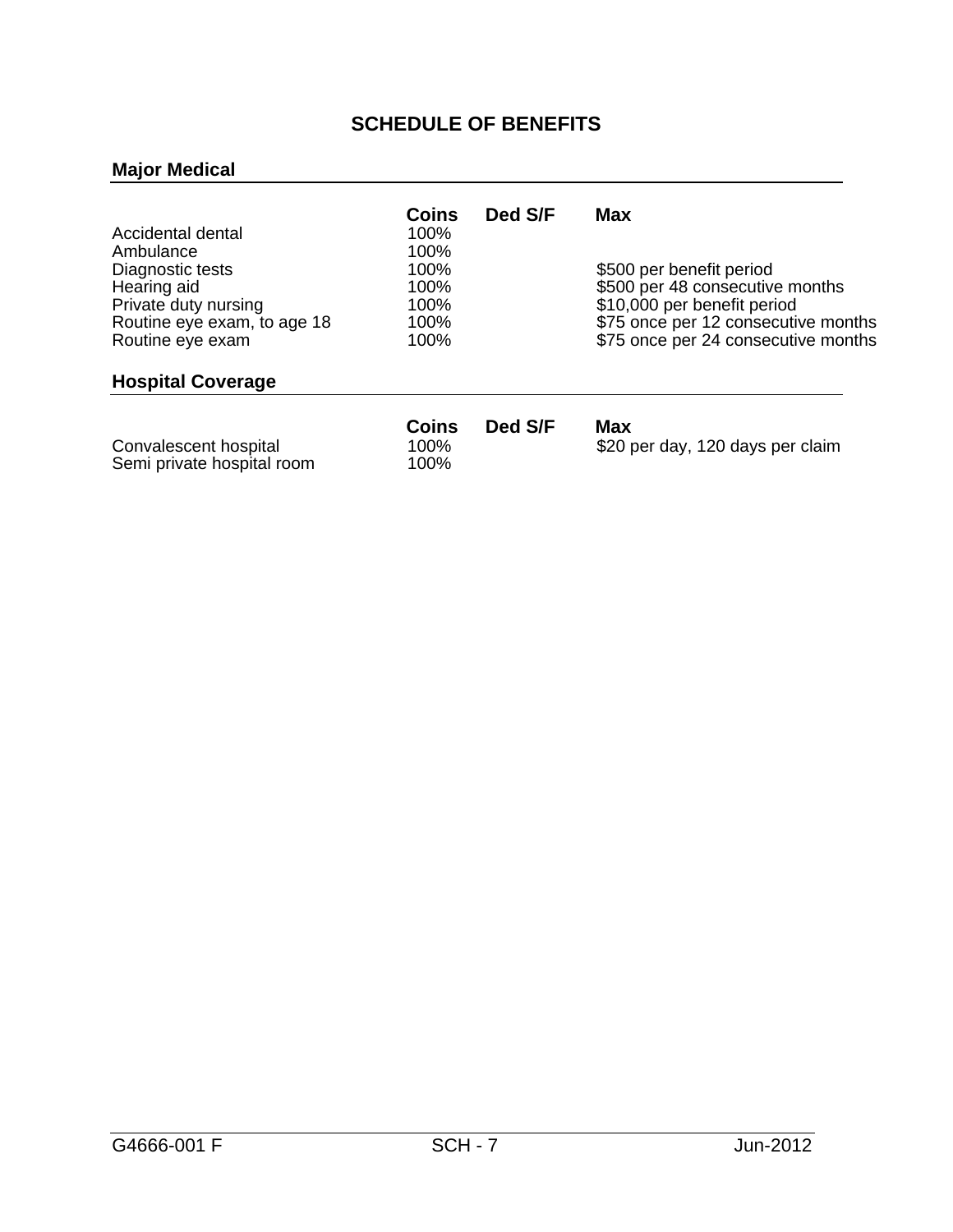#### **Medical Supplies and Appliances**

- Medical Supplies and Appliances require a Doctor's referral.
- If there is no maximum outlined below, the Company will pay the Reasonable and Customary Charge for eligible supplies and appliances that are Medically Necessary for the treatment of a Sickness or Injury, for a Person Insured.

| Coins | Ded S/F                                                                                                              | <b>Max</b>                        |
|-------|----------------------------------------------------------------------------------------------------------------------|-----------------------------------|
| 100%  |                                                                                                                      | \$2,000 per 60 consecutive months |
| 100%  |                                                                                                                      |                                   |
| 100%  |                                                                                                                      | once per benefit period           |
| 100%  |                                                                                                                      | once per lifetime                 |
| 100%  |                                                                                                                      | \$1,000 per benefit period        |
|       |                                                                                                                      | once per lifetime                 |
| 100%  |                                                                                                                      | \$1,000 per benefit period        |
| 100%  |                                                                                                                      | \$100 lifetime                    |
| 100%  |                                                                                                                      | once per benefit period           |
|       |                                                                                                                      |                                   |
| 100%  |                                                                                                                      | \$400 per benefit period          |
|       |                                                                                                                      | \$1,000 lifetime                  |
| 100%  |                                                                                                                      | once per benefit period           |
|       |                                                                                                                      |                                   |
| 100%  |                                                                                                                      | \$4,000 per 60 consecutive months |
|       |                                                                                                                      |                                   |
|       |                                                                                                                      |                                   |
|       |                                                                                                                      | \$200 per benefit period          |
|       |                                                                                                                      |                                   |
|       |                                                                                                                      | \$100 per benefit period          |
|       |                                                                                                                      | twice per benefit period          |
|       |                                                                                                                      | \$1,500 lifetime                  |
|       |                                                                                                                      | \$600 per benefit period          |
|       |                                                                                                                      | \$3,000 lifetime                  |
|       |                                                                                                                      | \$1,000 lifetime                  |
|       |                                                                                                                      | \$500 lifetime                    |
|       | 100%<br>100%<br>100%<br>100%<br>100%<br>100%<br>100%<br>100%<br>100%<br>100%<br>100%<br>100%<br>100%<br>100%<br>100% |                                   |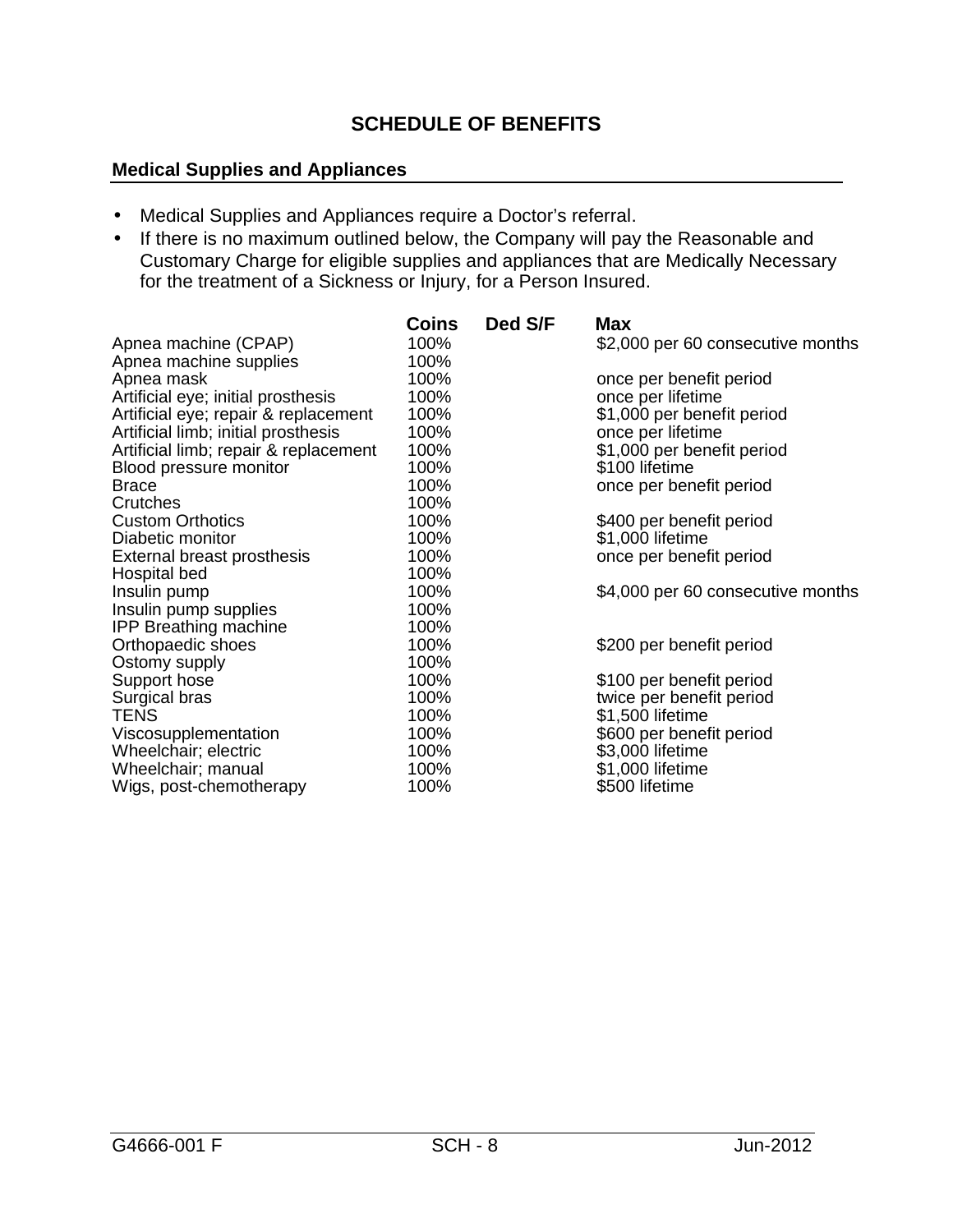#### **Paramedical Practitioners**

Provincial and territorial legislation specifies for each province or territory which paramedical practitioners are, or are not, regulated. In cases where the paramedical practitioner is not regulated, Empire Life has set the required level of education, training and/or professional affiliations.

#### **We strongly recommend that you visit the Plan Member Web site at www.empire.ca prior to your visit to ensure that the paramedical practitioner possesses credentials acceptable to Empire Life.**

- Chiropodist and Podiatrist have a combined maximum of \$500
- Physiotherapist and Occupational Therapist have a combined maximum of \$1,000

|                              | <b>Ref</b> | <b>Coins</b> | Ded S/F | <b>Max</b>                              |
|------------------------------|------------|--------------|---------|-----------------------------------------|
| Acupuncturist                |            | 100%         |         | \$500 per benefit period                |
| Chiropodist                  |            | 100%         |         | \$500 per benefit period subject to any |
|                              |            |              |         | combined maximum or limitation          |
|                              |            |              |         | shown above                             |
| Chiropractor                 |            | 100%         |         | \$500 per benefit period                |
| <b>Clinical Psychologist</b> |            | 100%         |         | \$1,000 per benefit period              |
| Massage therapist            |            | 100%         |         | \$500 per benefit period                |
| Naturopath                   |            | 100%         |         | \$500 per benefit period                |
| Occupational therapist       |            | 100%         |         | \$1,000 per benefit period subject to   |
|                              |            |              |         | any combined maximum or limitation      |
|                              |            |              |         |                                         |
|                              |            |              |         | shown above                             |
| Osteopath                    |            | 100%         |         | \$500 per benefit period                |
| Physiotherapist              |            | 100%         |         | \$1,000 per benefit period subject to   |
|                              |            |              |         | any combined maximum or limitation      |
|                              |            |              |         | shown above                             |
| Podiatrist                   |            | 100%         |         | \$500 per benefit period subject to any |
|                              |            |              |         | combined maximum or limitation          |
|                              |            |              |         | shown above                             |
| Social Worker (MSW           |            | 100%         |         | \$500 per benefit period                |
| required)                    |            |              |         |                                         |
| Speech therapist             |            | 100%         |         | \$1,000 per benefit period              |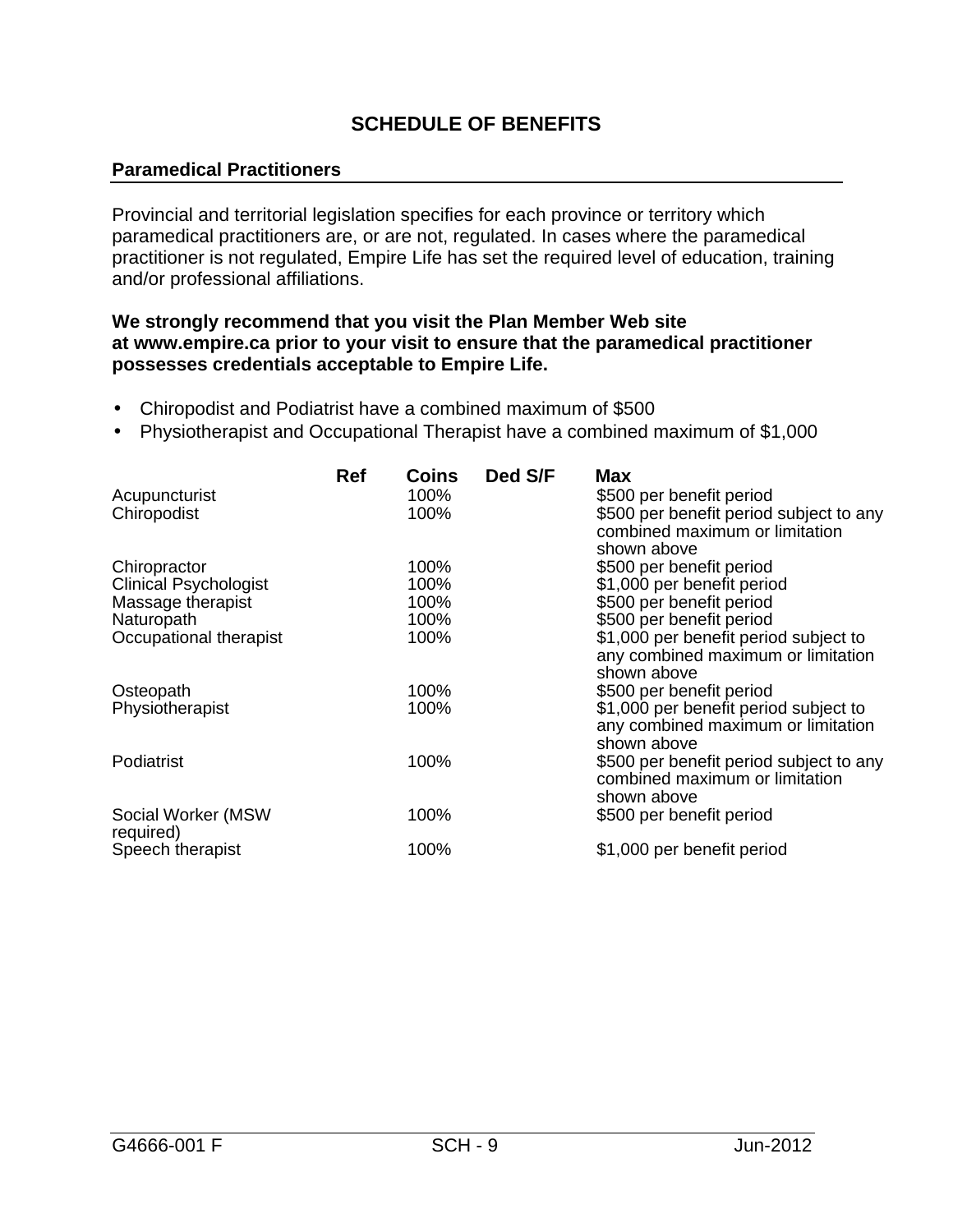#### **Out of Province Coverage**

#### **Out of Province Emergency – \$5,000,000 lifetime maximum (combined)**

- one period is 60 continuous days from the date of departure.
- Trip delay, Return of Dependant Children and Visit of Family Member have a combined maximum of \$5,000

|                                       | Coins | Ded S/F | <b>Max</b>                        |
|---------------------------------------|-------|---------|-----------------------------------|
| <b>Emergency Charges for Other</b>    | 100%  | \$0/\$0 |                                   |
| <b>Eligible Medical Expenses</b>      |       |         |                                   |
| <b>Emergency Hospital In-Patient</b>  | 100%  | \$0/\$0 |                                   |
| Room Charges                          |       |         |                                   |
| <b>Emergency Hospital Out-Patient</b> | 100%  | \$0/\$0 |                                   |
| Charges                               |       |         |                                   |
| <b>Emergency Physicians Charges</b>   | 100%  | \$0/\$0 |                                   |
| <b>Medical transport</b>              | 100%  | \$0/\$0 | \$50,000 per emergency            |
| Out of country                        | 100%  | \$0/\$0 |                                   |
| Repatriation of remains               | 100%  | \$0/\$0 | \$5,000 per emergency             |
| Return of dependant children          | 100%  | \$0/\$0 | \$5,000 per emergency (combined)  |
| Trip delay                            | 100%  | \$0/\$0 | \$5,000 per emergency (combined)  |
| Vehicle return                        | 100%  | \$0/\$0 | \$1,000 per emergency             |
| Visit of Family Member -              | 100%  | \$0/\$0 | \$5,000 per emergency (combined), |
| travel/meals/accommodation            |       |         |                                   |
|                                       |       |         | \$150 per day                     |

#### **Out of Province Referral – \$15,000 lifetime maximum (combined)**

|                                      | Coins | Ded S/F | Max           |
|--------------------------------------|-------|---------|---------------|
| Out of province; referral; hospital  | 100%  |         | \$150 per day |
| Out of province; referral; other     | 100%  |         |               |
| Out of province; referral; physician | 100%  |         |               |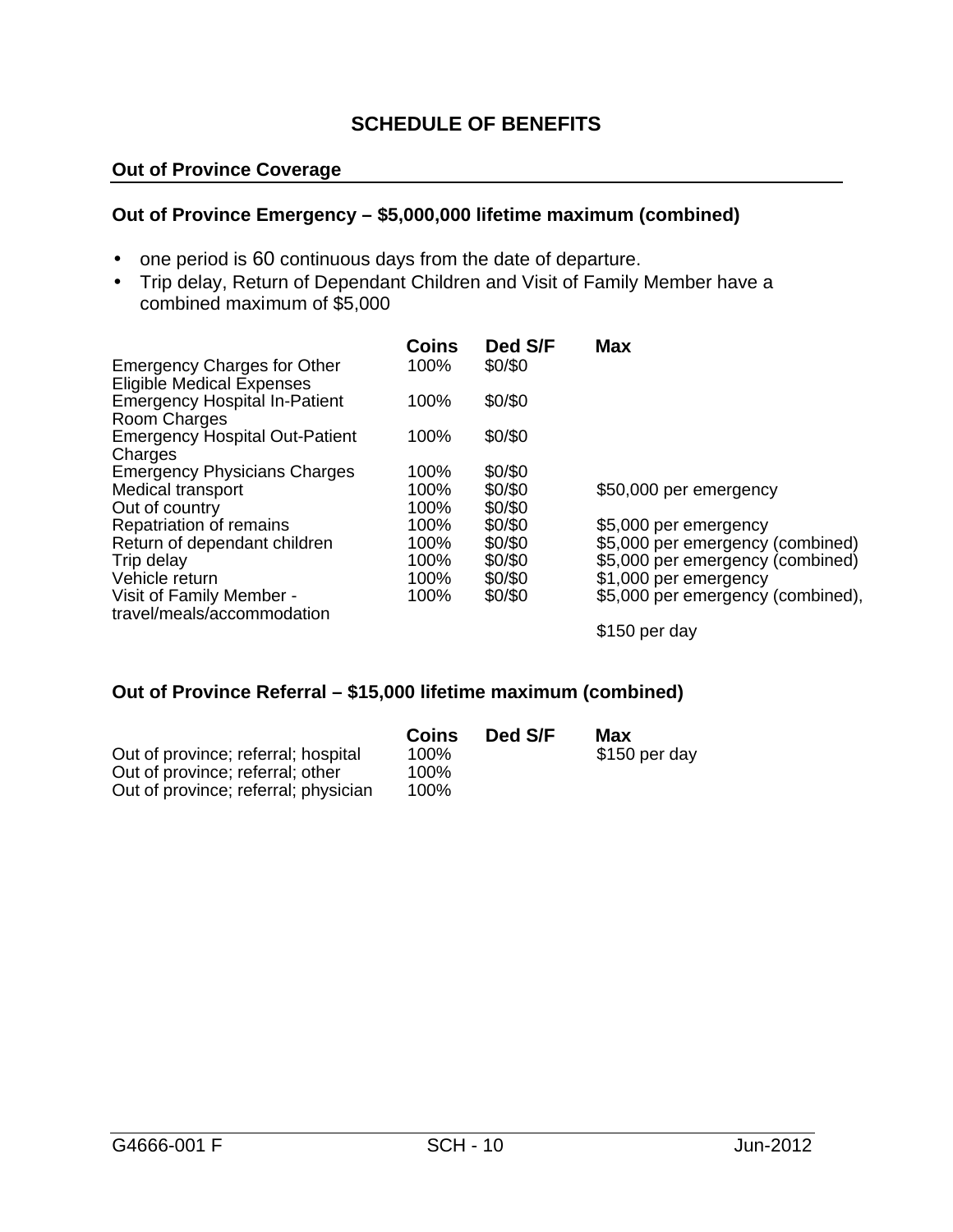## **DENTAL**

| <b>Deductible Amount:</b>       | Single \$0<br>Family\$0                                                                                                                                                                                                                                                                                       |                    |  |
|---------------------------------|---------------------------------------------------------------------------------------------------------------------------------------------------------------------------------------------------------------------------------------------------------------------------------------------------------------|--------------------|--|
| <b>Coinsurance:</b>             | Basic Restorative,<br>Periodontics/Endodontics                                                                                                                                                                                                                                                                | 80%                |  |
|                                 | <b>Major Restorative</b>                                                                                                                                                                                                                                                                                      | 50%                |  |
| <b>Benefit Period Maximum:</b>  | Basic Restorative,<br>Periodontics/Endodontics<br><b>Major Restorative</b>                                                                                                                                                                                                                                    | \$1,500<br>\$1,500 |  |
| <b>Dental Fee Guide:</b>        | <b>Current Dental Association Fee Guide for General</b><br>Practitioners by Province of Residence - all<br>provinces except Alberta.<br>1997 Alberta Dental Association Fee Guide for<br>General Practitioners plus current inflationary<br>adjustment as determined by the Company -<br>province of Alberta. |                    |  |
| <b>Survivor Benefit:</b>        | 24 months.                                                                                                                                                                                                                                                                                                    |                    |  |
| <b>Benefit Period:</b>          | 12 month period from January 1st to December<br>31st.                                                                                                                                                                                                                                                         |                    |  |
| <b>Dental Recall Frequency:</b> | 5 months (Please refer to LEGEND #2 and #17<br>under Basic Restorative)                                                                                                                                                                                                                                       |                    |  |
| <b>Termination:</b>             | Employee's age 70 or prior retirement.                                                                                                                                                                                                                                                                        |                    |  |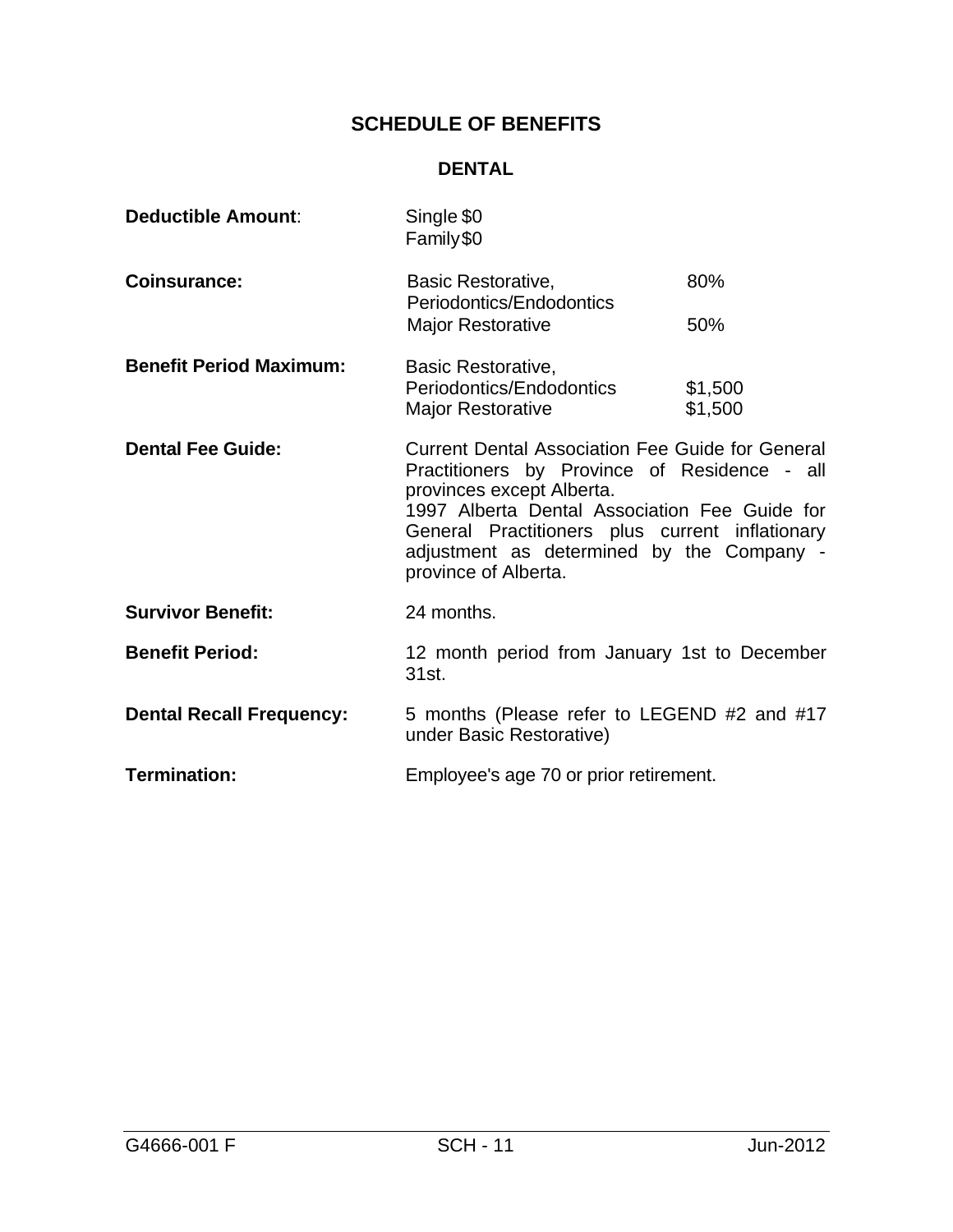## **GENERAL PROVISIONS**

## **ELIGIBILITY**

You are eligible for coverage under this Plan if you:

- have satisfied the Eligibility Period;
- have not reached the Termination Age of each respective benefit as specified in the Schedule of Benefits; and
- are Actively at Work.

## **EVIDENCE OF INSURABILITY**

If your written request for coverage is received within 31 days of being eligible, Evidence of Insurability will only be required for any amounts in excess of the respective No Evidence Limits, as specified on the Schedule of Benefits.

After you have become insured under the Plan, if the No Evidence Limit is increased, your coverage will be held at the No Evidence Limit in effect prior to the increase if:

- you did not provide Evidence of Insurability, or
- you provided Evidence of Insurability, however, the evidence provided resulted in coverage being declined.

Should your written request for coverage be received after 31 days of becoming eligible for coverage and the Policy is mandatory, premiums are payable from the date you became eligible. If however, the Policy is non-mandatory, you will be required to submit Evidence of Insurability for all insurance. Coverage will not become effective until evidence has been reviewed and approved. For further information, please see your Plan Administrator or your Personnel Department.

## **COORDINATION OF BENEFITS**

If your Plan includes Extended Health, Dental, Medical Expense (Vital Assist Health Benefit Provision) or Health Care Spending Account Benefits and if either you or your dependants are entitled to benefits under this Plan and any other plan for the same expense, the amount payable will be co-ordinated and/or reduced under this Plan to ensure the total amount payable under all plans does not exceed the amount of the expense incurred. For further information, please see your Plan Administrator or your Personnel Department.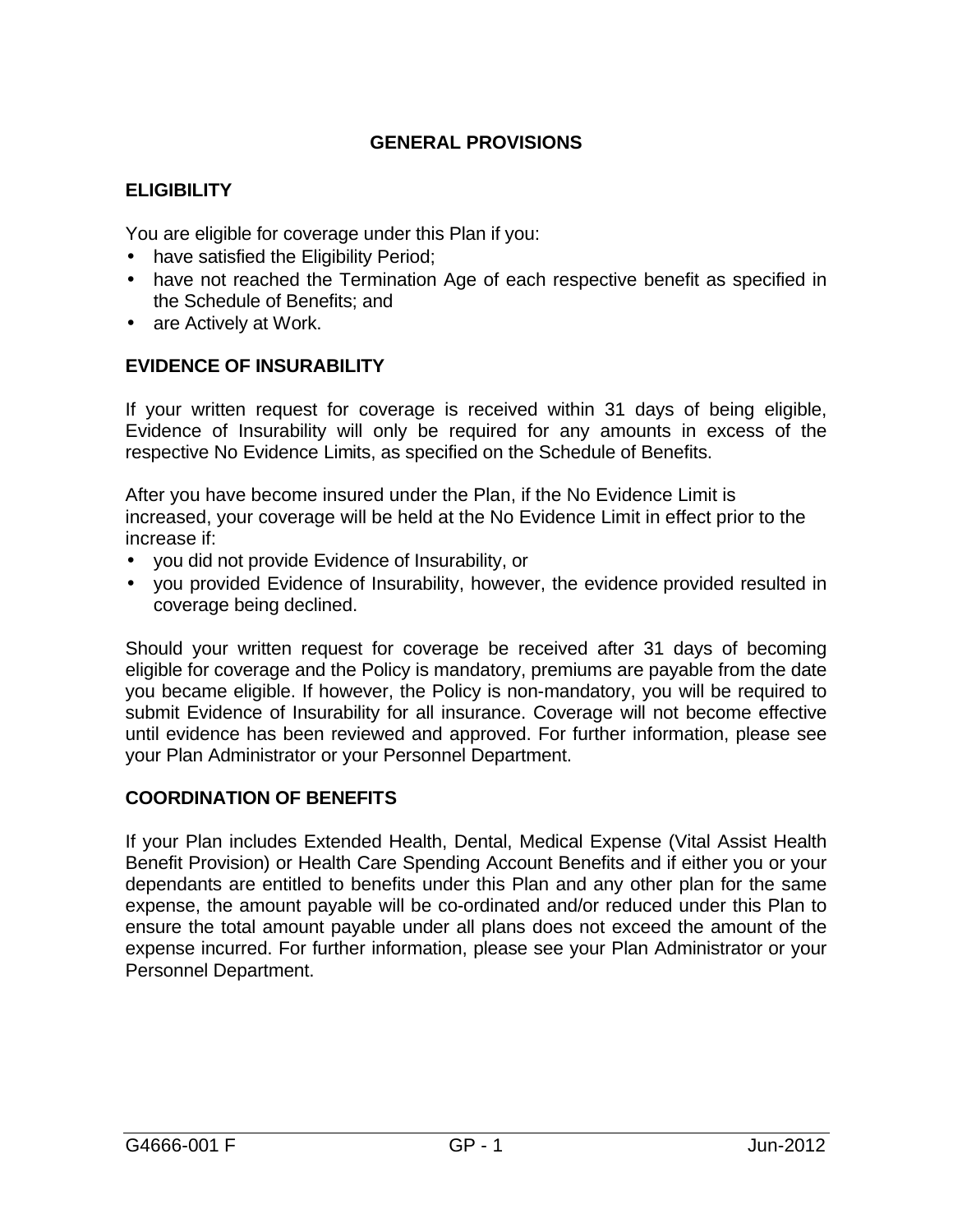## **LIMITATION OF ACTIONS**

Every action or proceeding against an insurer for the recovery of insurance money payable under the contract (this Policy) is absolutely barred unless commenced within the time set out in the Insurance Act or other applicable legislation.

## **TERMINATION OF COVERAGE**

Your benefits will terminate whenever one of the following first occurs:

- termination of employment; or
- premiums are not submitted on your behalf; or
- the Policy is terminated; or

you no longer satisfy one or more of the eligibility requirements above.

#### **PAYMENT OF CLAIMS**

#### **Claim Filing**

If you wish to claim for any benefit, please see your employer who will provide you with the correct forms and explain how you should file a claim. You should save all bills and original receipts for medical expenses as they will be required for proof of claim.

Whenever possible, you should promptly submit the completed claim form and any actual bills or receipts (**not photocopies**). EMPIRE LIFE should be notified within 31 days of any event which will give rise to a claim, or within 45 days whenever you are absent from work due to a disability.

#### **Claim Submission Period**

You have 90 days to submit the required proof of any death and disability claims. For dental and extended health claims, claim forms must be submitted within 365 days from the date the claim was incurred or within 90 days of Policy termination, whichever comes first. For Vital Assist Health Benefit claims, initial claim forms must be submitted within 9 months from your Date of Claim Eligibility and Medical Expense Benefit claims must be submitted within the Medical Expense Benefit Period or within 90 days after Benefit termination.

If your Plan includes a Health Care Spending Account (HCSA), claim forms must be submitted during the current Benefit Period (or Balance or Expense Carry Forward Period, if applicable, and subject to any HCSA Grace Period) or within 90 days after your termination or retirement under the Policy. If the Benefit terminates, no HCSA claims will be processed or paid after the termination date (unless claims are received at Empire Life prior to the date of termination).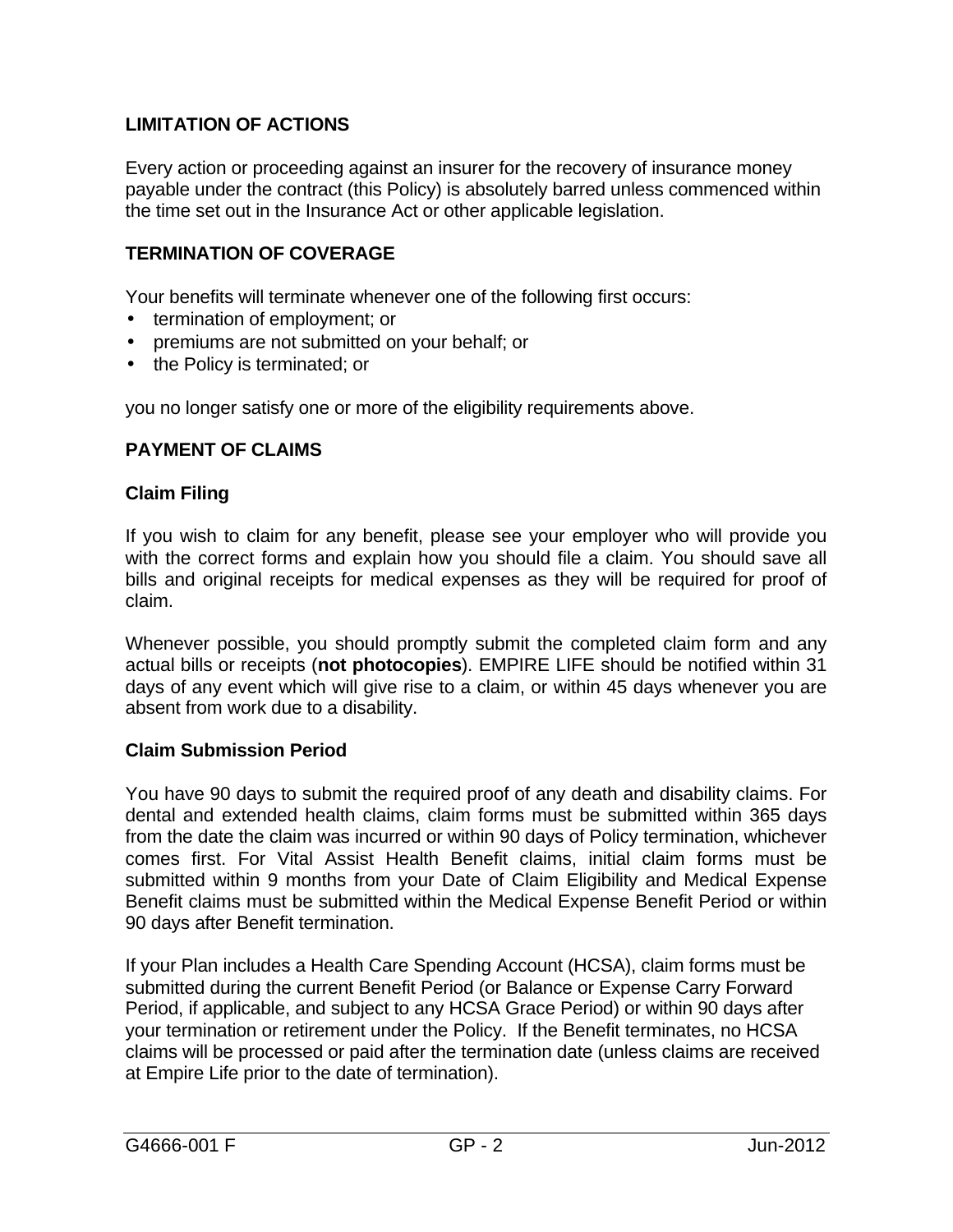For extended health claims incurred outside of your province of residence, you should first submit a claim to your provincial health plan, then submit a copy of the provincial health plan payment along with your claim form to EMPIRE LIFE.

However, should your Plan include Travel Emergency Assistance coverage and you have an emergency while travelling, 24 hour assistance is available by calling one of the phone numbers that appear on the back of your Wallet Card and identifying yourself by the information on the front of the card. An operator at Allianz Global Assistance will assist you.

## **Payment**

Claims will be paid after the proof of claim is received. Any death benefit due will be paid to the named beneficiary, if living. Otherwise it will generally be paid to the estate. All other benefits will be paid as directed by you on the claim form. **Please note:** Under some circumstances, Extended Health Benefits and Medical Expense Benefits (Vital Assist Health Benefit) may not be payable until the Government Health Insurance Plan concerned has paid its' yearly maximum. Check with your Plan Administrator or your Personnel Department if you require further details.

## **ACCESS TO PERSONAL INFORMATION**

At EMPIRE LIFE we create enrollment, medical and claims files in order to determine the amount of coverage you and/or your dependants (if applicable) are eligible for and to process any claims you or your dependants may incur. The information contained in these files, which is used by various departments, may allow you and/or your dependants to be identified. However, any file containing your medical status is accessible only to authorized individuals within our Medical Underwriting and Claims Departments.

Subject to the exceptions established by applicable law, you may request access to your files either in person, by showing proper identification at our Head Office, or by contacting our Head Office in writing with your request. You have the right to rectify any information which is incorrect (dependent on the circumstance, proof may be required) in your file and also to have any information reproduced and transmitted to you for a reasonable charge. If you prefer, you may contact your Group Office with your request and they will communicate your request to our Head Office in Kingston, Ontario. Telephone numbers and mailing addresses of both Head Office and your Group Office can be obtained from your Administrator.

You may request a copy of your group insurance enrollment form or application and any record or written statement not otherwise part of the application that you provided to Empire Life as evidence of insurability. On reasonable notice you may also request a copy of the group insurance Policy. First copies will be provided at no cost to you but a fee may be charged for subsequent copies.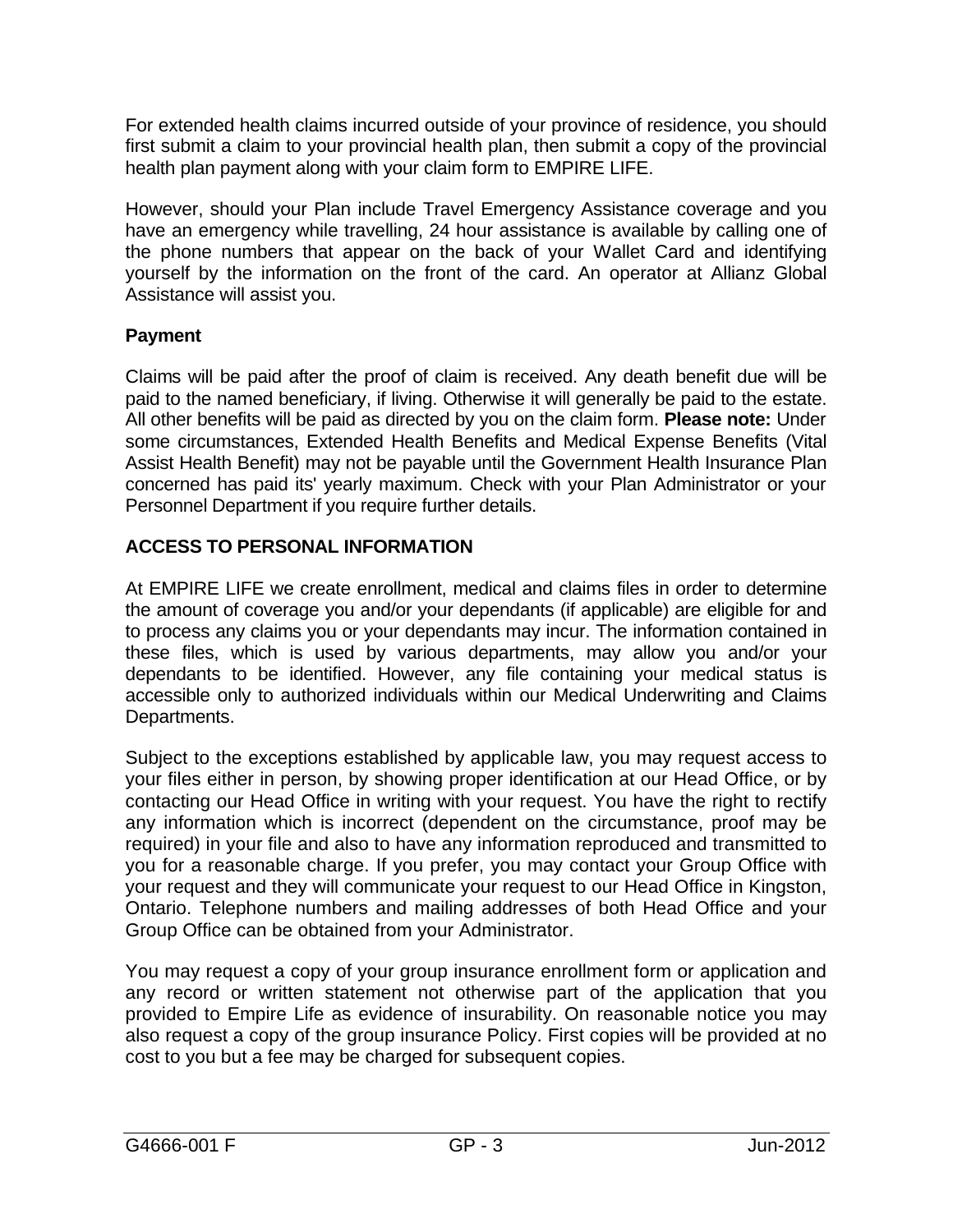## **LIFE INSURANCE BENEFIT**

## **AMOUNT OF INSURANCE**

The amount of your Basic Life Insurance coverage is described on the Schedule of Benefits page. You may be required to submit Evidence of Insurability. If you are, you will only be insured for the No Evidence Limit until the evidence is approved.

You may, at your option, purchase Optional Life Insurance as outlined on the Schedule of Benefits page. Your Plan administrator can tell you the cost of this optional coverage.

If you are interested, you will be asked to complete a statement of health form and your optional insurance will only be effective when EMPIRE LIFE approves the evidence of health you have provided.

#### **DEATH BENEFIT**

The amount of life insurance for which you are covered will be payable upon your death to your last named beneficiary.

#### **APPOINTMENT OF BENEFICIARY**

Your beneficiary will be as designated in your individual application for group insurance, or, if applicable, as designated under your previous carrier's coverage. If your designation is carried over from your previous carrier's coverage we recommend you review the existing designation to ensure it reflects your current intention. The most recent designation will apply.

You may name anyone you please as your beneficiary, and you may change your beneficiary at any time, subject to the laws of your province by filing written notice with EMPIRE LIFE. If you do not appoint a beneficiary or if your beneficiary predeceases you, the death benefit will be payable to your estate.

#### **WAIVER OF PREMIUM**

If you become Totally Disabled, as defined below, you may qualify to have your life insurance continue until you reach age 65 without payment of any premiums. To be eligible, you must be disabled before your 65th birthday or your retirement, whichever occurs first, and you must have been unable to work throughout the Elimination Period as shown in the Schedule of Benefits before the premium will be waived.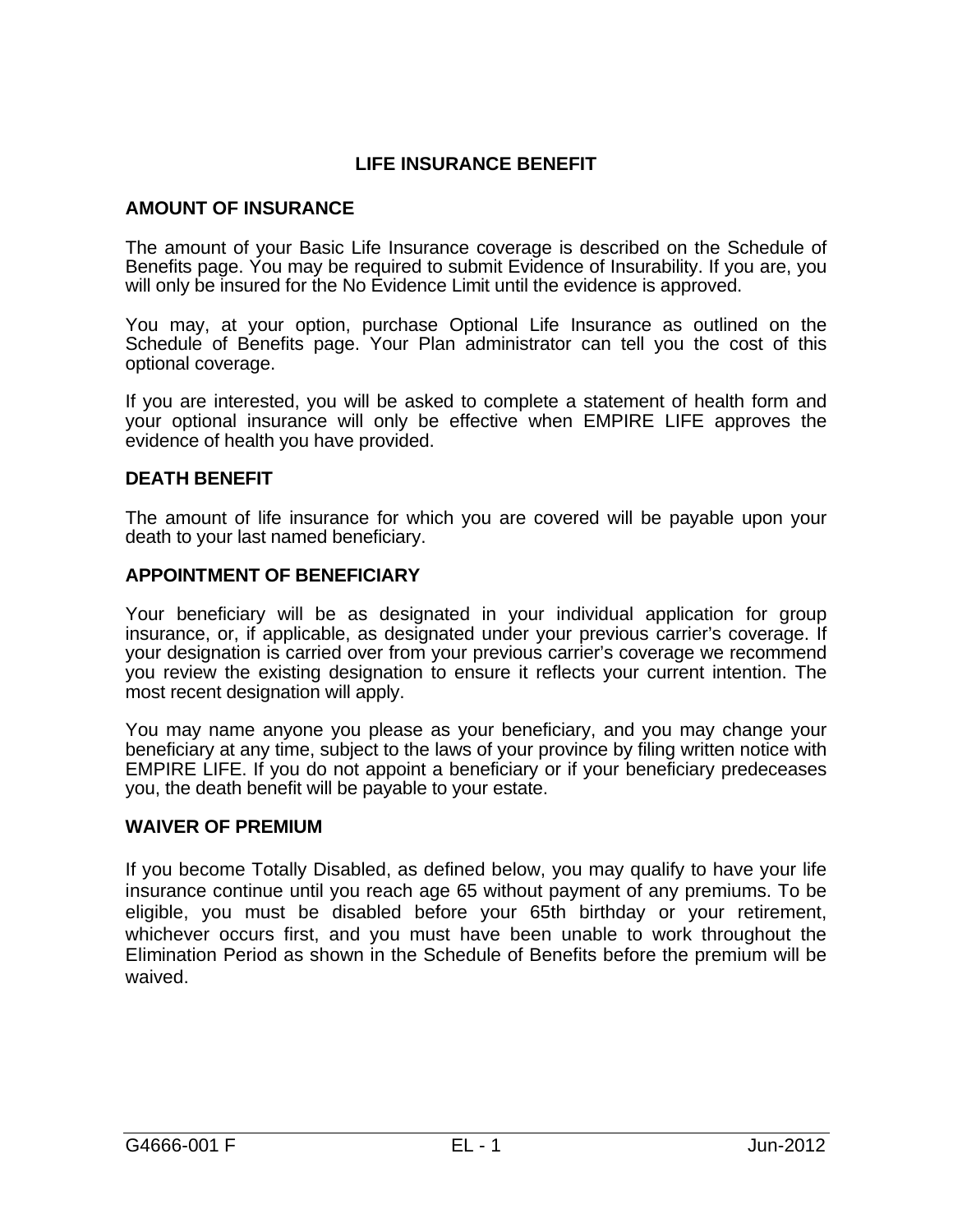**"Total Disability/Totally Disabled"** means during the Elimination Period and the Own Occupation Period, if any, as shown on the Schedule of Benefits page, such a continuous state of incapacity resulting from injury or sickness that you will be completely prevented from performing the essential duties pertaining to your own occupation. Other than during the Own Occupation Period, if any, it means such a continuous state of incapacity resulting from injury or sickness that you will be completely prevented from engaging in any gainful occupation or from performing any work for remuneration or profit for which you are reasonably fitted by education, training or experience.

## **LIVING BENEFIT**

If you are under age 62 and suffer a terminal illness from which death is expected within 24 months and you have been approved for the Waiver of Premium Benefit above, you may qualify for a Living Benefit. A Living Benefit is an advance payment of a portion of the amount of your Basic Life coverage described on the Schedule of Benefits page.

The Living Benefit consists of 50% of the amount of your Basic Life coverage to a maximum of \$50,000.

Upon your death, the Death Benefit will equal the sum insured on your date of death less the Living Benefit paid and the interest accrued on the Living Benefit.

## **CONVERSION PRIVILEGE**

Should you leave your Employer's service while the Group Policy is in force or turn 65 years old, you may arrange to convert that portion of your Life Insurance, without medical examination, to an individual policy of any one of the standard level premium Life, Term to Age 65 or One Year Term plans then being issued by EMPIRE LIFE, provided application for the converted policy is made within 31 days of termination of employment. The amount will be limited to the lesser of:

- a) the amount of your Life Insurance to a maximum of \$200,000 (or the amount required by provincial legislation, if applicable); and
- b) the difference between your amount of Life Insurance in effect upon termination and the amount of life insurance for which you are or become eligible for within the 31 day conversion period.

## **EXCLUSIONS**

No Optional Benefit is payable if death is a result of suicide and occurs within two years of this coverage becoming effective or within two years of the effective date of any increase in the Optional Benefit.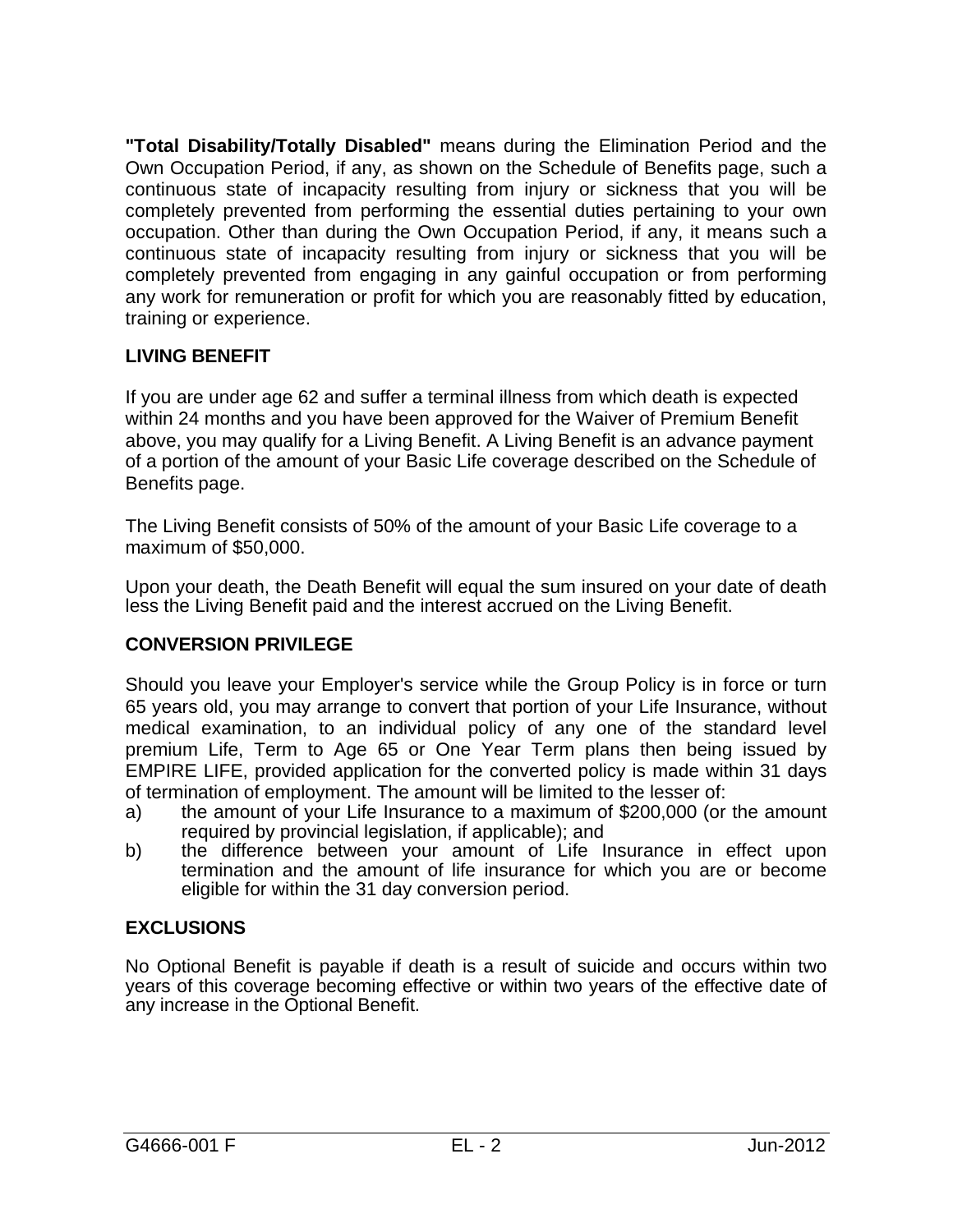## **ACCIDENTAL DEATH AND DISMEMBERMENT BENEFIT**

#### **Definitions**

Where used in this Provision,

**"Accident"** will mean a single, sudden, violent, unintended, unexpected, external event that causes a Loss, independent of any other cause.

**"Amount of Insurance"** will be the amount of Accidental Death and Dismemberment Benefit as shown on the Schedule of Benefits.

**"Loss"** will mean:

- with respect to hands or feet, complete severance at or above the wrist or ankle joint;
- with respect to eyes, entire and irrecoverable loss of the sight thereof beyond remedy by surgical or other means;
- with respect to arms and legs, complete severance at or above the elbow or knee joints;
- with respect to a thumb and index finger, complete severance at or above the metacarpophalangeal joint;
- with respect to speech, entire and irrecoverable loss of ability to speak intelligibly; and
- with respect to hearing, entire and irrecoverable loss of hearing.

**"Loss of use"** will mean with respect to arms, hands, legs and feet, total loss of the ability to perform each and every action and service the arm, hand, leg or foot was able to perform before the Accident occurred. Loss of use must be entire and irrecoverable.

The amount of insurance payable as a result of loss of speech or hearing will be payable only after such loss has been continuous for 12 months and is determined to be permanent and beyond remedy by surgical or other means.

**"Motorized Vehicle"** will mean a vehicle that is drawn, propelled or driven by any means other than muscular power, including but not limited to, an automobile, motorcycle, boat, snowmobile, all terrain vehicle, personal watercraft or farm equipment.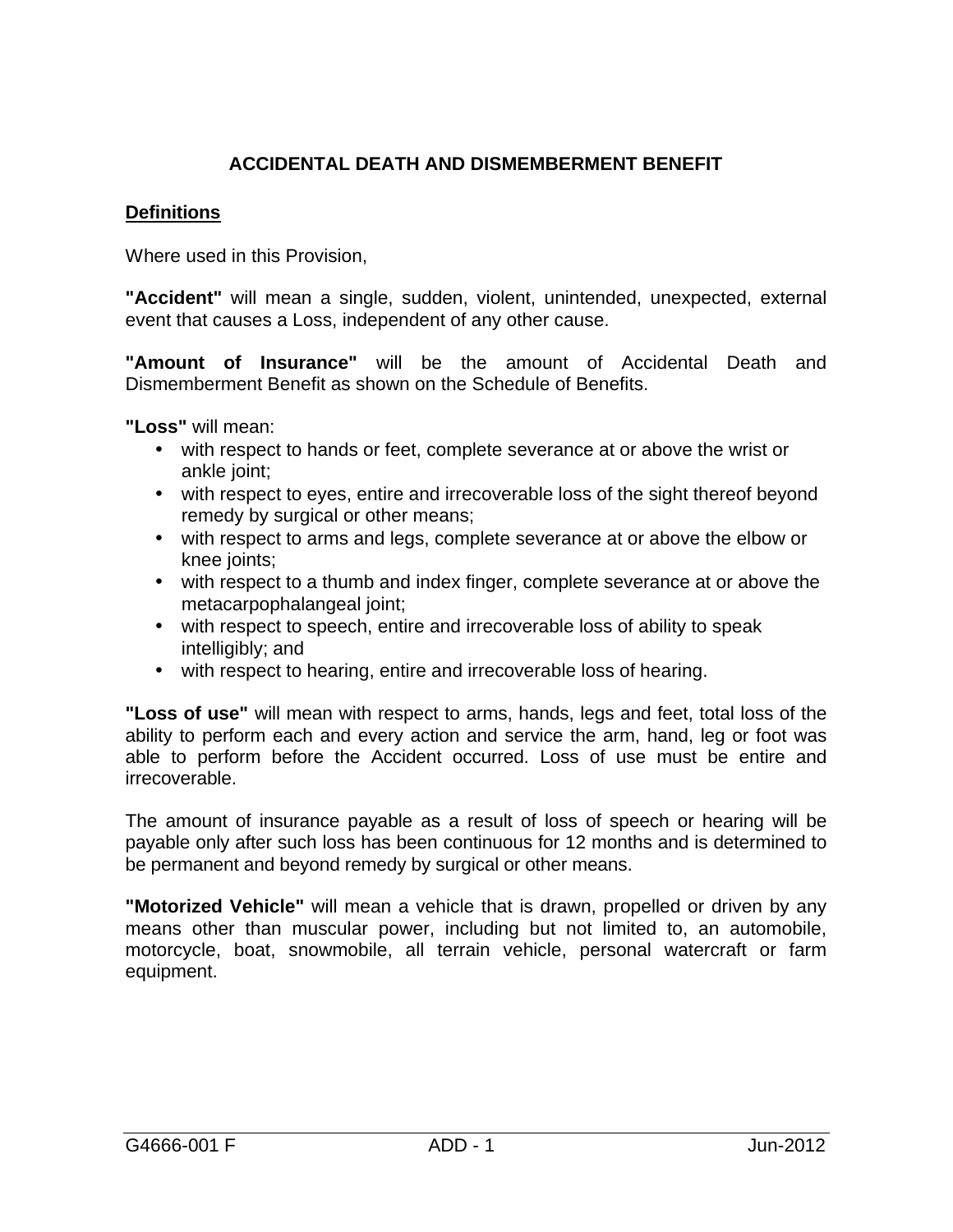## **Exposure and Disappearance**

If you are unavoidably exposed to the elements due to an Accident, and as a result of such exposure, you suffer a Loss for which a benefit would otherwise have been payable, such Loss will be covered by this benefit provision.

Where you disappear and your body is not found within 365 days of the disappearance, forced landing, stranding, sinking or wrecking of a vehicle in which you were an occupant, it will be presumed, subject to there being no evidence to the contrary and subject to all other terms and conditions of this benefit provision, that you suffered Loss of Life caused by Accident.

## **Payment of Benefit**

While insured under this Provision, if you suffer a Loss, a benefit as set out in the Schedule of Losses will be paid. Where more than one Loss results from an Accident, only one benefit will be payable. The benefit payable will be for the single Loss which provides the highest amount of benefit.

The benefit payable as a result of Loss of speech or hearing, or Loss of Use of a limb or appendage thereof will be payable only after such Loss has been continuous for 12 months and is determined to be permanent and beyond remedy by surgical or other means.

## **Waiver of Premium**

The premium payable under this Provision will be waived during the period for which your Life Insurance premium is waived due to Total Disability.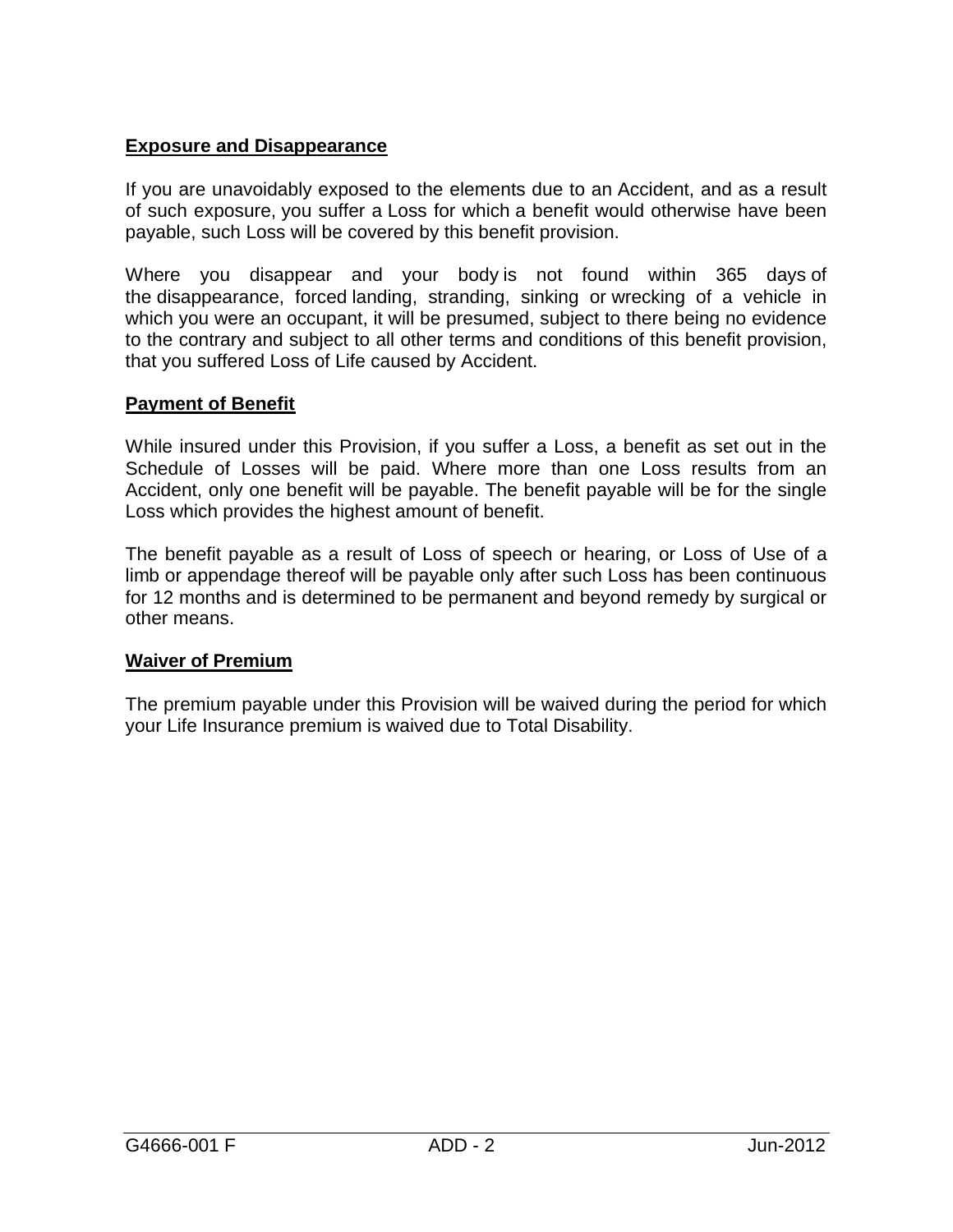## **Schedule of Losses and Benefit Payable**

For any one accident, the amount payable will be for the Loss which provides the highest amount of benefit.

#### **For Loss of:**

Life 100% of the Amount of Insurance Both feet 100% of the Amount of Insurance One hand and one foot 100% of the Amount of Insurance Both hands 100% of the Amount of Insurance One hand and sight of one eye 100% of the Amount of Insurance One foot and sight of one eye 100% of the Amount of Insurance Both legs 100% of the Amount of Insurance One arm 75% of the Amount of Insurance One foot 75% of the Amount of Insurance One hand 75% of the Amount of Insurance One leg 2012 Cone leg 25% of the Amount of Insurance 4 fingers on the same hand 33% of the Amount of Insurance Thumb and index finger on the same hand 33% of the Amount of Insurance 4 toes on the same foot 33% of the Amount of Insurance

## **For Loss of Use of:**

Both upper and lower limbs (Quadriplegia) 200% of the Amount of Insurance Both legs (Paraplegia) 200% of the Amount of Insurance Upper and lower limbs on one side of body (Hemiplegia) Both arms (Paraplegia Superior) 200% of the Amount of Insurance Sight of both eyes 100% of the Amount of Insurance Speech and hearing in both ears 100% of the Amount of Insurance Hearing in both ears 75% of the Amount of Insurance Sight of one eye 75% of the Amount of Insurance Speech 75% of the Amount of Insurance One arm 75% of the Amount of Insurance One leg 25% of the Amount of Insurance One foot 75% of the Amount of Insurance One hand 75% of the Amount of Insurance Hearing in one ear 25% of the Amount of Insurance

200% of the Amount of Insurance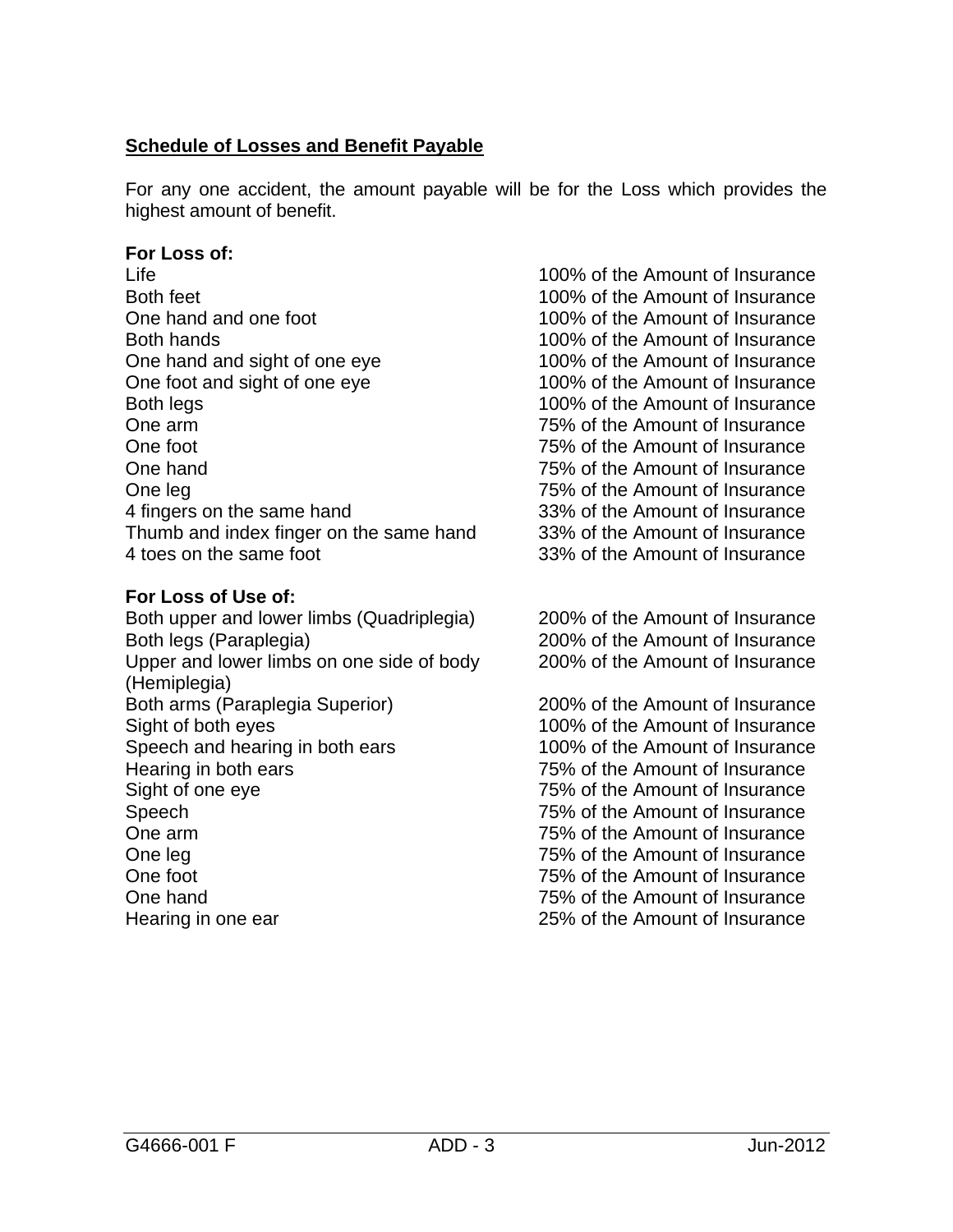## **Additional Benefits**

#### **Seat Belt Benefit**

In the event that you suffer a Loss which results in a Payment of Benefit under this Provision, the Company will pay an additional sum equal to 10% of the Amount of Insurance payable if you die or are injured while a passenger or driver in an automobile while wearing a properly fastened seat belt. The verification of the use of the seat belt must be part of the official report of the Accident for this benefit to be payable.

#### **Child Benefit**

In the event you die due to an Accident which results in a Payment of Benefit under this Provision, in addition to the Amount of Insurance Payable, the Company will pay a lump sum to the beneficiary in the amount of \$2,500 for each of your Dependant Children.

#### **EXCLUSIONS**

The benefits of this Provision will not be payable if the Loss results directly or indirectly from:

- suicide, attempted suicide, or intentional self-inflicted injury;
- the participation in, or attempt to participate in, a criminal offence whether or not convicted of such offence;
- illness, virus, infection, pathogen, or disease of any kind, or medical or surgical treatment for illness, virus, infection, pathogen, or disease;
- injuries of which there is no visible contusion or wound on the exterior of the body other than drowning or internal injuries revealed by autopsy;
- drugs, poison or poisonous substances, gas or fumes, voluntarily, intentionally administered or inhaled;
- insurrection, war or hostilities of any kind, whether war is declared or not;
- any armed conflict or service in the armed forces;
- voluntary participation in a riot or any disturbance of the public order;
- service, travel or flight in or descent from any type of aircraft, for the purposes of aeronautical instruction, instruction or participating in sky-diving or any duties whatsoever in relation to the aircraft or flight;
- bodily injury suffered prior to the effective date of this Provision; or
- the operation of a Motor Vehicle while having in excess of 80 milligrams of alcohol per 100 millilitres of blood.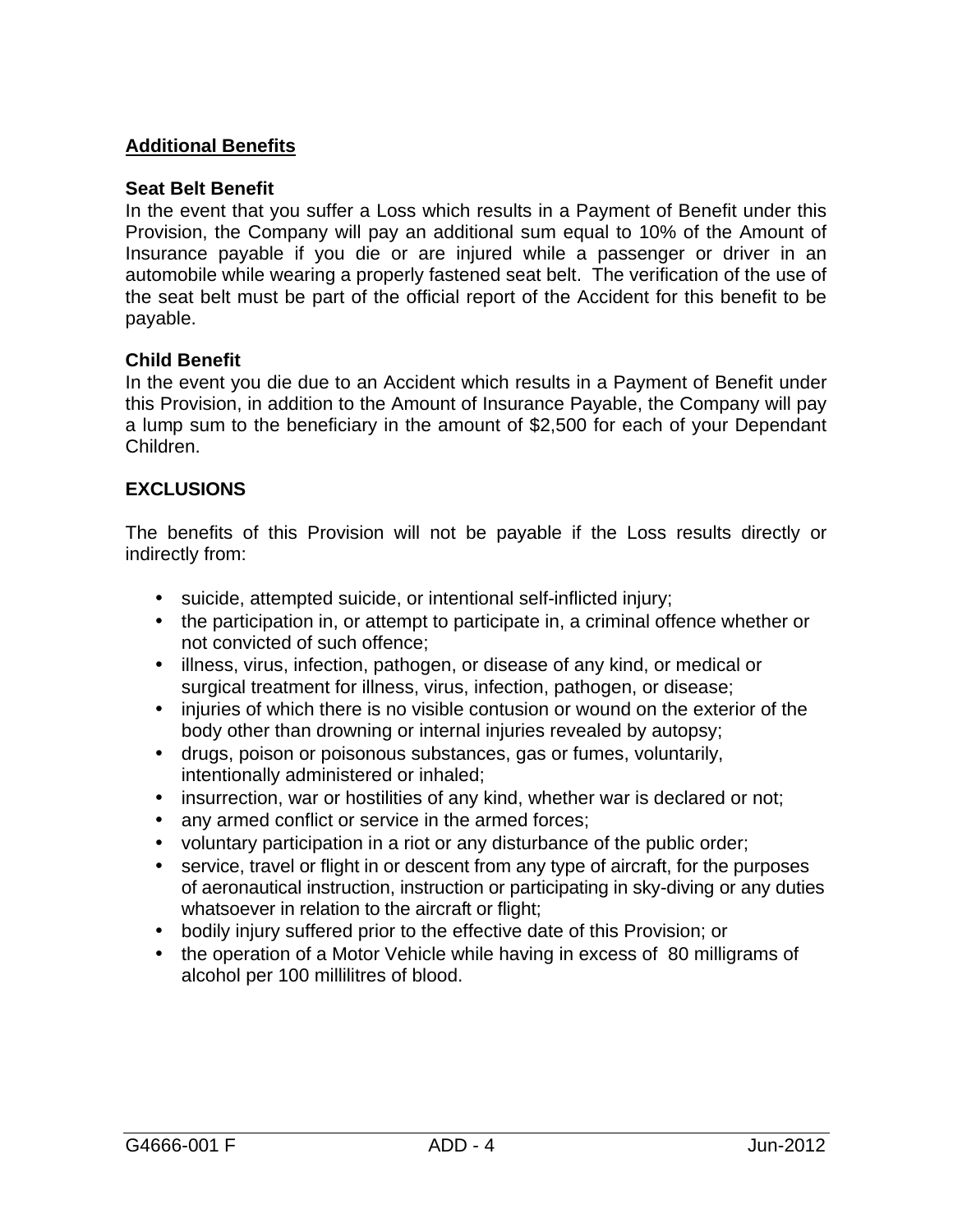## **OPTIONAL SPOUSAL LIFE**

If you have elected optional insurance for your Spouse and satisfactory evidence has been sent to and approved by EMPIRE LIFE, then your Spouse is insured for Optional Spousal Life insurance described on the Schedule of Benefits. If your Spouse dies, this amount will be payable to you. However, if death occurs within two years of the effective date of the Optional Spousal Life insurance or within two years of the effective date of each increase in the amount of Optional Spousal Life insurance, and death resulted from suicide or self-inflicted wounds then the Optional Spousal Life insurance will not be payable.

## **EXCLUSIONS**

Optional Spousal Life insurance does not include waiver of premium or conversion privilege.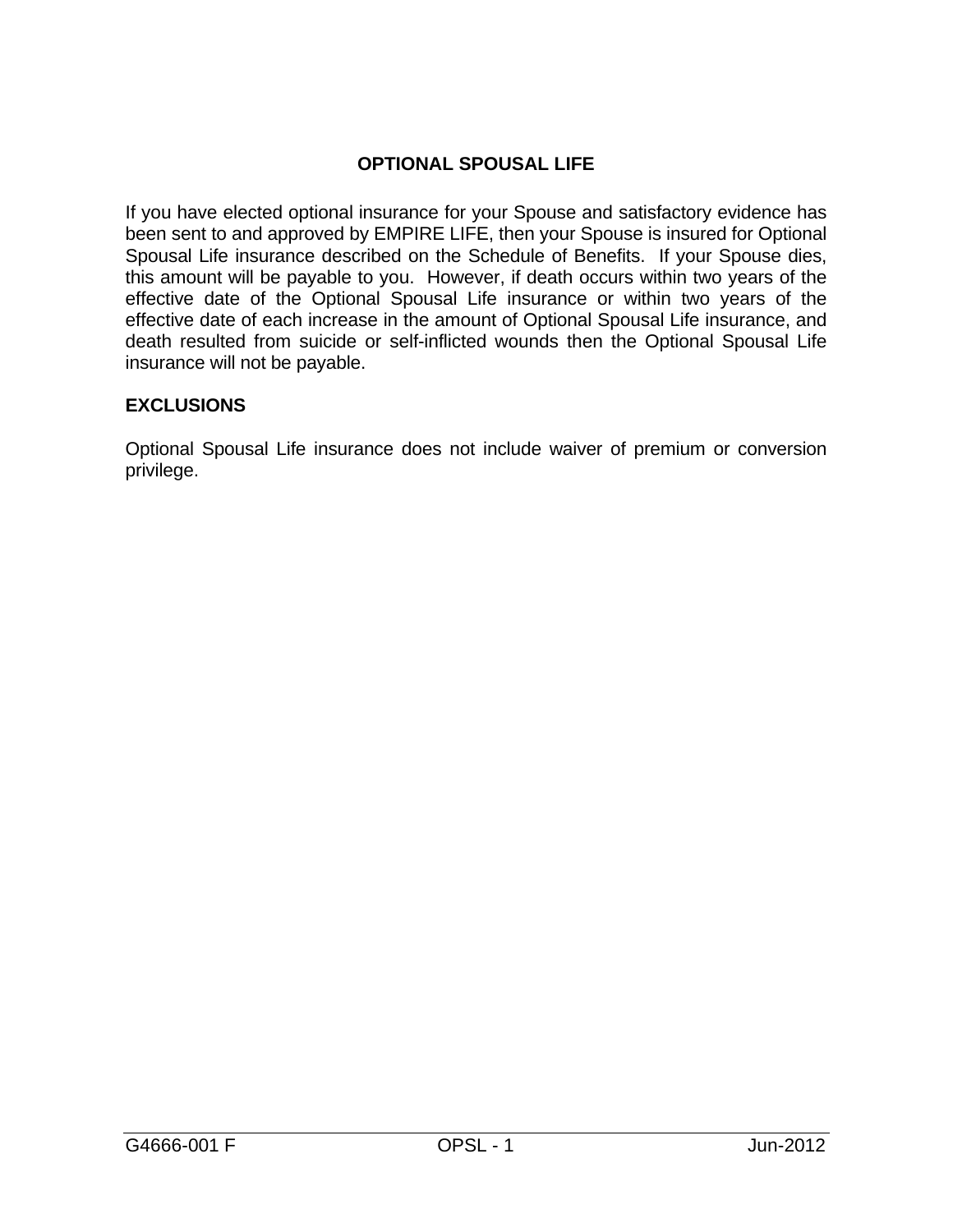#### **OPTIONAL SPOUSAL ACCIDENTAL DEATH & DISMEMBERMENT BENEFIT**

## **Definitions**

Where used in this Provision,

**"Accident"** will mean a single, sudden, violent, unintended, unexpected, external event that causes a Loss, independent of any other cause.

**"Amount of Insurance"** will be the amount of Optional Spousal Accidental Death and Dismemberment Benefit as shown on the Schedule of Benefits.

**"Loss"** will mean:

- with respect to hands or feet, complete severance at or above the wrist or ankle joint:
- with respect to eyes, entire and irrecoverable loss of the sight thereof beyond remedy by surgical or other means;
- with respect to arms and legs, complete severance at or above the elbow or knee joints;
- with respect to a thumb and index finger, complete severance at or above the metacarpophalangeal joint;
- with respect to speech, entire and irrecoverable loss of ability to speak intelligibly; and
- with respect to hearing, entire and irrecoverable loss of hearing.

**"Loss of use"** will mean with respect to arms, hands, legs and feet, total loss of the ability to perform each and every action and service the arm, hand, leg or foot was able to perform before the accident occurred. Loss of use must be entire and irrecoverable.

The amount of insurance payable as a result of loss of speech or hearing will be payable only after such loss has been continuous for 12 months and is determined to be permanent and beyond remedy by surgical or other means.

**"Motorized Vehicle"** will mean a vehicle that is drawn, propelled or driven by any means other than muscular power, including but not limited to, an automobile, motorcycle, boat, snowmobile, all terrain vehicle, personal watercraft or farm equipment.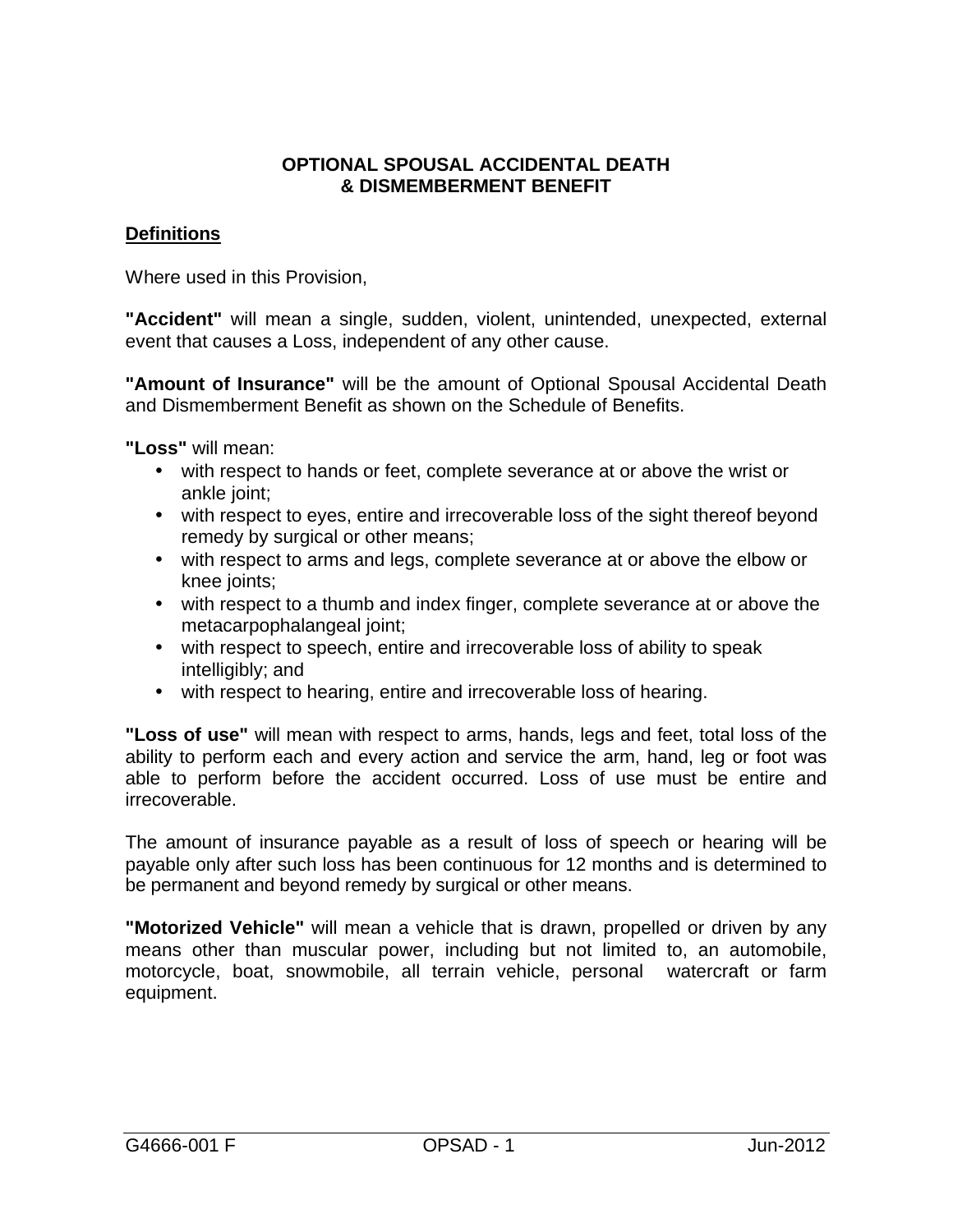## **Exposure and Disappearance**

If your Spouse is unavoidably exposed to the elements due to an Accident, and as a result of such exposure, your Spouse suffers a Loss for which a benefit would otherwise have been payable, such Loss will be covered by this benefit provision.

Where your Spouse disappears and the body is not found within 365 days of the disappearance, forced landing, stranding, sinking or wrecking of a vehicle in which your Spouse was an occupant, it will be presumed, subject to there being no evidence to the contrary and subject to all other terms and conditions of this benefit provision, that your Spouse suffered Loss of Life caused by Accident.

## **Payment Of Benefit**

If your Spouse, while insured under this Provision, suffers a Loss, a benefit as set out in the Schedule of Losses will be paid. Where more than one Loss results from an Accident, only one benefit will be payable. The benefit payable will be for the single Loss which provides the highest amount of benefit.

The benefit payable as a result of Loss of speech or hearing, or Loss of Use of a limb or appendage thereof will be payable only after such Loss has been continuous for 12 months and is determined to be permanent and beyond remedy by surgical or other means.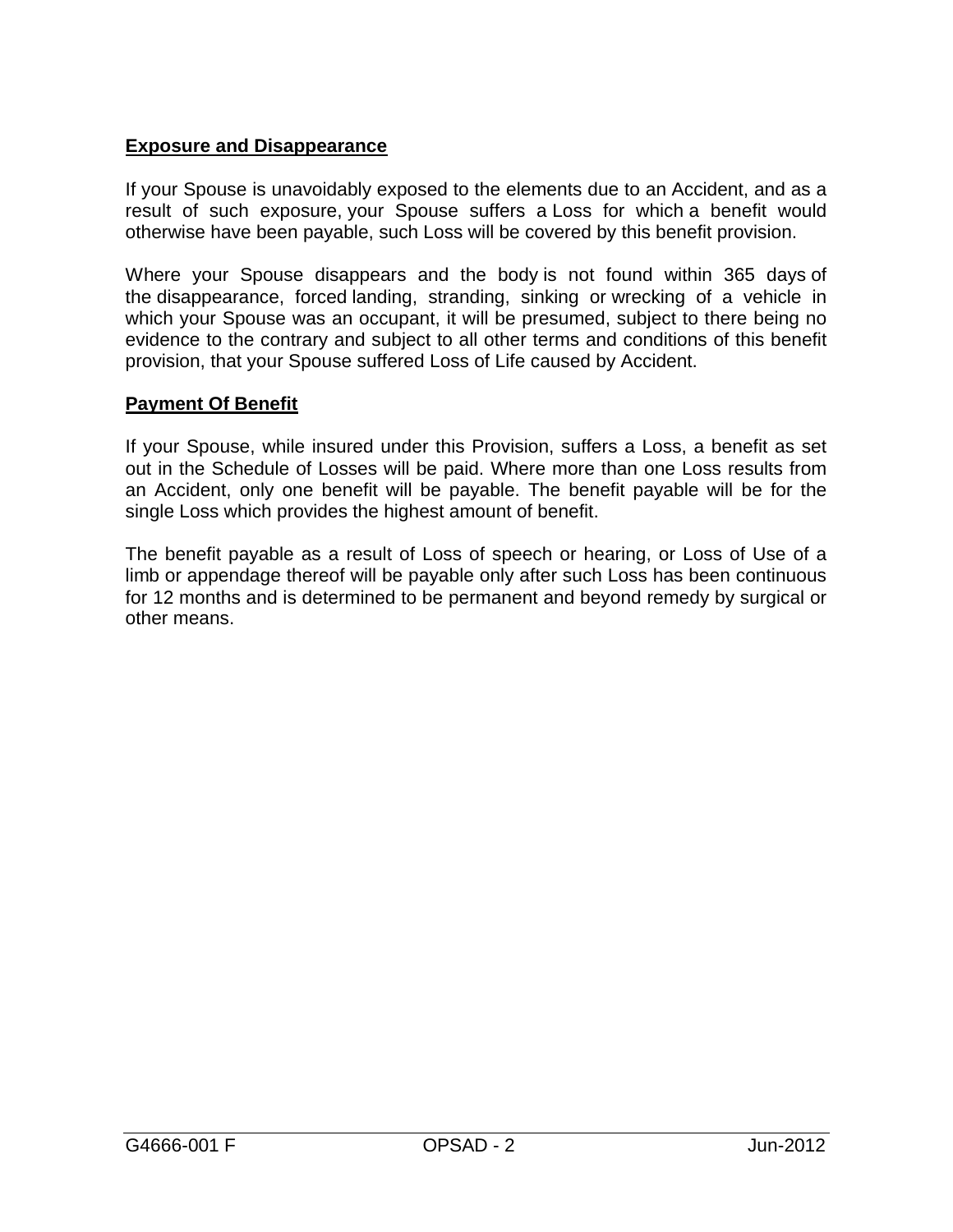## **Schedule of Losses and Benefit Payable**

For any one accident, the amount payable will be for the Loss which provides the greatest benefit.

#### **For Loss of:**

Life 100% of the Amount of Insurance Both feet 100% of the Amount of Insurance One hand and one foot 100% of the Amount of Insurance Both hands 100% of the Amount of Insurance One hand and sight of one eye 100% of the Amount of Insurance One foot and sight of one eye 100% of the Amount of Insurance Both legs 100% of the Amount of Insurance One arm 75% of the Amount of Insurance One foot 75% of the Amount of Insurance One hand 75% of the Amount of Insurance One leg 2012 Cone leg 25% of the Amount of Insurance 4 fingers on the same hand 33% of the Amount of Insurance Thumb and index finger on the same hand 33% of the Amount of Insurance 4 toes on the same foot 33% of the Amount of Insurance

#### **For Loss of Use of:**

Both upper and lower limbs (Quadriplegia) 200% of the Amount of Insurance Both legs (Paraplegia) 200% of the Amount of Insurance Upper and lower limbs on one side of body (Hemiplegia) Both arms (Paraplegia Superior) 200% of the Amount of Insurance Sight of both eyes 100% of the Amount of Insurance Speech and hearing in both ears 100% of the Amount of Insurance Hearing in both ears 75% of the Amount of Insurance Sight of one eye 75% of the Amount of Insurance Speech 75% of the Amount of Insurance One arm 75% of the Amount of Insurance One leg 75% of the Amount of Insurance One foot 75% of the Amount of Insurance One hand 75% of the Amount of Insurance Hearing in one ear 25% of the Amount of Insurance

200% of the Amount of Insurance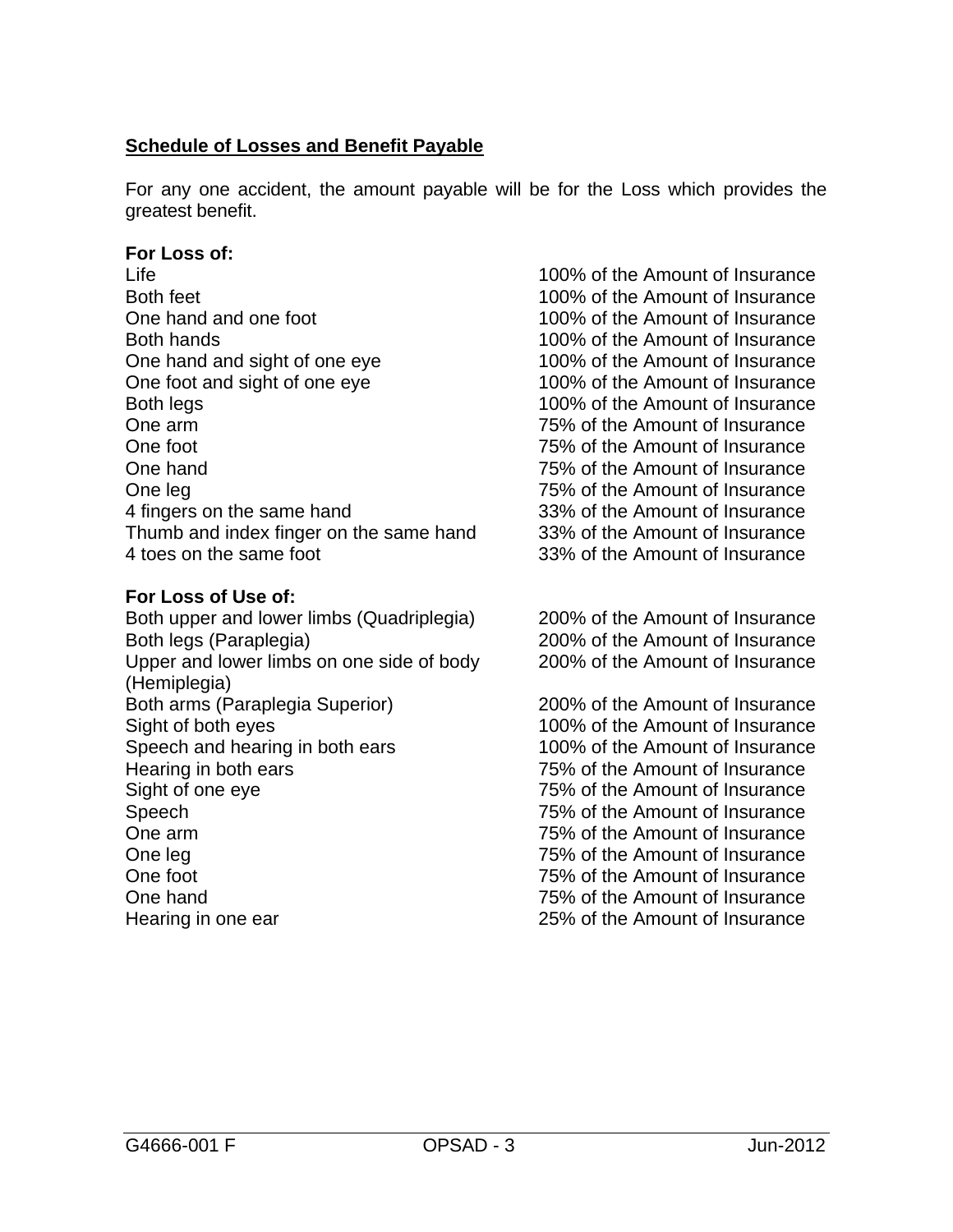#### **Additional Benefits**

#### **Seat Belt Benefit**

In the event that your Spouse suffers a Loss which results in a Payment of Benefit under this Provision, the Company will pay an additional sum equal to 10% of the Amount of Insurance payable if your Spouse dies or is injured while a passenger or driver in an automobile while wearing a properly fastened seat belt. The verification of the use of the seat belt must be part of the official report of the accident for this benefit to be payable.

#### **Child Benefit**

In the event that your Spouse dies due to an Accident which results in a Payment of Benefit under this Provision, in addition to the Amount of Insurance Payable, the Company will pay a lump sum to the beneficiary in the amount of \$2,500 for each of your Dependant Children.

#### **EXCLUSIONS**

The benefits of this Provision will not be payable if the Loss results directly or indirectly from:

- suicide, attempted suicide, or intentional self-inflicted injury;
- the participation in, or attempt to participate in, a criminal offence whether or not convicted of such offence;
- illness, virus, infection, pathogen, or disease of any kind, or medical or surgical treatment for illness, virus, infection, pathogen, or disease;
- injuries of which there is no visible contusion or wound on the exterior of the body other than drowning or internal injuries revealed by autopsy;
- drugs, poison or poisonous substances, gas or fumes, voluntarily administered or inhaled;
- insurrection, war or hostilities of any kind, whether war is declared or not;
- any armed conflict or service in the armed forces;
- voluntary participation in a riot or any disturbance of the public order;
- service, travel or flight in or descent from any type of aircraft, for the purposes of aeronautical instruction, instruction or participating in sky-diving or any duties whatsoever in relation to the aircraft or flight;
- bodily injury suffered prior to the effective date of this Provision; or
- the operation of a motor vehicle while having in excess of 80 milligrams of alcohol per 100 millilitres of blood.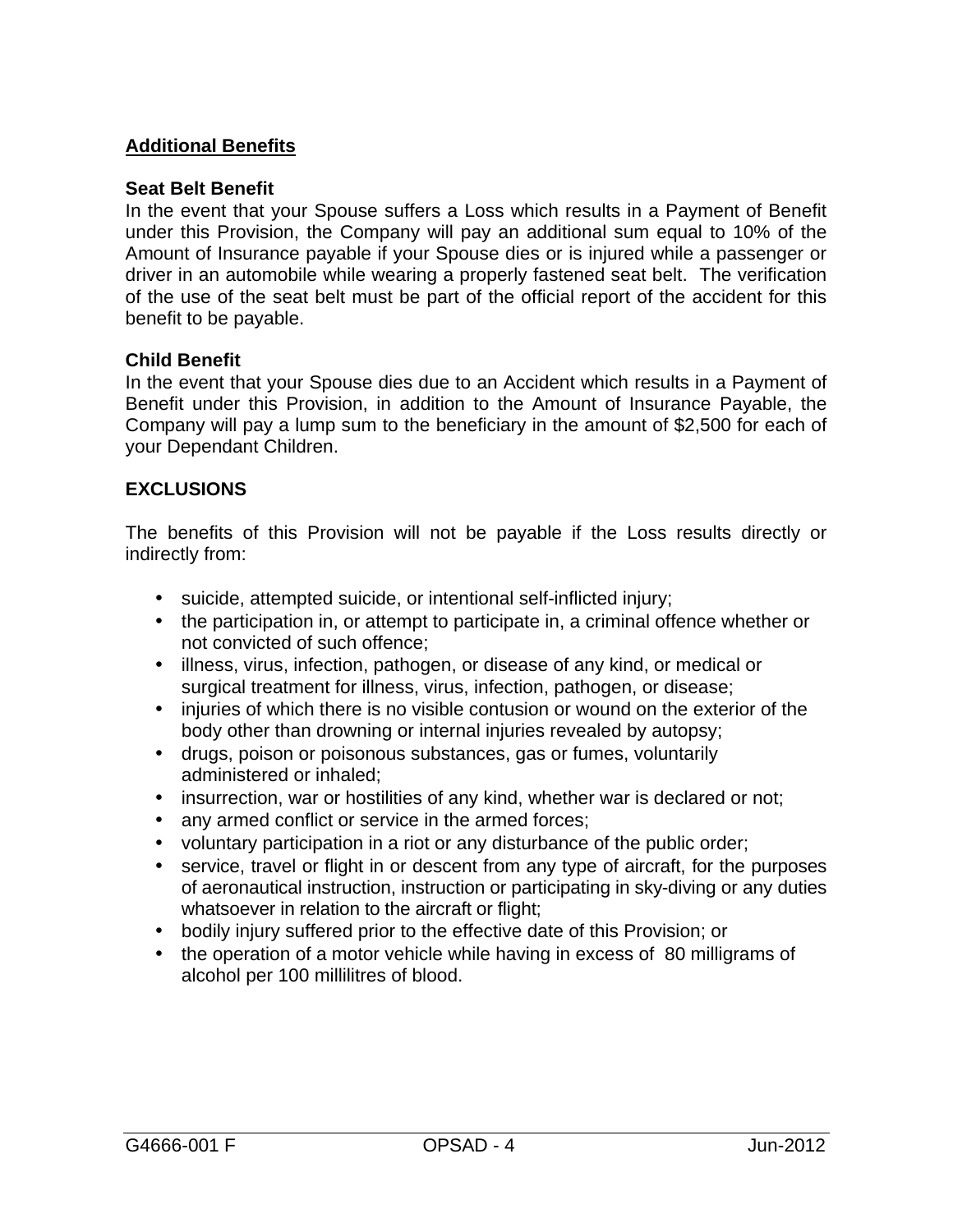## **LONG TERM DISABILITY BENEFIT**

## **AMOUNT OF MONTHLY BENEFIT AND COVERAGE**

Long Term Disability Insurance provides you with regular income to replace salary or wages lost because of a lengthy disability due to an injury or sickness. The amount of your Long Term Disability Benefit, the date that benefits commence, and the maximum duration of benefits, are as indicated on the Schedule of Benefits page.

If you become disabled due to injury or sickness, the Insurer will pay you in accordance with the foregoing or until you recover, whichever occurs first. Benefits will be directly reduced by the amount of any benefits payable under the Canada/Quebec Pension Plan as outlined on the Schedule of Benefits page and any disability payment payable under any Workplace Safety and Insurance Board (WSIB) or similar legislation. Benefits may be further reduced to the extent that your income from all sources exceeds 85% of either:

- a) your pre-disability earnings if benefits are taxable as stated on the Schedule of Benefits; or
- b) your pre-disability Take-Home pay (i.e. income less income tax) if benefits are not taxable as stated on the Schedule of Benefits.

Other sources include CPP/QPP, any other group or franchise insurance plan providing benefits for disability, any salary continuation, retirement or disability plan of the employer, Workplace Safety and Insurance Board (WSIB) or similar legislation or Loss of Time benefits under a No-Fault Auto Insurance Law or other governmentsponsored insurance or pension plan.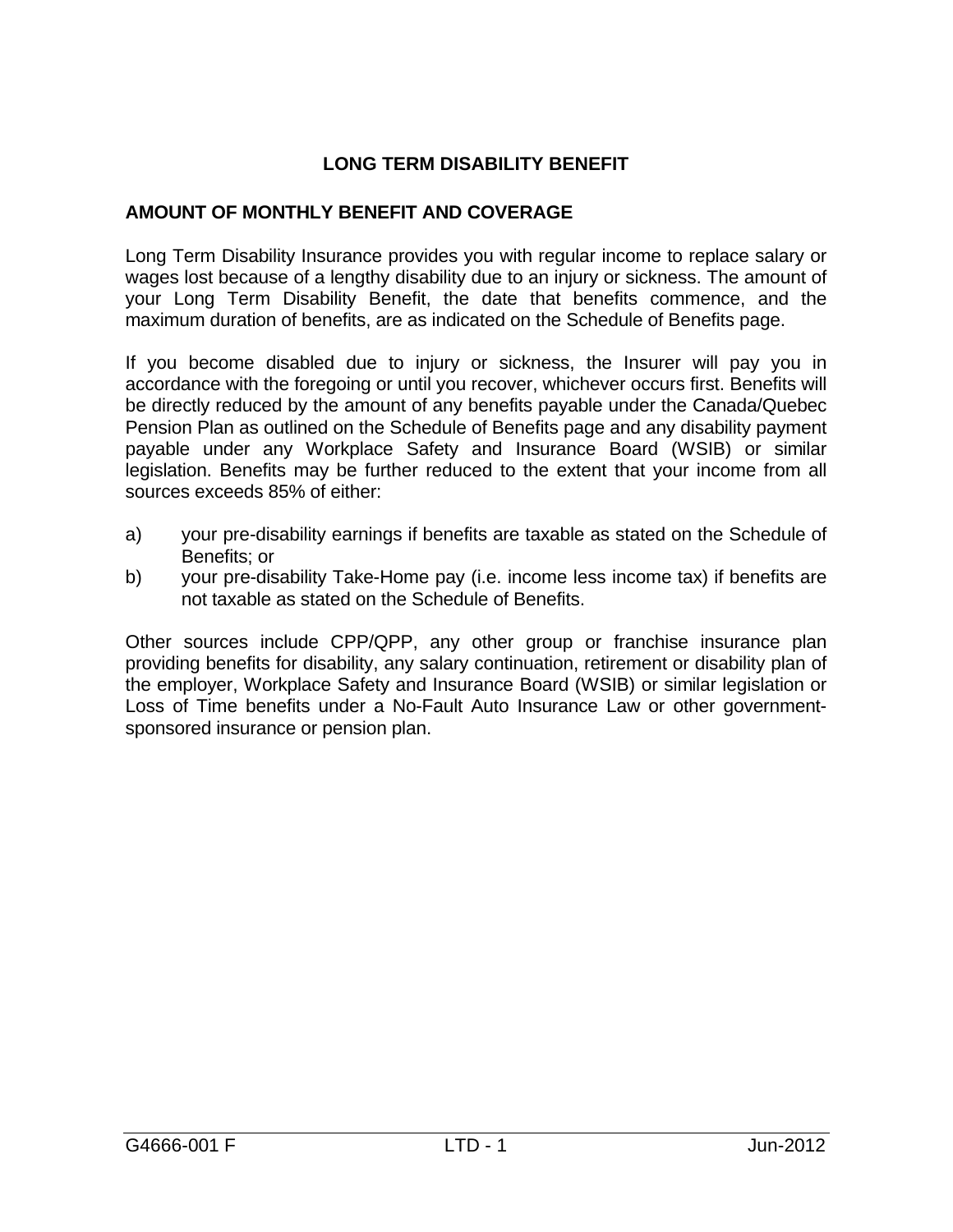## **DEFINITION OF DISABILITY AND EARNINGS**

Benefits paid under this Plan are taxable if your employer pays any portion of the premium for this benefit.

**"Total Disability"** means during the Elimination Period and the Own Occupation Period as shown on the Schedule of Benefits page, such a continuous state of incapacity resulting from injury or sickness that you will be completely prevented from performing the essential duties pertaining to your own occupation. Other than during the Own Occupation Period, if any, it means such a continuous state of incapacity resulting from injury or sickness that you will be completely prevented from engaging in any gainful occupation or from performing any work for remuneration or profit for which you are reasonably fitted by education, training or experience. In no event will any benefits be paid for any period in which you are not under the continuing care of an appropriate licensed physician qualified to treat the specific ailment or if you fail to cooperate and participate in an appropriate treatment program satisfactory to the Company, unless the payment of benefits in such circumstances has been pre-arranged by EMPIRE LIFE.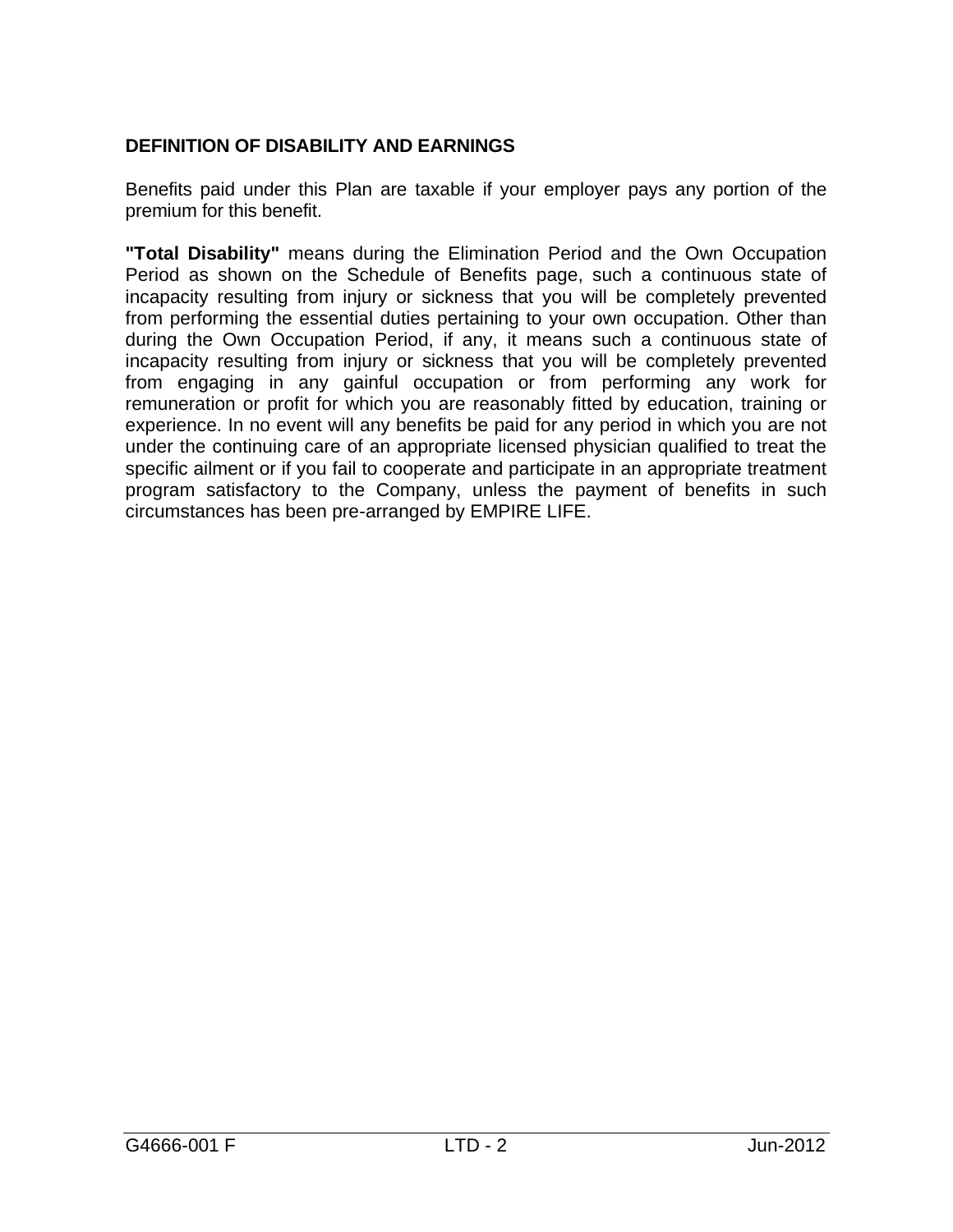## **DEFINITION OF DISABILITY AND EARNINGS** (cont'd)

**"Accident"** shall mean a single, sudden, violent, unintended, unexpected, external event that causes a disability, independent of any other cause.

**"Earnings"** mean your regular monthly rate of income including commissions, received from your employer but will exclude overtime pay, bonuses, dividends or other special allowances. Your earnings from commissions will be determined using the average monthly commission you received from your employer over the previous 2 year(s). EMPIRE LIFE will be provided with T4 and/or T4A forms in order to verify the commissions.

**"Motorized Vehicle"** means a vehicle that is drawn, propelled or driven by any means other than muscular power, including but not limited to, an automobile, motorcycle, boat, snowmobile, all terrain vehicle, personal watercraft or farm equipment.

**"Take-home Pay"** means your Earnings less the federal and provincial income taxes payable on such income.

**"Indexed Pre-Disability Earnings"** mean that after the first year of your Total Disability, the previous year's Pre-Disability Earnings or Pre-Disability Take-home Pay (depending on the tax status of the benefit) will be increased by the lesser of the rate of increase in the Consumer Price Index for the preceding year or 10%.

Any changes in earnings must be submitted in writing by your Employer to our Head Office as your insured benefit is based on earnings reported to our Head Office prior to the date of disability, and will determine the amount of disability benefit you will receive if you become disabled.

#### **WAIVER OF PREMIUM**

If you are receiving benefits, premiums for the Long Term Disability Benefit will be waived.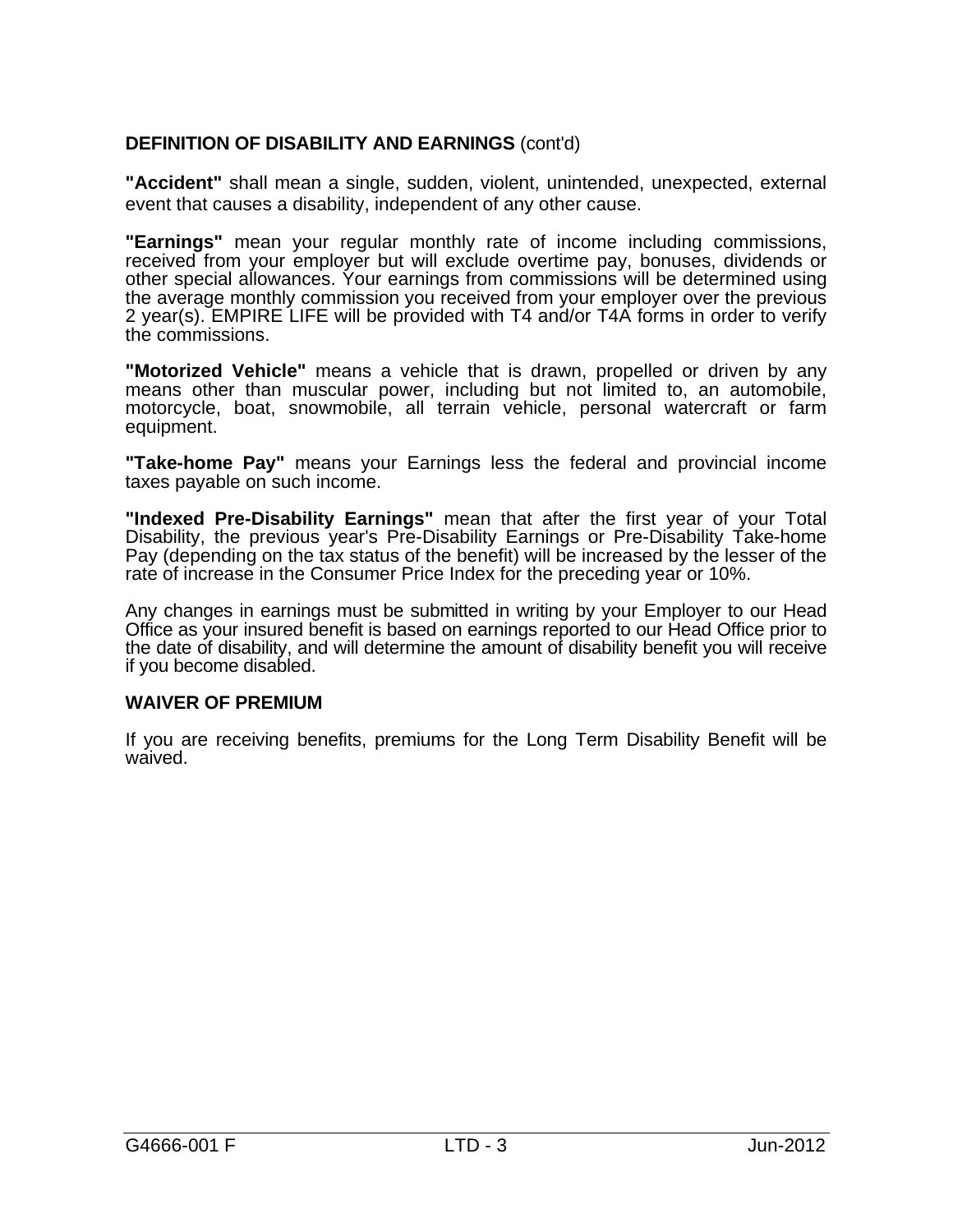## **RECURRENCE OF DISABILITY**

If you return to active full-time employment, and while the Policy is in force you again become disabled within 180 days due to the same cause, the benefits will commence immediately without any further waiting period. If such disability commences after 180 days of active full-time employment, the second disability will be subject to a new waiting period before you can again receive benefits.

#### **REHABILITATION**

If you are disabled and participate in a rehabilitation program supervised by your physician and approved by EMPIRE LIFE you will still be considered Totally Disabled. Benefit payments will only be reduced by half of the income received from the program, with a further limitation that your total income from all sources must not exceed 100% of either:

- a) your pre-disability earnings if benefits are taxable, or
- b) your pre-disability Take-Home Pay if benefits are not taxable.

Should you be approved as a suitable candidate for any Rehabilitation Employment program and you fail to enter such a program, your claim may be invalidated.

#### **PARTIAL DISABILITY**

To be eligible for this benefit you must be totally disabled throughout the Elimination Period, as stated on the Schedule of Benefits, plus one day or more.

Should you return to gainful employment in your own occupation but still require the regular attendance of a Physician, a Partial Disability benefit will be paid. You must be able to do some but not all the essential duties of your own occupation on a full or part-time basis and earning more than 15% of your Indexed Pre-Disability Earnings.

The Partial Disability benefit payable will be equal to the Long Term Disability Benefit less 50% of any income you earned during the same period and may be further reduced so that any income you receive from all sources does not exceed 100% of your Indexed Pre-Disability Earnings.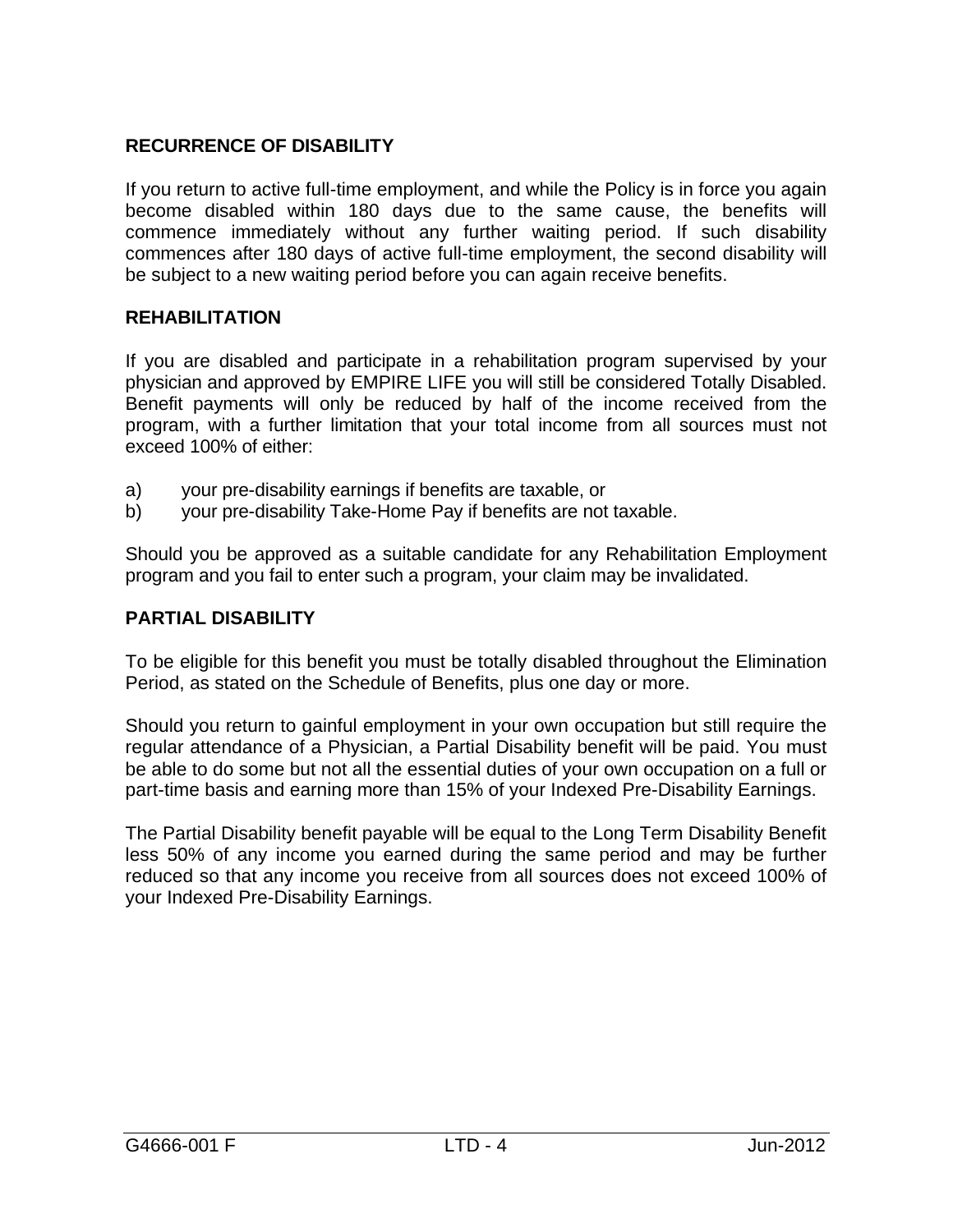## **LIMITATION**

No Long Term Disability Benefit is payable for disabilities that result from alcohol, drug or other substance use disorder, unless you are receiving and complying with continuous treatment for such Total Disability from a rehabilitation centre, a provincially designated institution, or you are actively involved in and following a program of rehabilitation which is supervised by a Physician and approved by the Company.

## **PRE-EXISTING CONDITIONS**

No benefit is payable if, during the first 12 months of Long Term Disability coverage under this Policy, total disability results from a pre-existing condition. A pre-existing condition is one for which you received treatment or medication during the 90 day period immediately prior to the effective date of your insurance.

Generally, the twelve month period will have to be fully satisfied from the reinstatement date upon reinstatement of coverage. However, if the reinstatement immediately follows a leave of absence or lay-off of which the Company has been notified in advance, then the periods before and after the leave of absence or lay-off will be combined to satisfy the twelve month requirement.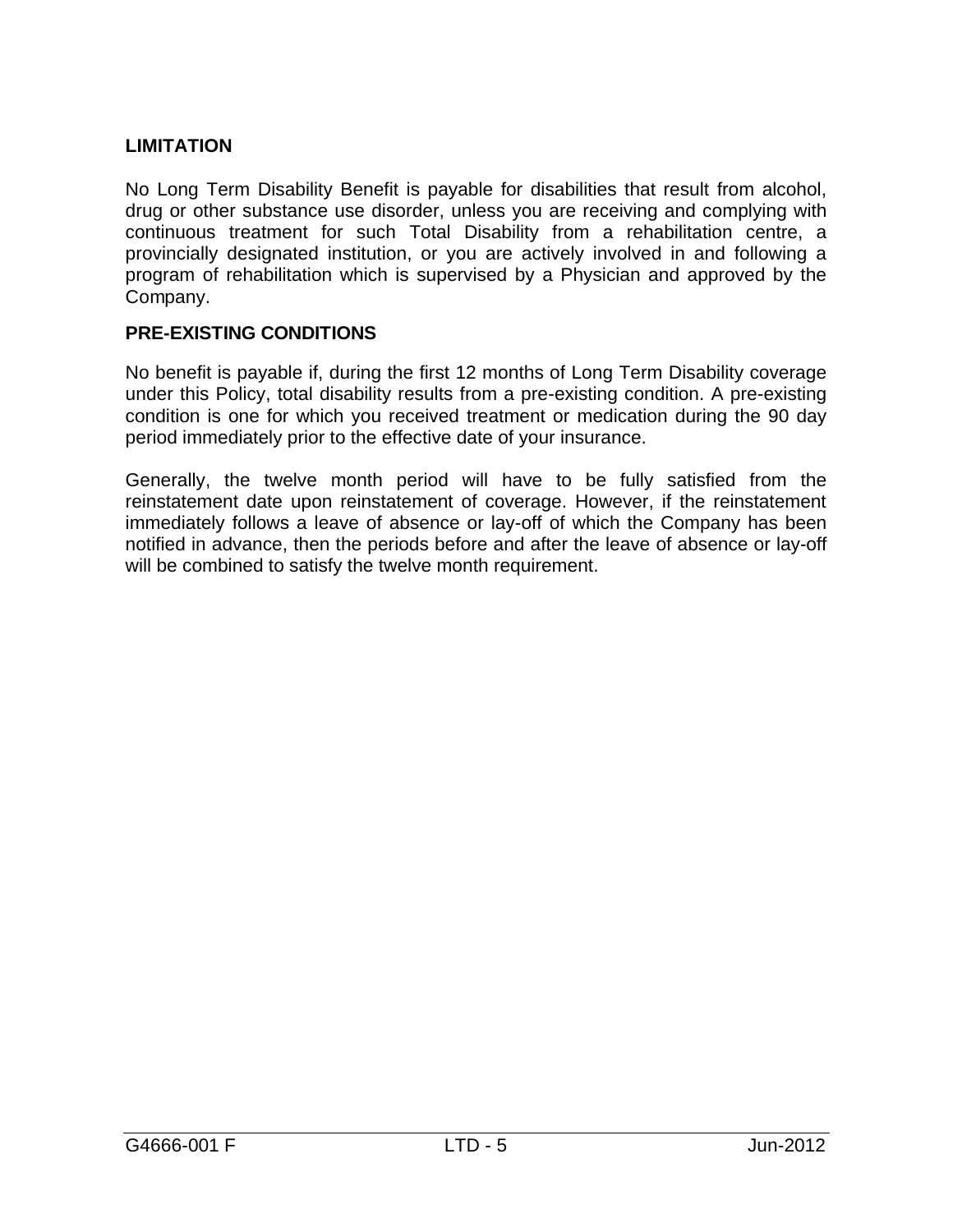## **EXCLUSIONS**

No benefit is payable if your disability results directly or indirectly from:

- suicide, attempted suicide, or intentional self-inflicted injury;
- insurrection, war or hostilities of any kind, whether war is declared or not;
- any armed conflict or service in the armed forces;
- voluntary participation in a riot or any disturbance of the public order;
- the participation in, or attempt to participate in, a criminal offence whether or not convicted with such offence; or
- the operation of a motor vehicle while having in excess of 80 milligrams of alcohol per 100 millilitres of blood.

For any disability incurred prior to or during a Pregnancy/Parental Leave of Absence, the Elimination Period may commence or continue during the period:

- of formal Pregnancy or Parental Leave taken pursuant to Provincial or Federal law or pursuant to mutual agreement between you and your Employer; or
- for which Employment Insurance pregnancy or parental benefits are paid; or
- commencing on the earlier of the elected date of a formal Pregnancy or Parental Leave or the delivery date; however,

no payment will commence or continue until the later of the completion of the Elimination Period and the scheduled return to work date.

No benefits commence or continue during any period you are not a resident of Canada for a minimum of 6 months in any 12 month period.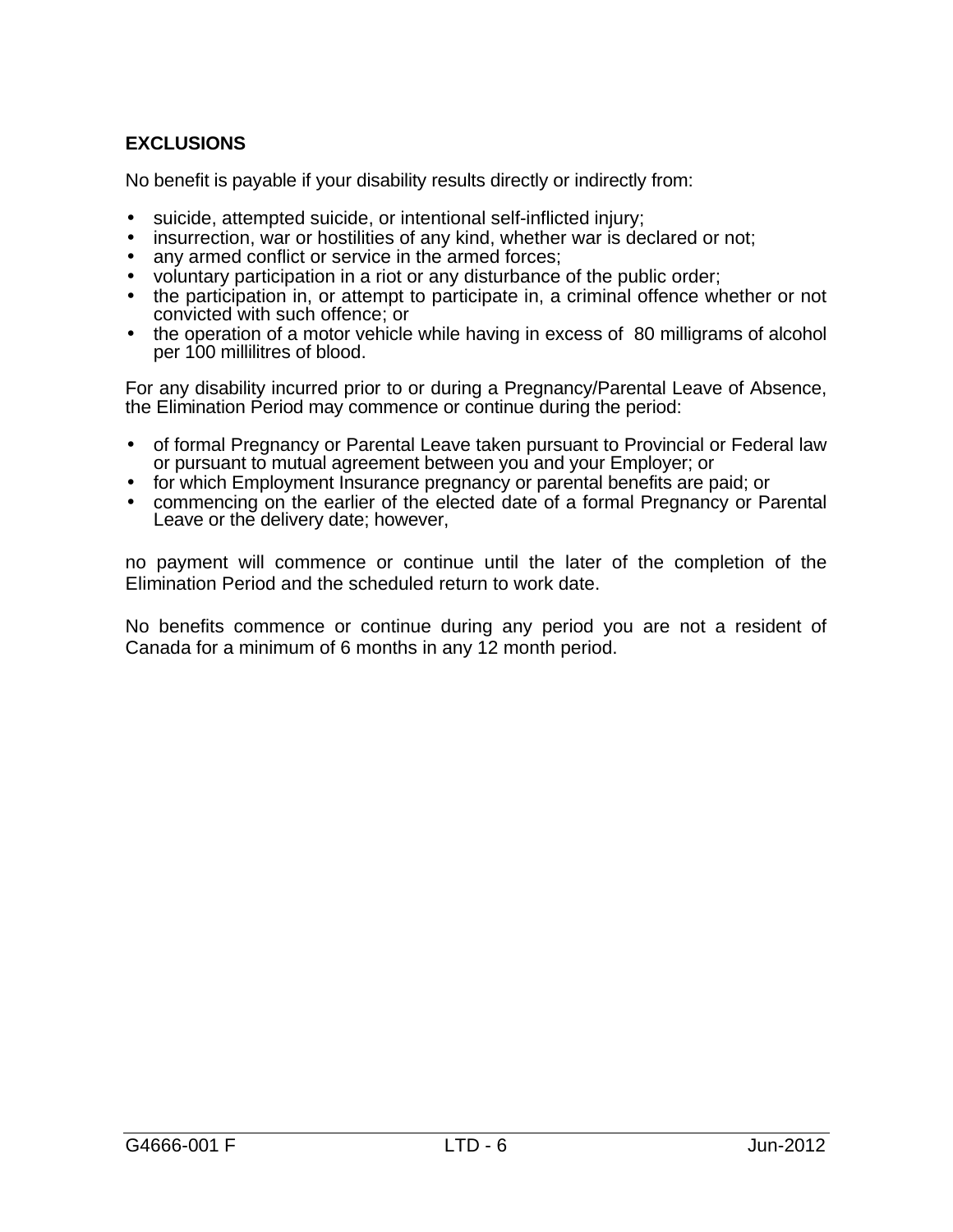## **EXTENDED HEALTH BENEFIT**

#### **ELIGIBLE EXPENSES**

The Extended Health Benefit under this Policy covers all eligible expenses described on the following pages which are not covered by your Government Health Insurance Plan.

The eligible expenses:

- must be incurred while you are insured under the Policy,
- must be reasonable, customary and necessary in the treatment of sickness or injury.
- must be ordered by a qualified doctor who is neither insured for benefits under the policy nor related to the Person Insured's family by blood or marriage,
- must be submitted within 365 days after the date the expense was incurred or within 90 days of the termination of insurance, whichever is earlier.

All eligible expenses may be subject to a Deductible Amount, a Coinsurance Amount and a Maximum benefit amount.

Example: If your Plan has a \$500 Diagnostic Laboratory Maximum with 80% Coinsurance and a \$50 Deductible

\$1,000 claim is submitted for a CAT scan The eligible amount is \$1,000 \$50 Deductible is applied - reduces amount to \$950 80% Coinsurance is applied - reduces amount to \$760 Benefit Maximum is \$500 Amount payable is \$500

Eligible drug expenses will not include any costs in excess of the reasonable and customary amount for that drug. Any Dispensing Fee, if applicable, which exceeds the maximum Dispensing Fee will not be covered. Such excess is not considered an eligible drug expense under the Policy. Please refer to **NOTE** on the Drug Component page.

An emergency means a sudden, unexpected occurrence (disease or injury) that requires immediate medical attention. This includes treatment (non-elective) for immediate relief of severe pain, suffering or disease which cannot be delayed until the Person Insured returns to their province of residence.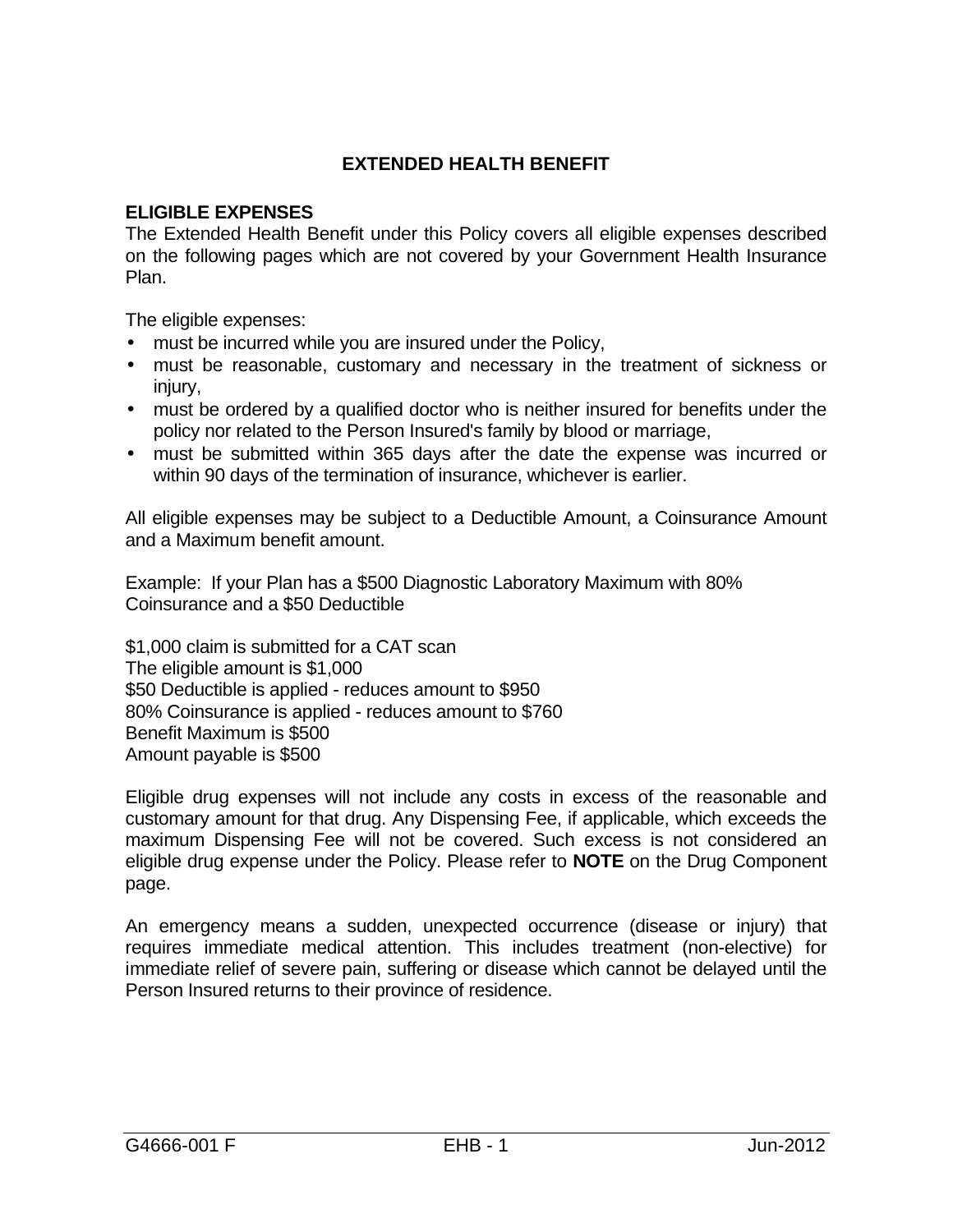## **DEDUCTIBLE AMOUNT**

The Benefit Period Deductible Amount, if any, as shown in the Schedule of Benefits Page, is the amount that you are responsible for, in each Benefit Period, before health benefits are payable under this Plan.

The Per Prescription Deductible Amount, if any, as shown in the Schedule of Benefits Page, will be applicable to each prescription for eligible expenses for drugs and neither the Single nor the Family Deductible Amount will be applicable to such eligible expenses.

#### **COINSURANCE AMOUNT**

The Coinsurance Amount, as shown on the Schedule of Benefits page, is the percentage of eligible expenses paid by your Plan less the Deductible Amount, if any.

#### **LIFETIME MAXIMUM**

The Lifetime Maximum, as shown on the Schedule of Benefits, is the total aggregate amount payable per person, for eligible expenses incurred inside or, if insured, outside of your Province of Residence, for all periods in which you have been insured under this Benefit, whether consecutive or not.

#### **EXTENSION OF BENEFITS**

If you (or your dependant, if applicable) are totally disabled when your Extended Health Benefit terminates, eligible expenses that you incur as a result of the disability will be paid for up to 90 days following termination during the continuation of disability or to the date you become eligible for benefits under another plan, if earlier.

#### **SURVIVORS' HEALTH BENEFITS**

In the event of your death while you are insured for health benefits under this Plan, the insurance for your surviving insured dependants at your death will continue in force without premium payment but not beyond the earliest of:

- a) the date of remarriage of the surviving spouse,
- b) the period indicated on the Schedule of Benefits from your death,
- c) the date of death of the survivor, or
- d) the date that the survivor no longer qualifies as a dependant, if a child.

This coverage will be provided even if the group Policy should terminate after your death.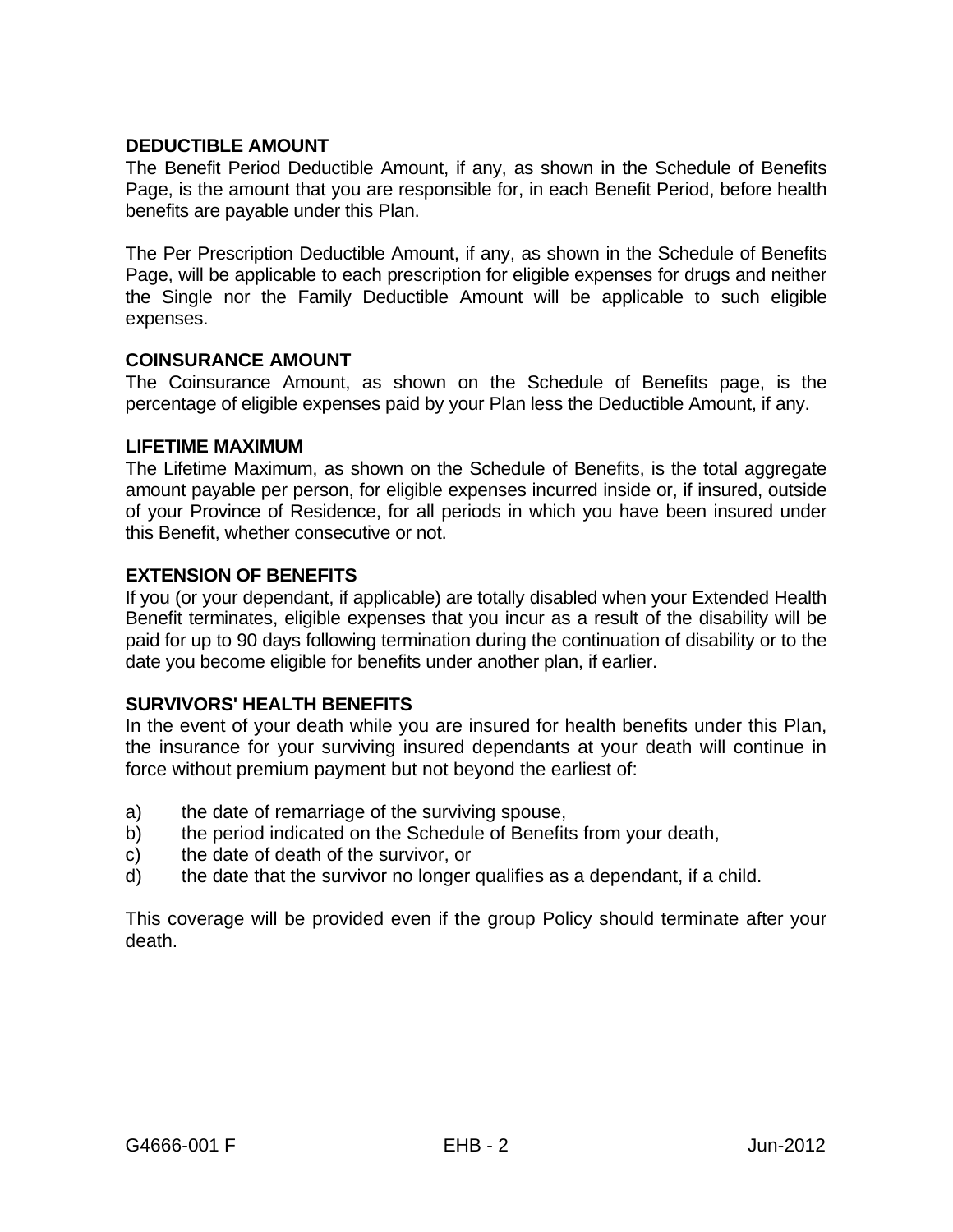# **DEPENDANTS**

Dependants eligible for Extended Health Benefits are your spouse or common-law spouse, and unmarried wholly dependent children not yet 22 (or 26 if full-time students) or unmarried wholly dependent children of any age who are mentally or physically handicapped (please see your Plan Administrator for details to extend coverage for handicapped dependants).

There must be a minimum and continuous cohabitation period of 1 year(s) before a common-law spouse is recognized, and the couple should publicly represent themselves to society as married. Upon written request, your common-law spouse will be eligible immediately if a child is born to you and your common-law spouse.

Dependants must reside in Canada to qualify for benefits. However, children who are temporarily residing in the United States because they are attending an accredited academic institution will also be eligible for benefits provided they are insured under a Government of Canada Health Insurance Plan.

## **PREGNANCY**

The Extended Health Benefit contains no exclusion or limitation for pregnancy or childbirth.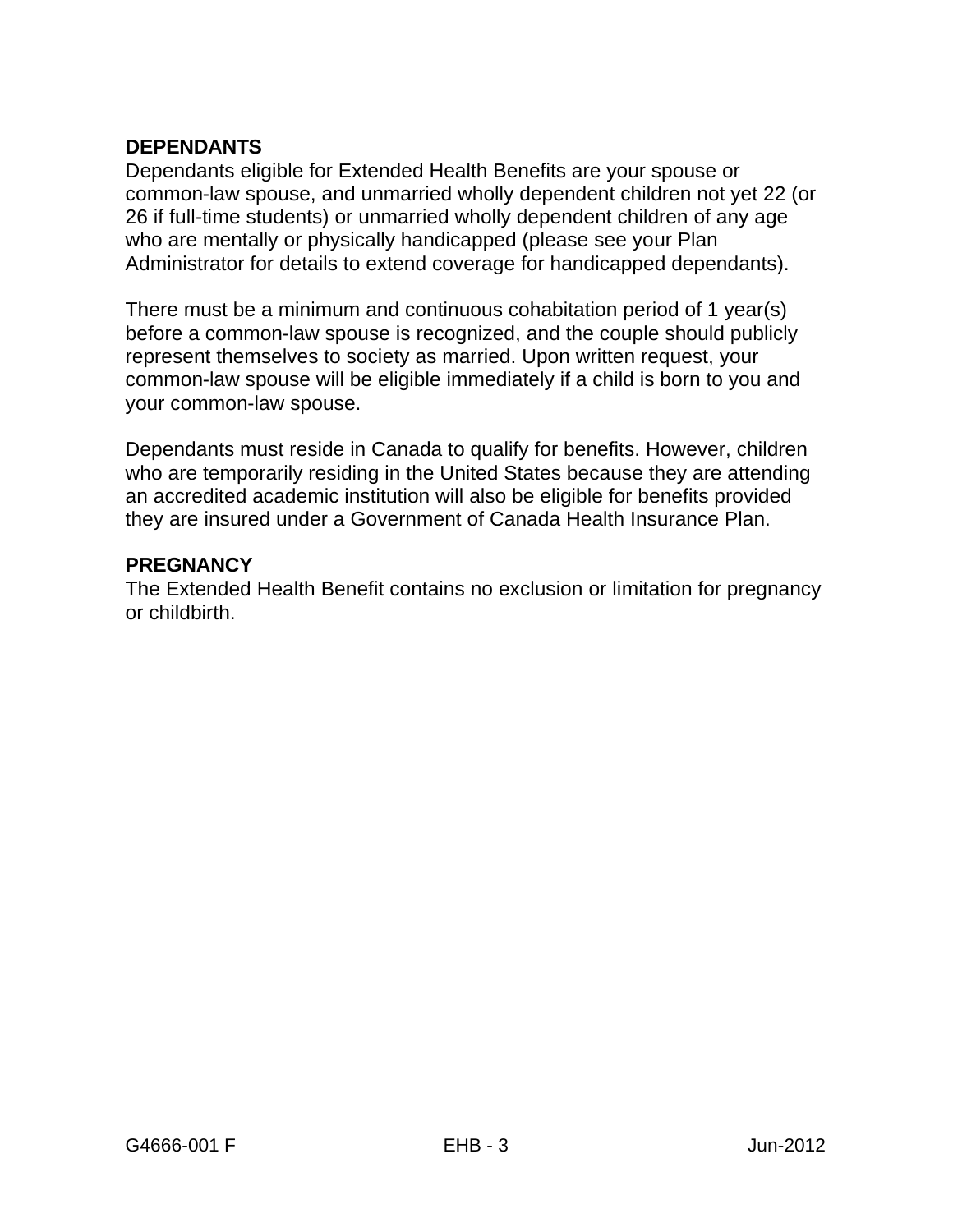# **CHARGES NOT COVERED**

Payment will not be made for charges for:

- suicide, attempted suicide, or intentional self-inflicted injury;
- Medical Care for which benefits are payable under any other Benefit Provision of this Policy;
- Medical Care resulting from insurrection, war or hostilities of any kind, whether war is declared or not;
- Medical Care resulting from any armed conflict or service in the armed forces;
- Medical Care resulting from voluntary participation in a riot or any disturbance of the public order;
- Medical Care for which the Person Insured is entitled to indemnity or compensation in accordance with the provisions of any any provincial workplace safety legislation (e.g. WSIB, WCB/CSST) or similar legislation, unless prohibited by any Government Legislation;
- Medical Care payable in whole or in part by a government under any Government Health Insurance Plan or which would have been payable had the Person Insured been insured thereunder or had proper application been made;
- Medical Care to the extent that the applicable government jurisdiction prohibits the payment of any benefits;
- Medical Care resulting from the participation in, or attempt to participate in, a criminal offence whether or not convicted of such offence;
- Medical Care provided by a medical or dental department maintained by an employer, an association, labour union, trustee or similar type of group;
- medical screening or examinations required for the use of a third party;
- broken appointments, transportation costs (including travelling time) of the practitioner, advice received by telephone or other means of telecommunication, or the completion of claim forms required by this Provision;
- Medical Care, the charge for which the Person Insured is not legally required to pay, or for which there is no charge, or for which there would have been no charge but for the existence of insurance;
- Medical Care which is not necessary according to generally accepted standards of medical practice;
- Medical Care rendered principally for cosmetic purposes (as determined by the Company), except when such Medical Care is necessitated by accidental injury;
- Medical Care for the replacement of an appliance which has been lost, mislaid or stolen or to provide any duplicate appliance;
- supplies ordered or services rendered prior to the date the person became a Person Insured;
- shipping and handling charges; or
- infant formulas, caloric supplements with or without vitamins or minerals.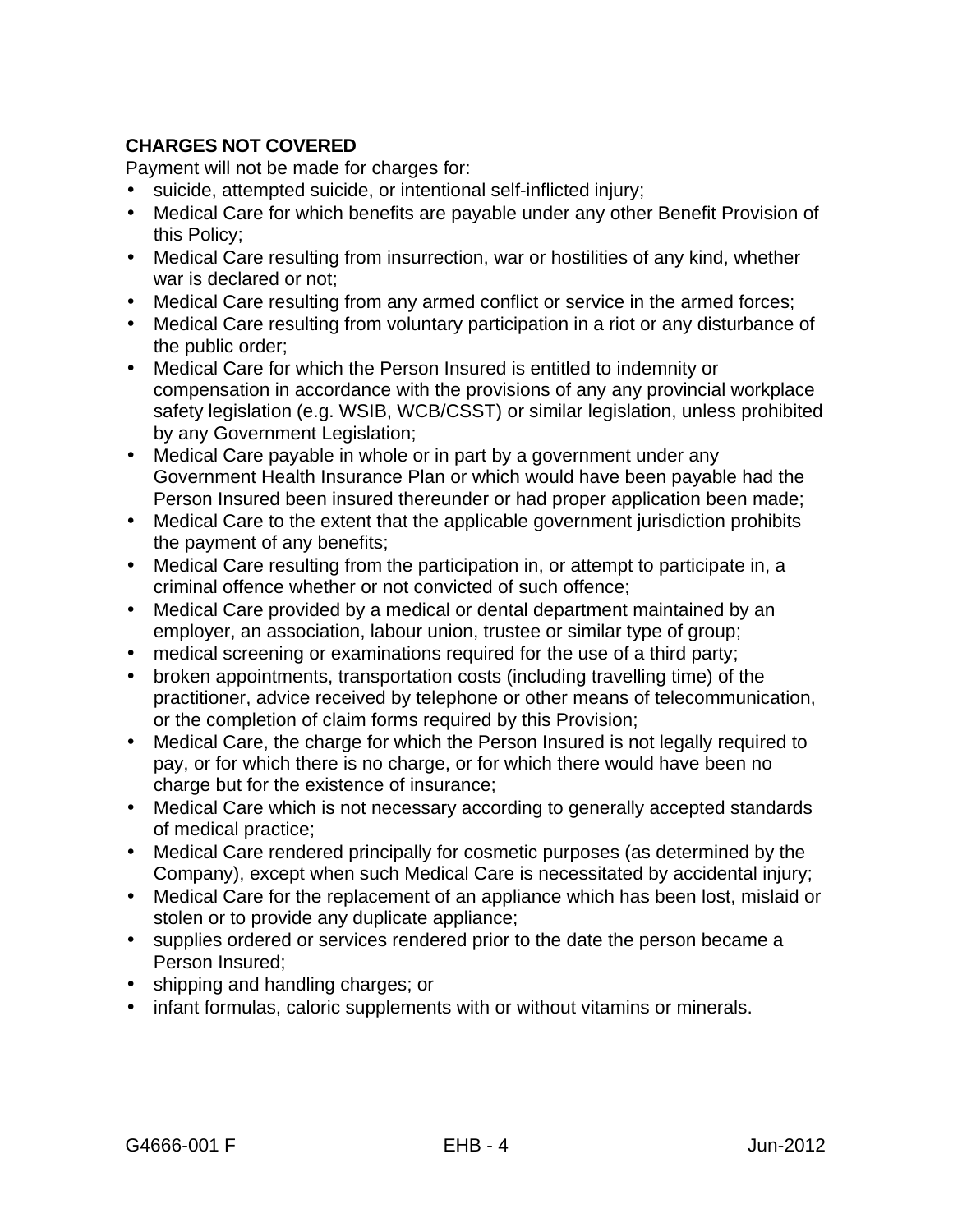# **HOSPITALIZATION COMPONENT**

Inpatient hospital confinement, in your province of residence, for room and board and other hospital services in a semi-private and/or private room accommodation as shown on the Schedule of Benefits page with no limit on the number of days of confinement.

Coverage will be provided for the difference between the hospital's ward and semi-private rates, including Government imposed hospital deterrent charges (where legislation permits insurance of such charges), with no limit on the number of days of confinement.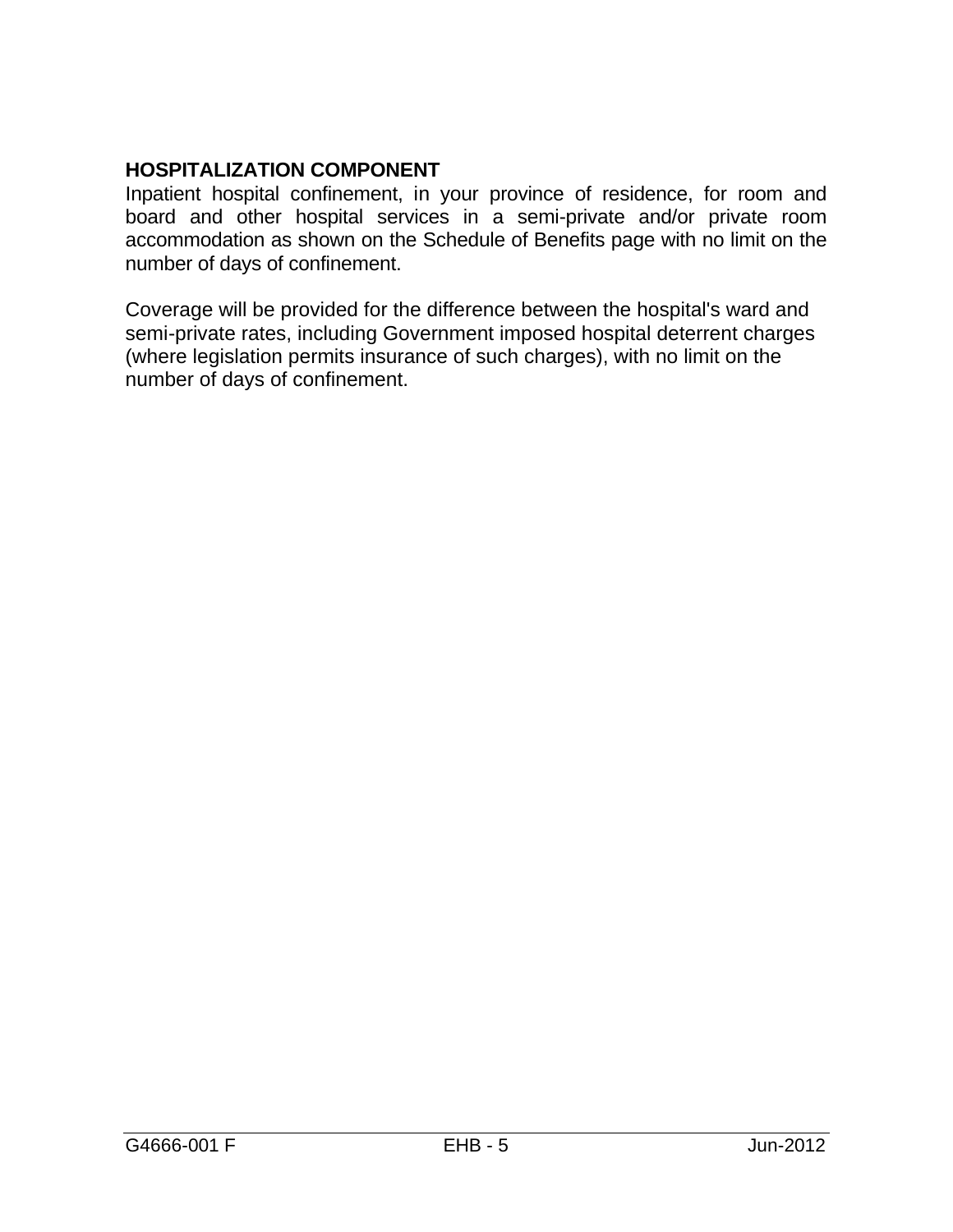# **DRUG COMPONENT - Prescription Drugs**

Coverage will include drugs and medicines dispensed by a Physician or Pharmacist only available on the prescription of a Physician, dentist, nurse practitioner or pharmacist where applicable based on provincial legislation to the extent that they are generally recognized as being effective in the treatment of the injury or Sickness being treated and are not excessive or unwarranted as judged by the generally accepted therapy for such Sickness or injury as determined by EMPIRE LIFE.

Such drugs and medicines will also include:

- insulin supplies (i.e. needles, syringes and diagnostic tests), but excludes swabs and rubbing alcohol,
- all injectibles including injectible vitamins, unless used as part of a weight reduction program, serums, and vaccines, and
- extemporaneous Compounds prepared by a pharmacist.

#### **Exclusions**

- any drug medication which may be purchased without a prescription. This further excludes over-the-counter (OTC) products whether prescribed or not,
- anabolic steroids and items deemed cosmetic.

This Plan also excludes in part:

- vitamins (except injectible and not used as part of a weight reduction program),
- patent medicines and GP Products,
- first aid and surgical supplies,
- atomizers and vaporizers,
- salt and sugar substitutes,
- infant formula, dietary foods and aids,
- contact lens care products,
- diagnostic aids and laboratory tests,
- contraceptives other than oral,
- lozenges, mouthwash, toothpastes and cosmetics,
- non-medicated shampoos, skin cleansers, skin protectors, emollients and soaps, and
- any benefit covered by your Government Health Insurance Plan.

If you are a resident of the province of Quebec, any expense that would otherwise be considered ineligible will be considered an eligible expense if payment would have been made under the Drug Formulary of the Régie de l'assurance-maladie du Québec. Furthermore, any expense payable under this Drug Formulary will be subject to the Drug Deductible and/or Coinsurance indicated on the Schedule of Benefits.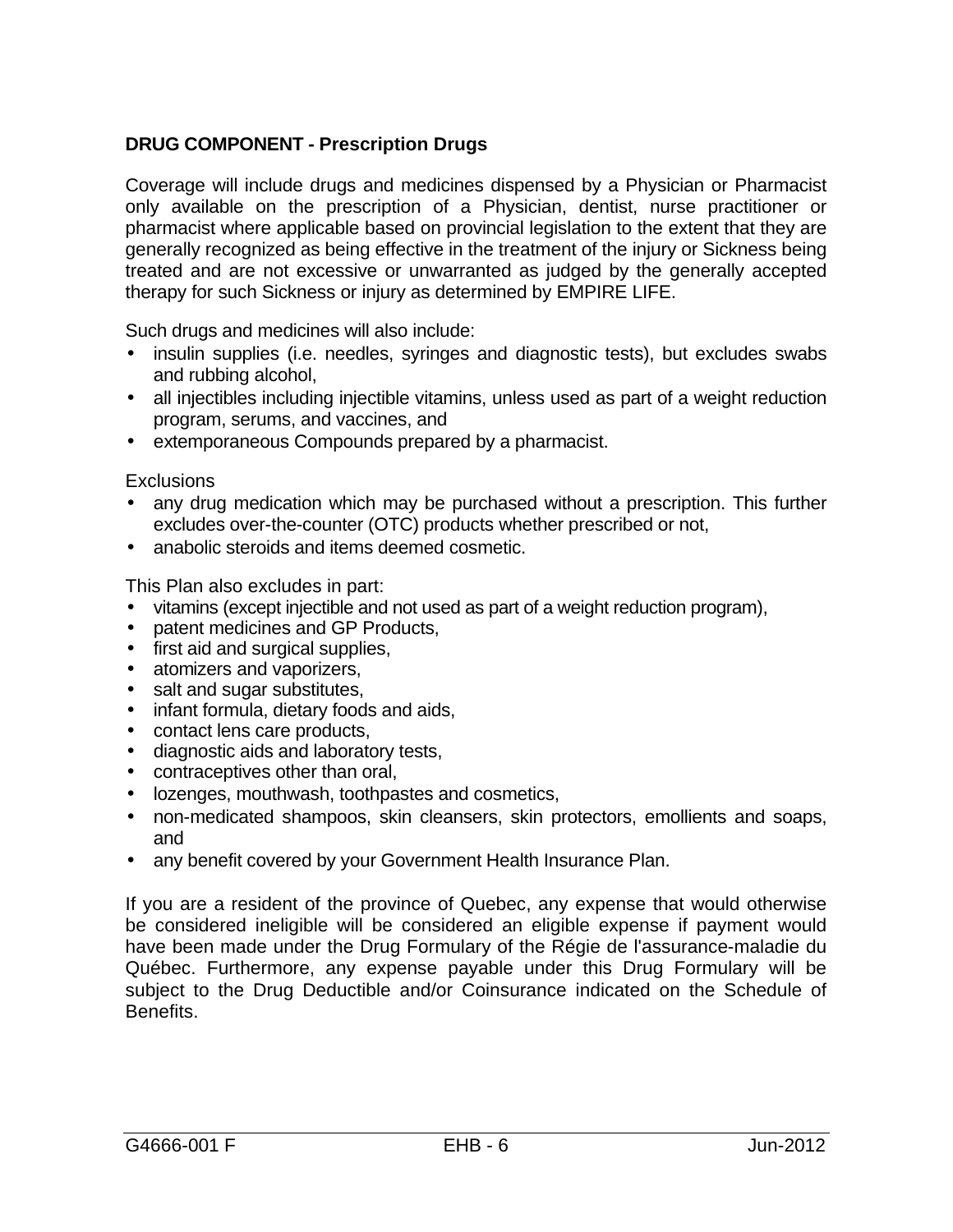#### **Infertility Treatments, Anti-Smoking Agents, Anti-Obesity Drugs & Erectile Dysfunction Drugs**

a) Fertility Drugs

Fertility Drugs are not insured under this Plan.

b) Anti-Smoking Agents

Anti-smoking agents are not insured under this Plan.

c) Anti-Obesity Drugs

Anti-Obesity Drugs dispensed by a Physician or pharmacist and only available on the prescription of a Physician are eligible under this Plan. Anti-Obesity Drugs are subject to any applicable drug deductible, drug coinsurance and maximum under the Plan as outlined on the Schedule of Benefits.

d) Erectile Dysfunction Drugs

Erectile Dysfunction Drugs are not insured under this Plan.

If you are a resident of the province of Quebec, any expense that would otherwise be considered ineligible will be considered an eligible expense if payment would have been made under the Drug Formulary of the Régie de l'assurance-maladie du Québec. Furthermore, any expense payable under this Drug Formulary will be subject to the Drug Deductible and/or Coinsurance indicated on the Schedule of Benefits.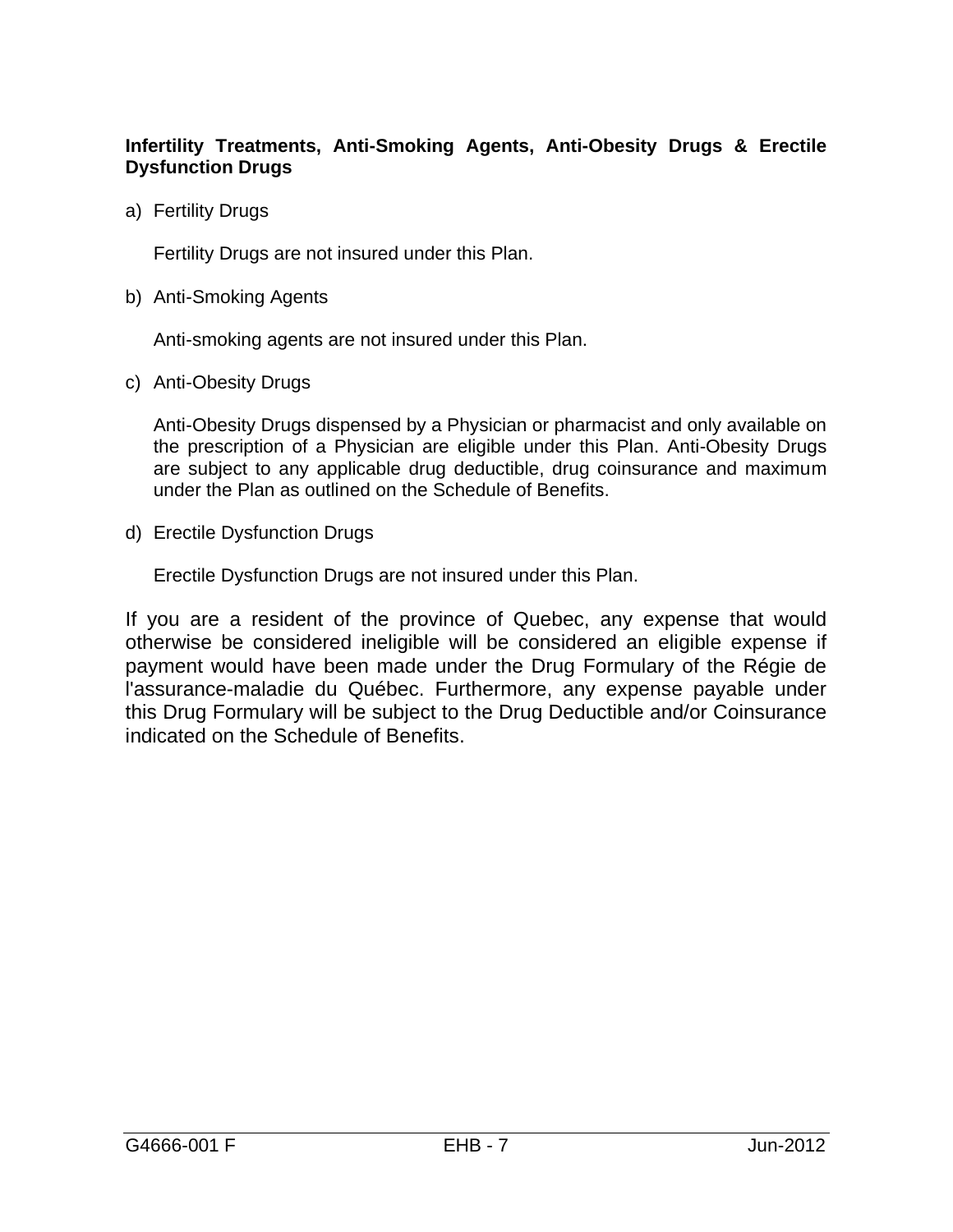# **MAJOR MEDICAL COMPONENT**

Payment will be made for the following eligible expenses that you incur in your province of residence.

#### **Medical Supplies and Appliances**

This Plan will rent or purchase at the option of the Company, the following durable equipment, subject to any applicable deductible, coinsurance and maximum as outlined on the Schedule of Benefits. (Medical Supplies and Appliances require a Doctor's referral):

- aerosol equipment, mist tents and nebulizers for cystic fibrosis, acute emphysema, chronic obstructive bronchitis or chronic asthma,
- apnea monitors for respiratory disrhythmias,
- artificial eyes, including repair and replacement,
- artificial limbs including repair and replacement but excluding myoelectrical limbs,
- bed rail,
- braces with rigid supports,
- diabetic monitoring and administration equipment.
- external breast prosthesis, and two surgical brassieres per Benefit Period, post mastectomy,
- intermittent positive pressure breathing machine,
- head halter,
- standard hospital beds, excluding electric hospital beds,
- custom made orthotic shoe insert appliances, made from plaster cast models of the person's foot, and prescribed by a Physician,
- shoulder harnesses,
- sphygmomanometers (blood pressure cuff),
- traction apparatus,
- transcutaneous electronic nerve stimulator (TENS),
- trapeze bars,
- standard wheelchairs, or where medically necessary, electrical wheelchairs

Under no circumstances will maintenance of any durable equipment be an eligible expense.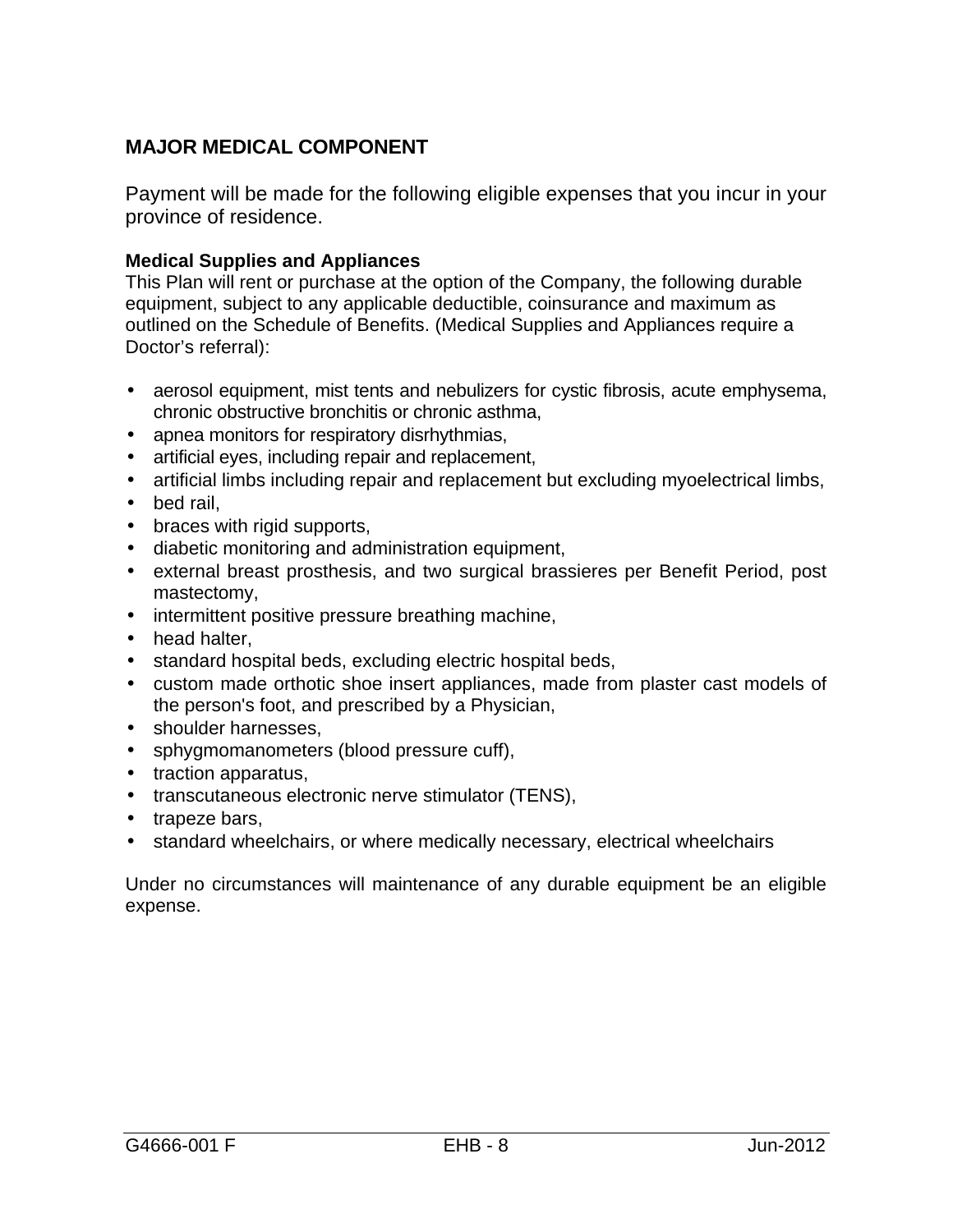#### **Medical Supplies and Appliances** (cont'd)

This Plan will lend or provide at the option of the Company, for the rental or purchase of the following supplies and devices, subject to any applicable deductible, coinsurance and maximum as outlined on the Schedule of Benefits. (Medical Supplies and Appliances require a Doctor's referral):

- casts,
- canes and walkers,
- cervical collar,
- Clinitest, Dextrostix, or similar home chemical testing supplies for diabetics, if excluded under Drug Component,
- colostomy apparatus and supplies,
- crutches,
- ileostomy apparatus and supplies,
- insulin, if excluded under Drug Component,
- insulin syringe, monojet type, if excluded under Drug Component,
- Jobst burn garments,
- Jobst sleeves for lymphoedema following surgery,
- Lancet, if excluded under Drug Component,
- orthopaedic shoes individually designed and constructed to medical specifications, or adjustments only made to stock shoes for orthopaedic purposes
- oxygen and oxygen supplies,
- splints, excluding dental splints,
- support hose and compression stockings
- stump socks.
- urethral catheters,
- Viscosupplementation prescribed by a Physician and limited to two sets of three injections to the maximum as outlined on the Schedule of Benefits per knee,
- wigs following chemotherapy or radiation treatment for cancer.

If you are a resident of the province of Quebec, any expense that would otherwise be considered ineligible will be considered an eligible expense if payment would have been made under the Drug Formulary of the Régie de l'assurance-maladie du Québec. Furthermore, any expense payable under this Drug Formulary will be subject to the Drug Deductible and/or Coinsurance indicated on the Schedule of Benefits.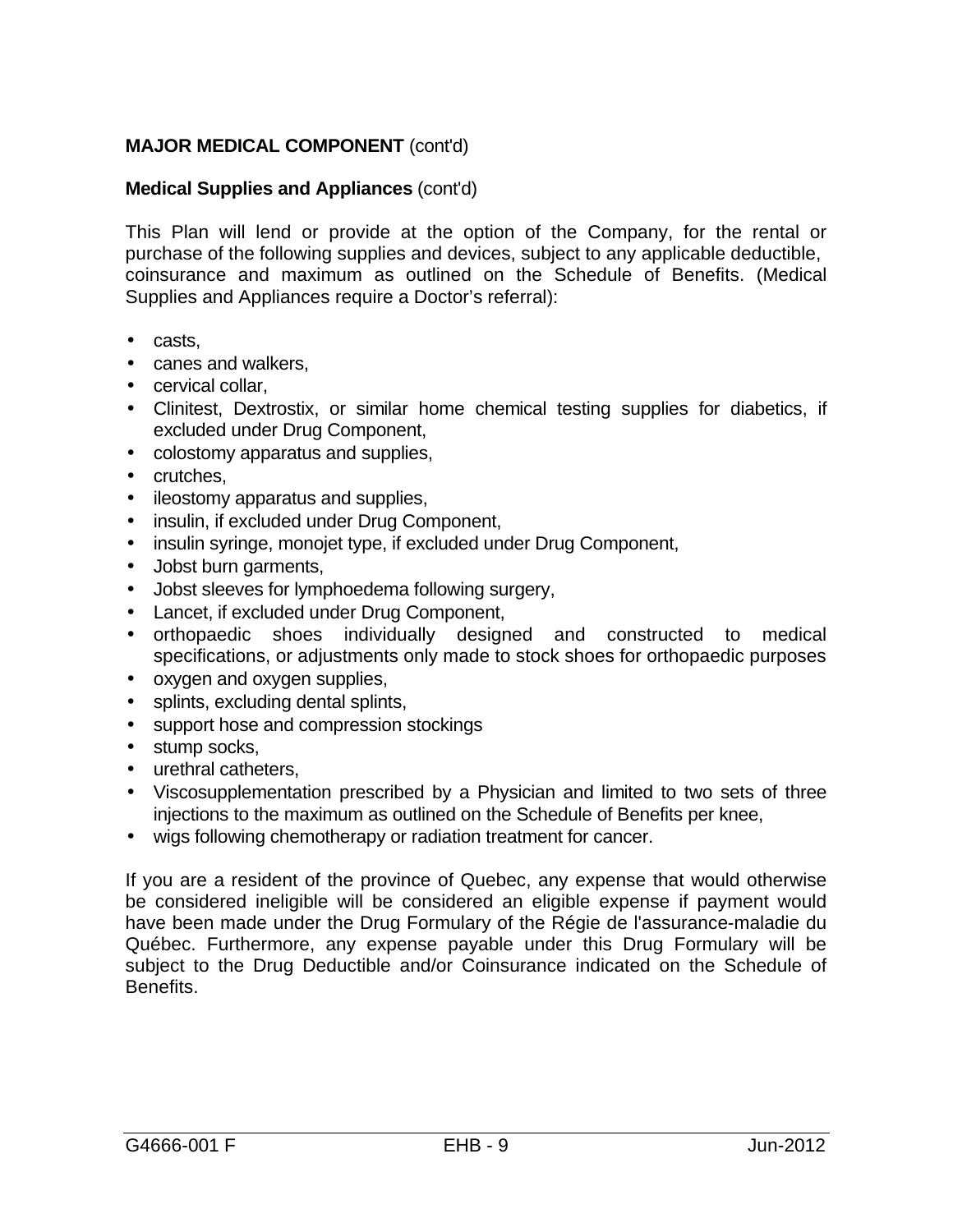# **Ambulance Service**

This Plan will cover the cost of emergency transportation to and from hospital by a licensed ambulance. In addition, when the circumstances dictate, coverage is provided for licensed air ambulance or by commercial air fare to the nearest hospital qualified to render the necessary emergency medical care.

# **Private Duty Nursing Care**

This Plan will cover the cost of services of a registered graduate nurse, registered nursing assistant, a certified nursing assistant, or a licensed practical nurse who is duly qualified and who is not related to you or a member of your family and who is not a resident in your home. The services must:

- be provided in a Person Insured's home, and such home is not an institution,
- be made on the recommendation of a Physician,
- commensurate with the nature and gravity of the Sickness or Injury, and
- have prior approval by Empire Life.

These services are payable up to the maximum shown on the Schedule of Benefits; however, no payment will be made for homemaking or companion duties.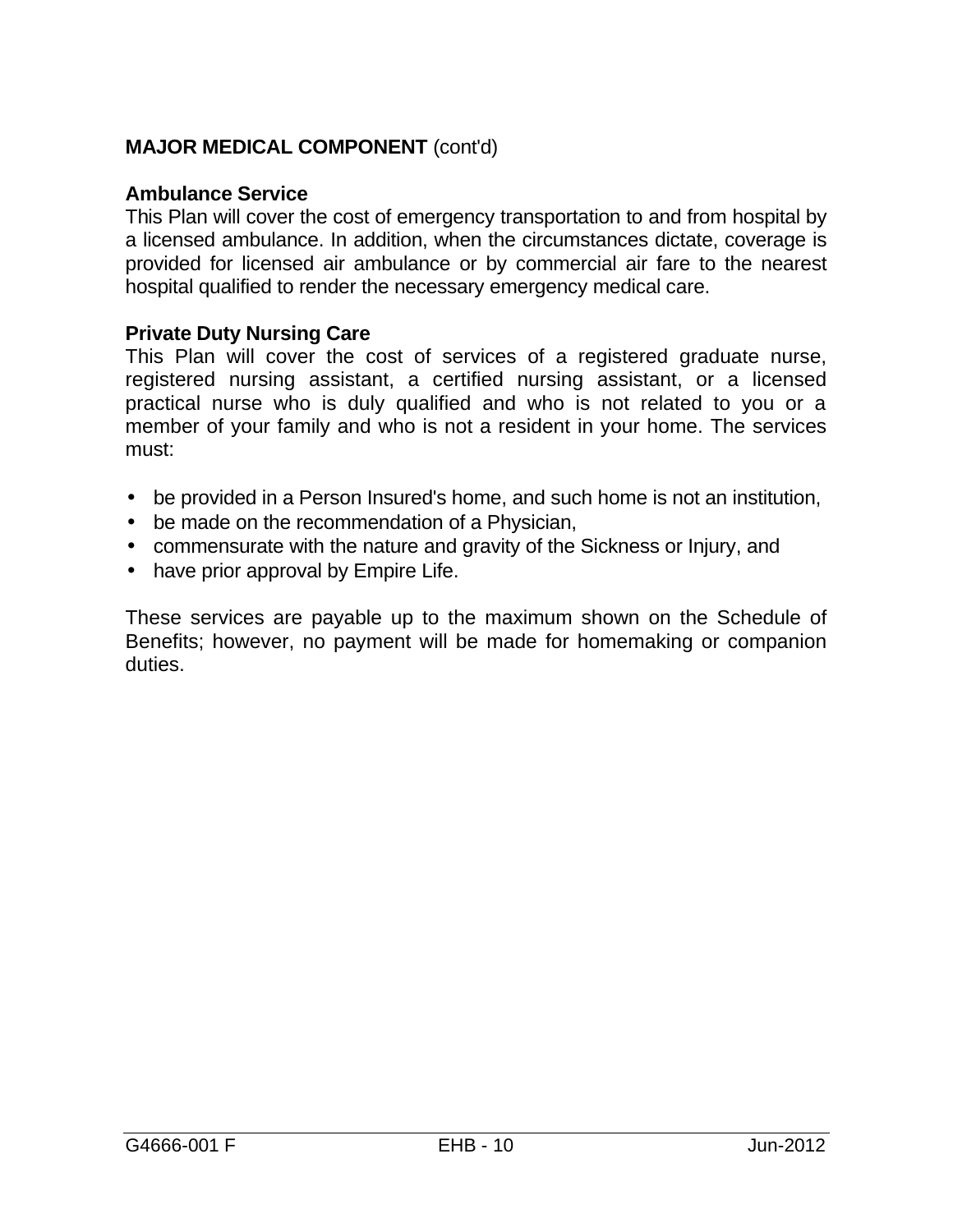# **Diagnostic Laboratory Procedures**

Payment will be made for eligible Diagnostic Laboratory Procedures, ordered by a Physician, and provided by a private medical laboratory. These services are payable up to the maximum shown on the Schedule of Benefits. Eligible procedures are:

- Blood Work,
- Colonoscopy,
- Computerized Axial Tomography (CAT scan),
- Electrocardiogram (ECG),
- Magnetic Resonance Imaging (MRI),
- Positron Emission Tomography (PET),
- Mammogram,
- Testing of Urine and other bodily fluids and tissues,
- Ultrasound.

Allergy testing performed by a laboratory is excluded.

### **Paramedical Practitioners**

This Plan will include coverage for various Paramedical Practitioners, provided the services are not completed by a relative. These services are payable up to the maximum shown on the Schedule of Benefits.

Payment will be considered an eligible expense only when the maximum under any Government Health Insurance Plan has been reached, unless prohibited by law.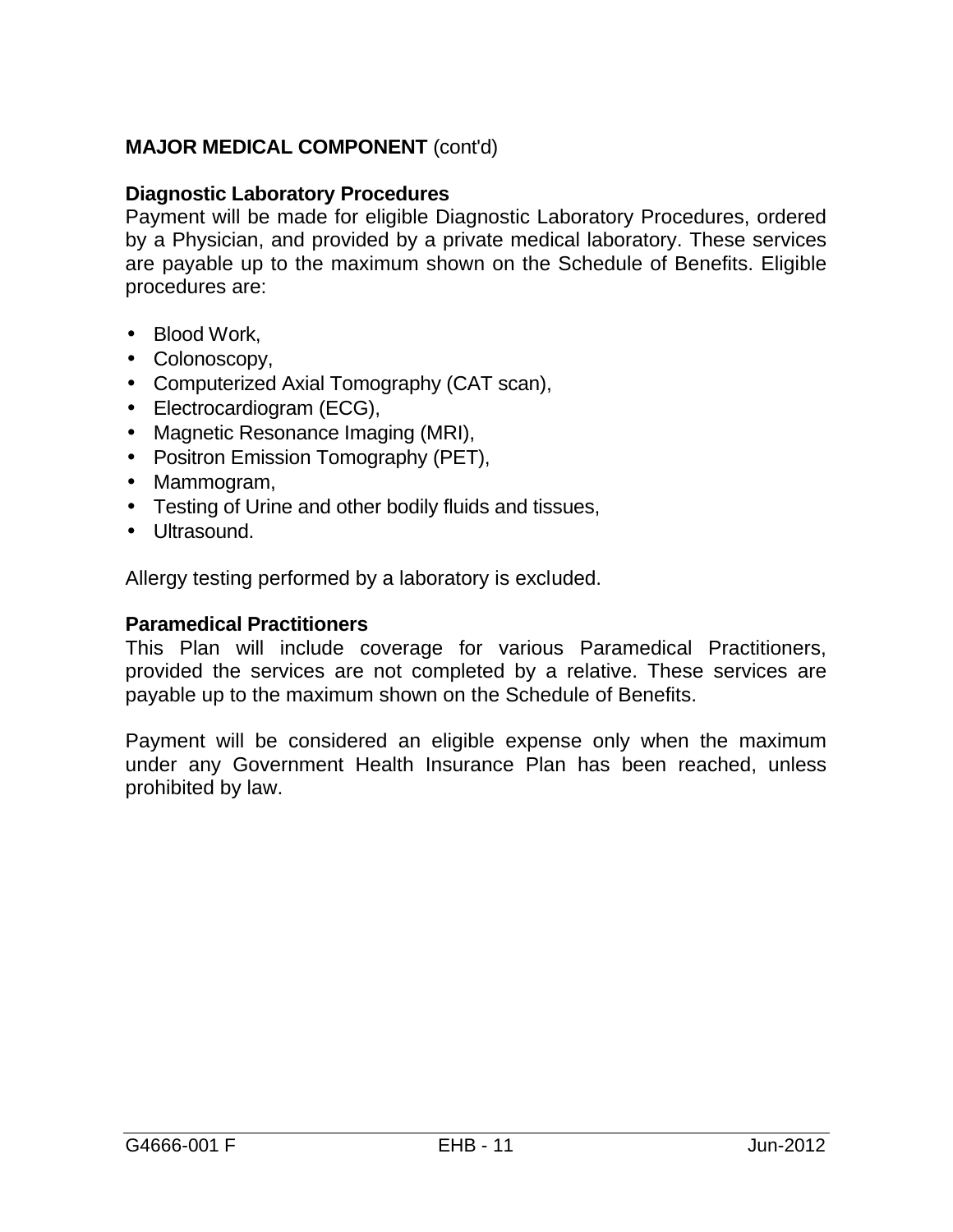# **Dental Benefits for Accidents**

This Plan will include coverage for the services of a dentist or oral surgeon to repair or replace sound natural teeth damaged as a result of a direct accidental blow to the mouth and not by an object wittingly or unwittingly placed in the mouth, including the setting of a fractured or dislocated jaw; however, no payment will be made for services, supplies or treatment rendered for a full mouth reconstruction, for vertical dimension correction, or for correction of temporomandibular joint dysfunction. Payment will be made provided the services are rendered within 365 days of the accident and while you are insured for this benefit.

#### **Hearing Aids**

This Plan will include the cost of the purchase and repairs of (excluding batteries or routine maintenance of) hearing aids. These services are payable up to the maximum shown on the Schedule of Benefits.

#### **Eye Exams**

In provinces where routine eye exams are covered under the applicable provincial Government Health Insurance Plan, no payment will be made for routine eye exams under this Policy.

In all other provinces, claim payment will be made for one routine eye exam, performed by an Optometrist or Ophthalmologist, up to the amount indicated on the Schedule of Benefits page.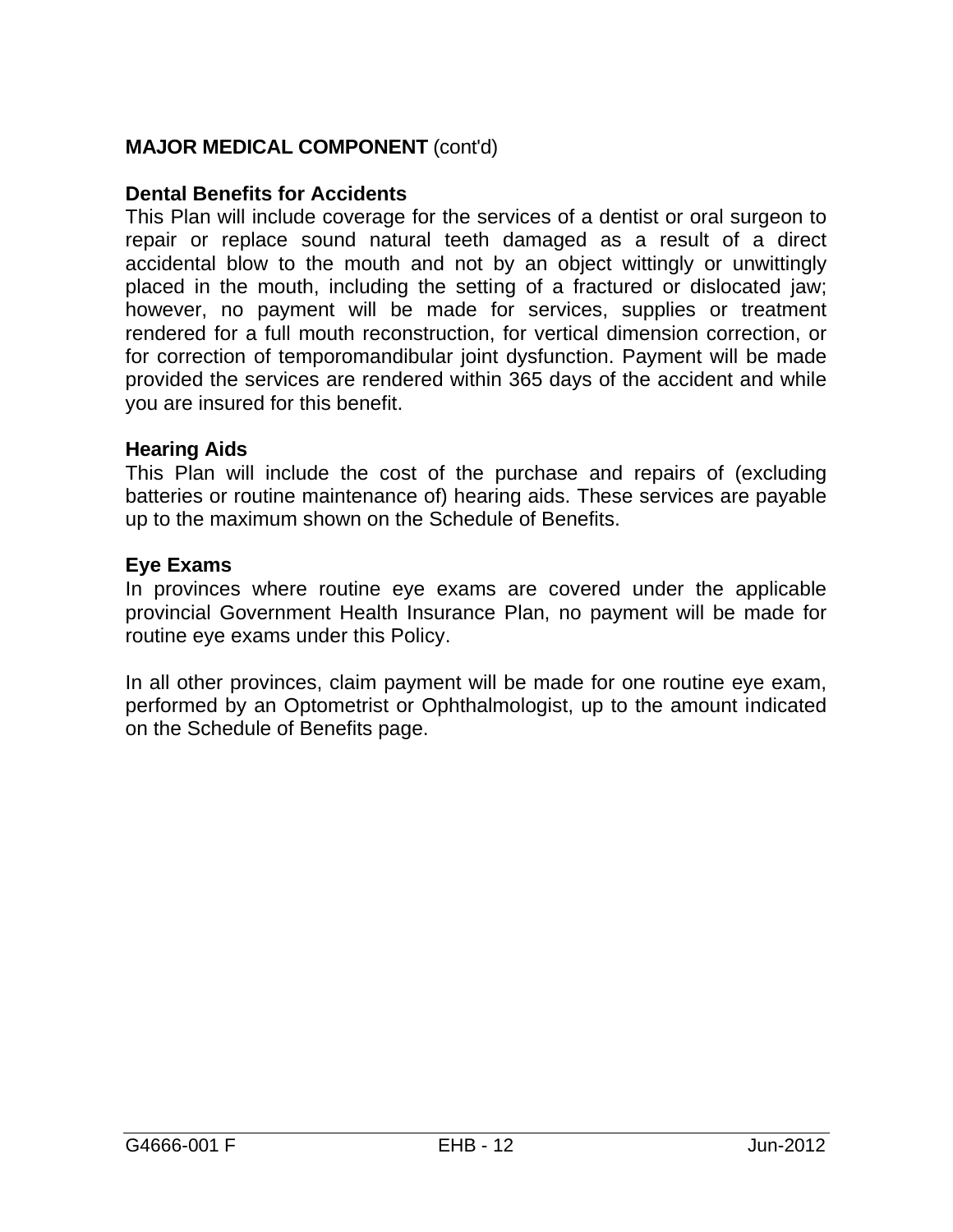# **Convalescent Hospital - Covered Expenses**

The charges made by a convalescent hospital for room, board and other necessary services, in excess of the charge for ward accommodation, up to the daily amount indicated on the Schedule of Benefits Page, will be considered eligible expenses. However, the Person Insured must be admitted to the convalescent hospital within fourteen days following a period as a bedpatient of at least five days duration in a hospital. Expenses will be deemed as covered only where convalescent hospitalization is required by the attending Physician.

Benefits will be paid for the maximum period indicated on the Schedule of Benefits Page during any one period of disability.

All confinements in a convalescent hospital will be considered as one period of disability unless separated by at least ninety days.

In order to qualify under these covered expenses, a convalescent hospital must be approved by the appropriate Government Hospital Authority and be located in Canada.

Charges for custodial care in a convalescent hospital, nursing home or similar institution will not be considered eligible expenses.

A Convalescent Hospital is not a home for the aged, blind, or deaf, a domiciliary care home, a maternity home, or a home for alcoholics, drug addicts, or the mentally ill.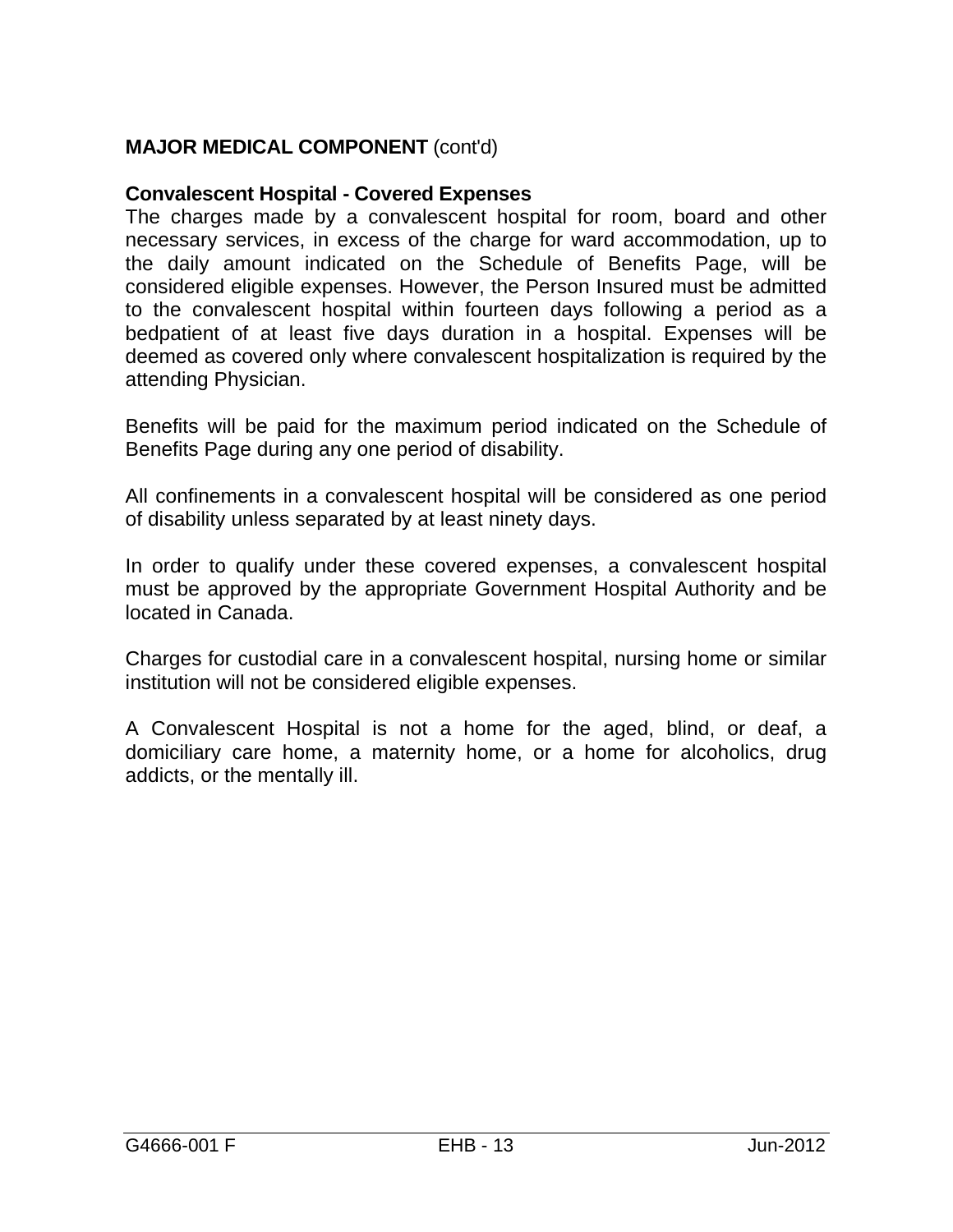# **Out of Province Benefit**

- (1) **Referral Treatment** the following services will be included up to the Lifetime Maximum for Out of Province - Major Medical referral outlined on the Schedule of Benefits. The services must not be available in the Person Insured's province of residence and prior approval must be obtained from the Person Insured's Government Health Insurance Plan.
	- (a) **Hospital Confinement** This Plan will pay up to the maximum as shown on the Schedule of Benefits for each day of confinement for room and board and other hospital services for reasonable and customary semi-private accommodation in the area less the amount payable for those days of confinement under the Government Health Insurance Plan for the Person Insured's province of residence.
	- (b) **Doctors' Services** This Plan will pay the actual charges rendered outside of the Person Insured's province of residence following referral by his doctor in his province of residence. The amount payable will be an amount equal to an amount paid by the Government Health Insurance Plan of the Person Insured's province of residence; however, the benefit payable from all plans will not exceed 100% of the actual incurred expense.
	- (c) **Other Medical Care** Payment will be made for other medical care listed as an eligible expense under the same conditions and limits as if incurred in the Person Insured's province of residence.
	- (d) **Hospital Out-Patient Services**  No payment will be made for Hospital out-patient services which are on a referral basis.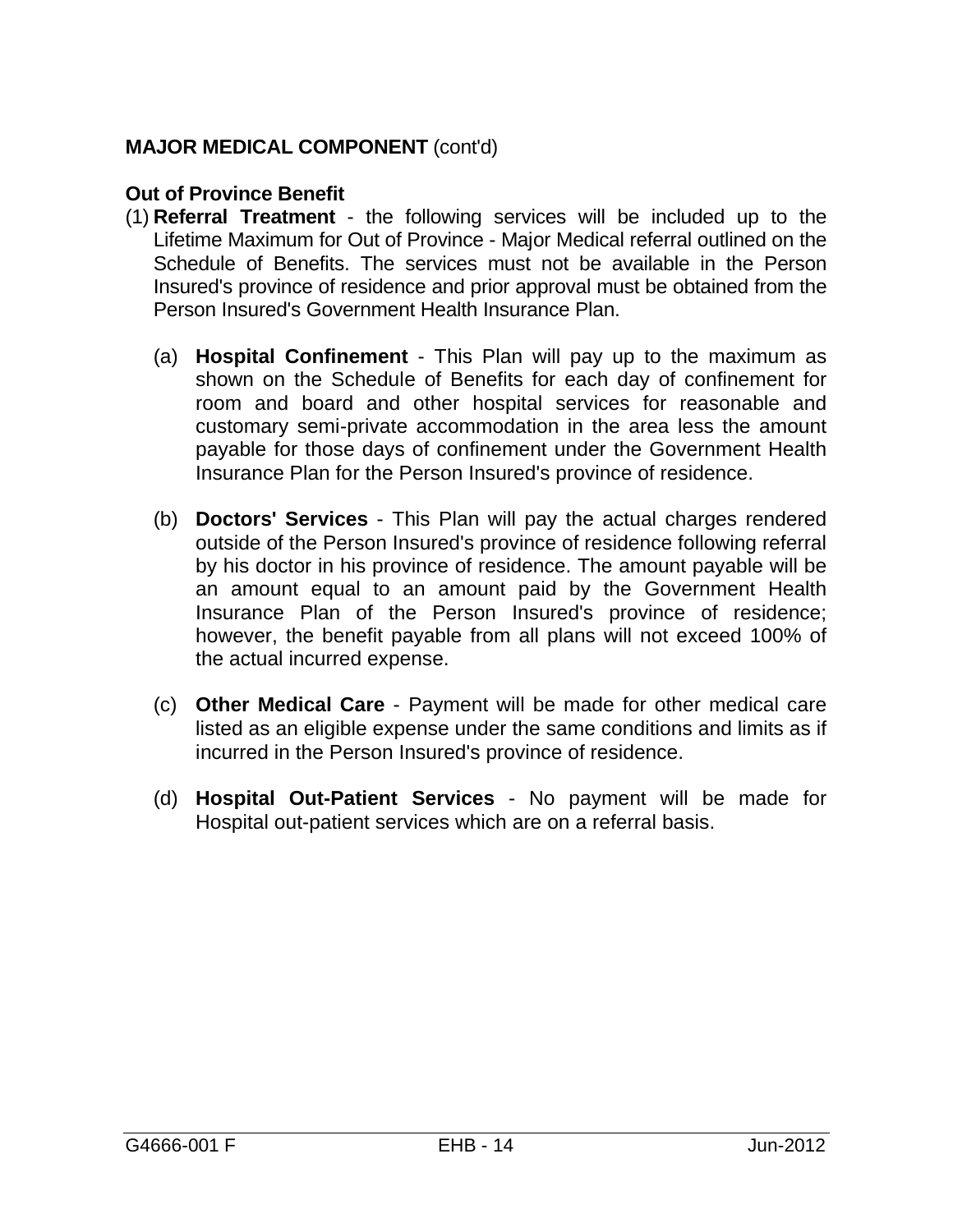- (2) **Emergency Treatment** the following services will apply to a Person Insured who is travelling on business or vacation outside of his province of residence, for the period as shown on the Schedule of Benefits. However, if the Person Insured is hospitalized, during the period as shown on the Schedule of Benefits, coverage will continue until the date of discharge from the hospital, provided coverage has been extended under the Government Health Insurance Plan in the Person Insured's Province of residence. Eligible expenses will be allowed up to the Lifetime Maximum for Out of Province - Major Medical emergency as outlined on the Schedule of Benefits.
	- (a) **Hospital Confinement** This Plan will pay for room and board and other hospital services for emergency treatment of a sickness or injury. The amount payable will equal the daily charges for each day of confinement for reasonable and customary semi-private accommodation in the area less the amount payable for those days of confinement under the Government Health Insurance Plan in the Person Insured's province of residence.
	- (b) **Hospital Out-Patient Services** Payment will be made for emergency Hospital out-patient services.
	- (c) **Doctors' Services**  This Plan will pay an amount equal to the amount of reasonable and customary charges and fees in excess of the amount paid or payable under the Government Health Insurance Plan in the Person Insured's province of residence.
	- (d) **Other Medical Care** Payment will be made for other medical care listed as an eligible expense under the same conditions and limits as if incurred in the Person Insured's province of residence.
	- (e) **Out of Province Limitation; Emergencies** No payment will be made for any Eligible Expense for continuing treatment, recurrence or complication relating to a condition or conditions incurred while a Person Insured is travelling outside of their province of residence or outside of Canada if it has been determined by a medical advisor that the Person Insured was deemed medically fit to return to his province of residence and the Person Insured chose not to do so. There must be a minimum of 60 continuous days between the date a Person Insured returns to his province of residence before again travelling outside his province of residence; otherwise, no payment will be made for any recurrence, continuation or complication of any medical condition for which a claim payment was made for such medical condition, during the immediate previous trip out of province.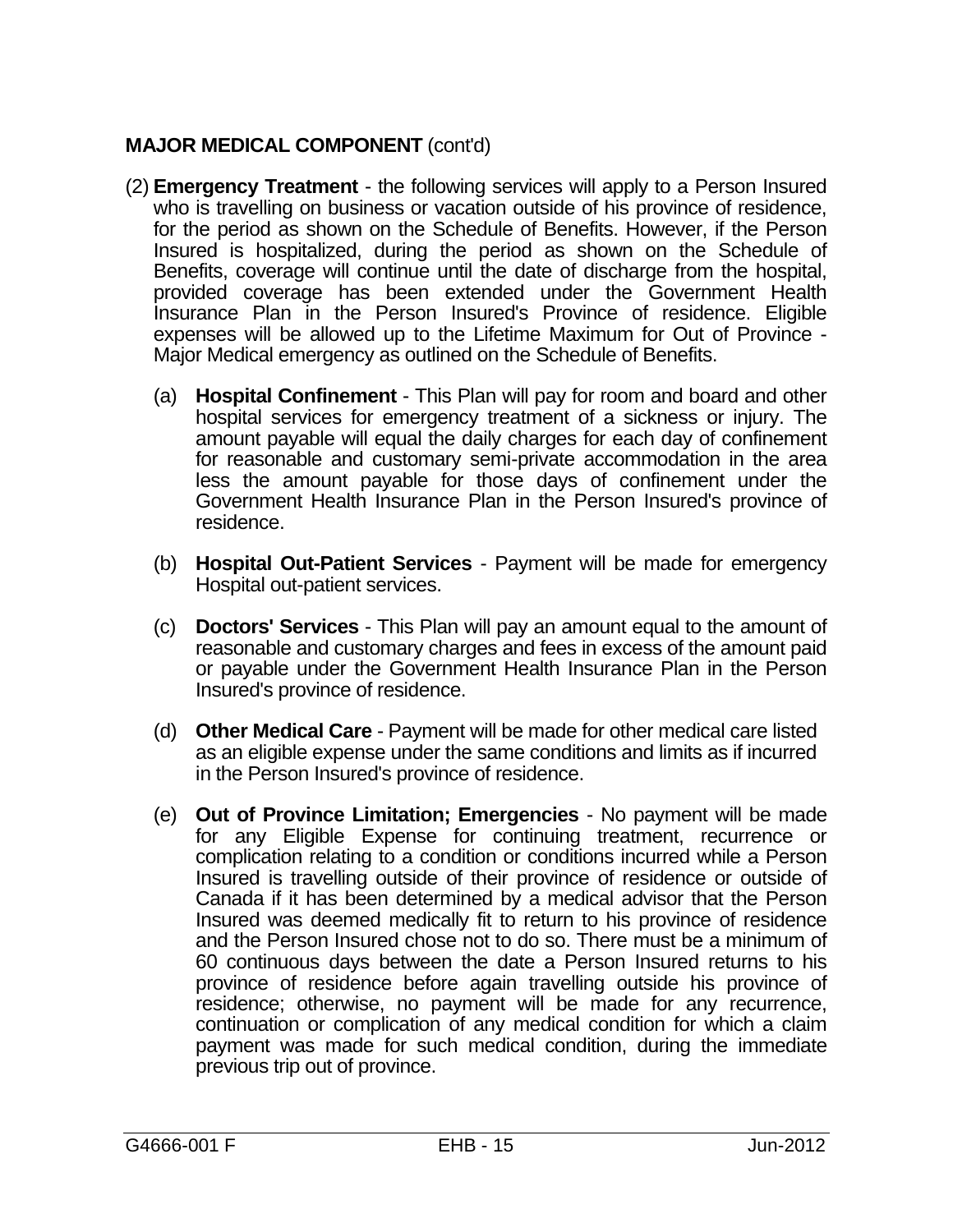# (3) **Travel Emergency Assistance Program**

Your extended health benefits package already covers you for extensive and comprehensive benefits while you are travelling outside of your province of residence. The Travel Emergency Assistance Program provides you and your dependants (if applicable) with fast and easy accessibility to your health care benefits plus plenty of "extras".

EMPIRE LIFE and Allianz Global Assistance (formerly known as Mondial Assistance) have made an agreement to provide assist services and claim payment services for travel emergencies. If you have an emergency while travelling, you can let us worry about paying the bills and arranging appropriate transportation home.

If you or one of your dependants (if applicable) suffer a travel emergency, we offer 24 hour access to Allianz Global Assistance. Just call one of the numbers that appear on your Wallet Card and identify yourself by the information on the front of your card. A multilingual coordinator will assist in providing the following benefits:

- (i) **24 Hour Access** Multilingual assistance by telephone, telex and facsimile services is available 24 hours a day, 365 days a year. This includes interpretation services in most major languages.
- (ii) **Medical Referral** Referral to a Physician, Dentist or appropriate medical facility will be provided for medical emergencies.
- (iii) **Medical Transportation**  Transportation to the nearest appropriate medical facility or to Canada will be provided if Medically Necessary to the maximum as shown on the Schedule of Benefits per emergency.
- (iv) **On-Site Hospital Payment**  A verification of insurance coverage and arrangement for payments will be provided. Services that require the payment of \$200 or less are to be paid by the Person Insured and receipts kept for reimbursement.
- (v) **Return of Deceased**  In the event of the death of a Person Insured, authorized arrangements for the preparation and transportation of the body back to the Person Insured's province of residence will be made. Expenses will be reimbursed up to the maximum as shown on the Schedule of Benefits.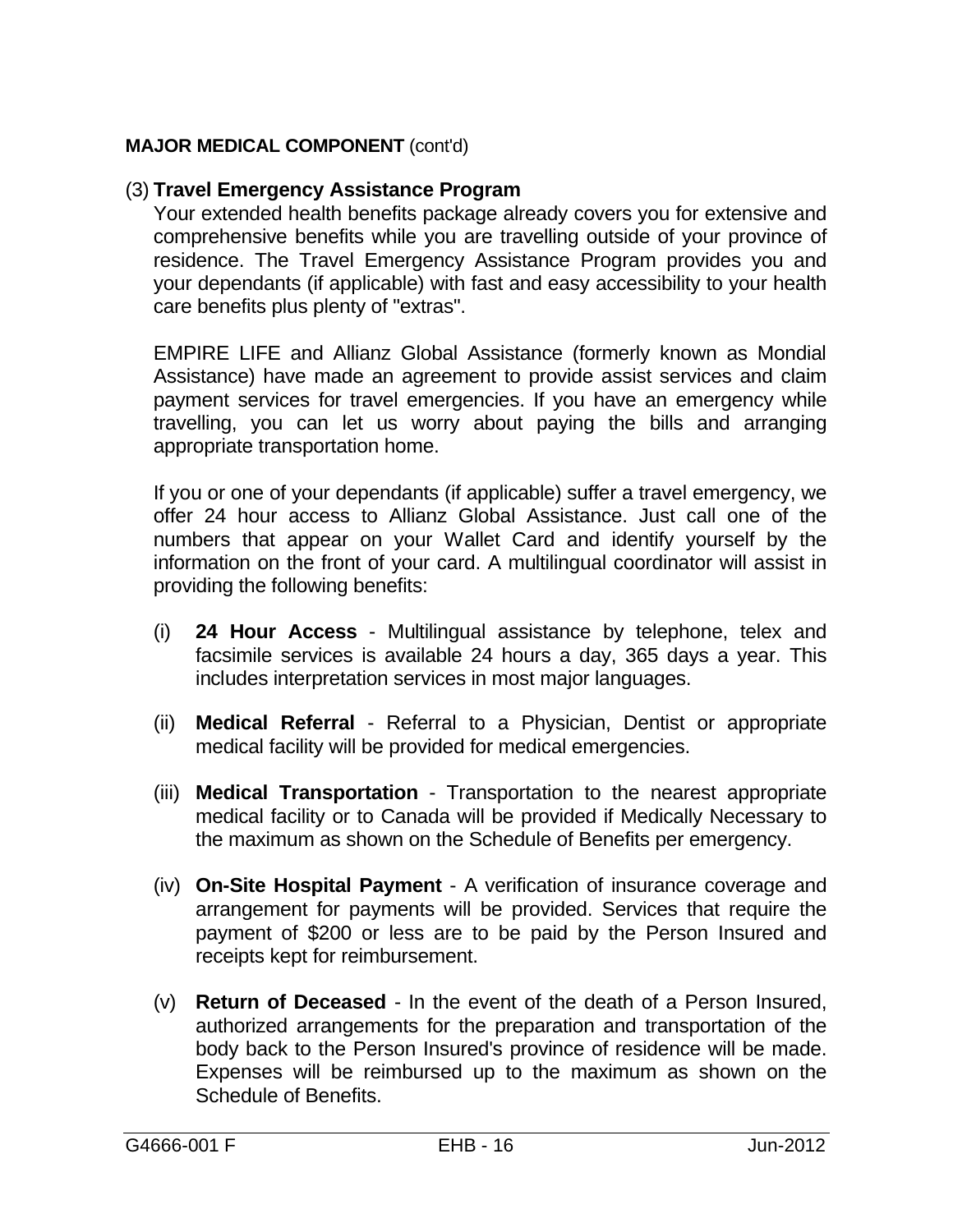# **Travel Emergency Assistance Program** (cont'd)

- (vi) **Return of Dependent Children** The return of unattended dependants under the age of 16 will be provided if a Person Insured is hospitalized. Payment arrangements for economy class transportation of these Dependants to their place of residence in Canada will be made if the original ticket is void. A qualified escort will be provided if necessary.
- (vii) **Trip Delay** If a Person Insured's scheduled return trip has been missed due to the hospitalization of that Person Insured, economy class transportation will be provided to the place of departure if the original ticket is void.
- (viii) **Visit of a Family Member** If a Person Insured, while travelling alone, is hospitalized and the expected period of hospitalization is more than 7 days, round-trip economy class transportation to the location for one member of the immediate family will be provided. (Immediate family constitutes a parent, spouse, child, brother or sister). Expenses for meals and accommodation for the visiting family member will also be reimbursed up to the maximum for travel, meals and accommodation as shown on the Schedule of Benefits.
- (ix) **Return of Vehicle** Assistance is provided in the return of a Person Insured's vehicle to the place of departure or to the nearest rental agency during a medical emergency. Expenses for return of vehicle will be reimbursed up to the maximum as shown on the Schedule of Benefits.
- (x) **Legal Referrals** Legal referrals will be provided and assistance is available in arranging cash advances from credit cards or family and friends to enable the posting of bail and payment of legal fees if necessary.
- (xi) **Lost Document and Ticket Replacement** Assistance will be provided in contacting local authorities and in the arrangement for the replacement of lost passports, travel tickets and visas.
- (xii) **Message Center** The use of a message center will facilitate the exchange of messages between a Person Insured and his family, friends and business associates during a period of emergency. The center will hold messages for fifteen days.

**Services described in vi), vii) and viii) inclusive are subject to an overall maximum as shown on the Schedule of Benefits for any one travel emergency.**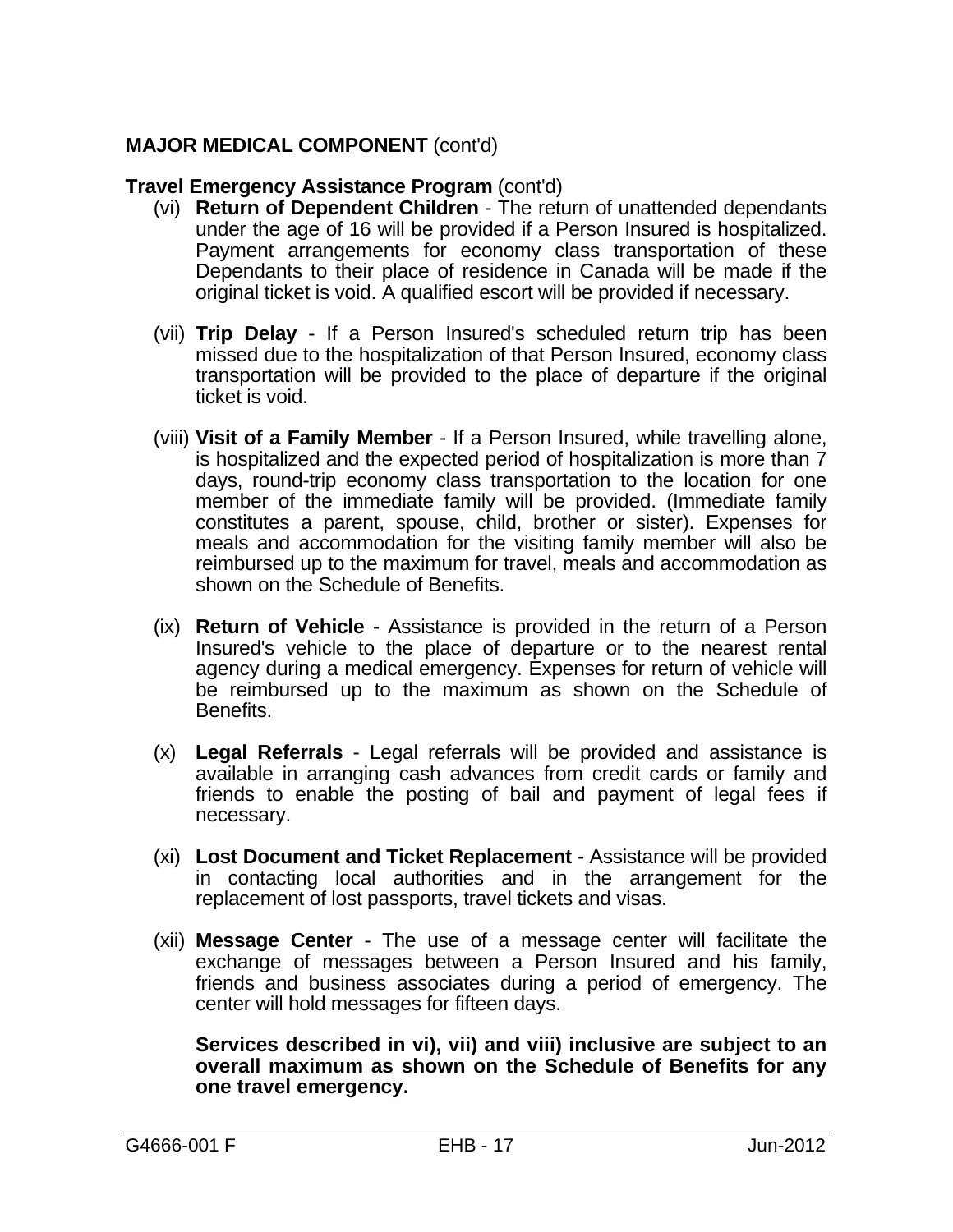# **Travel Emergency Assistance Program** (cont'd)

## **Limitations**

The Travel Emergency Assistance Program services will apply to a Person Insured, who is travelling on business or vacation outside of his province of residence, for the period as shown on the Schedule of Benefits.

The Travel Emergency Assistance Program services will apply **only to designated countries** which may change from time to time. It is the **responsibility of the Person Insured to inquire** prior to his departure whether services are provided in a specific country.

EMPIRE LIFE assumes no responsibility for any medical or legal advice given by any Physician or other health care professional and/or lawyer.

EMPIRE LIFE will not be liable for the negligence or wrongful acts or omissions of any Physician or other health care professional and/or lawyer providing direct service in accordance with the above services.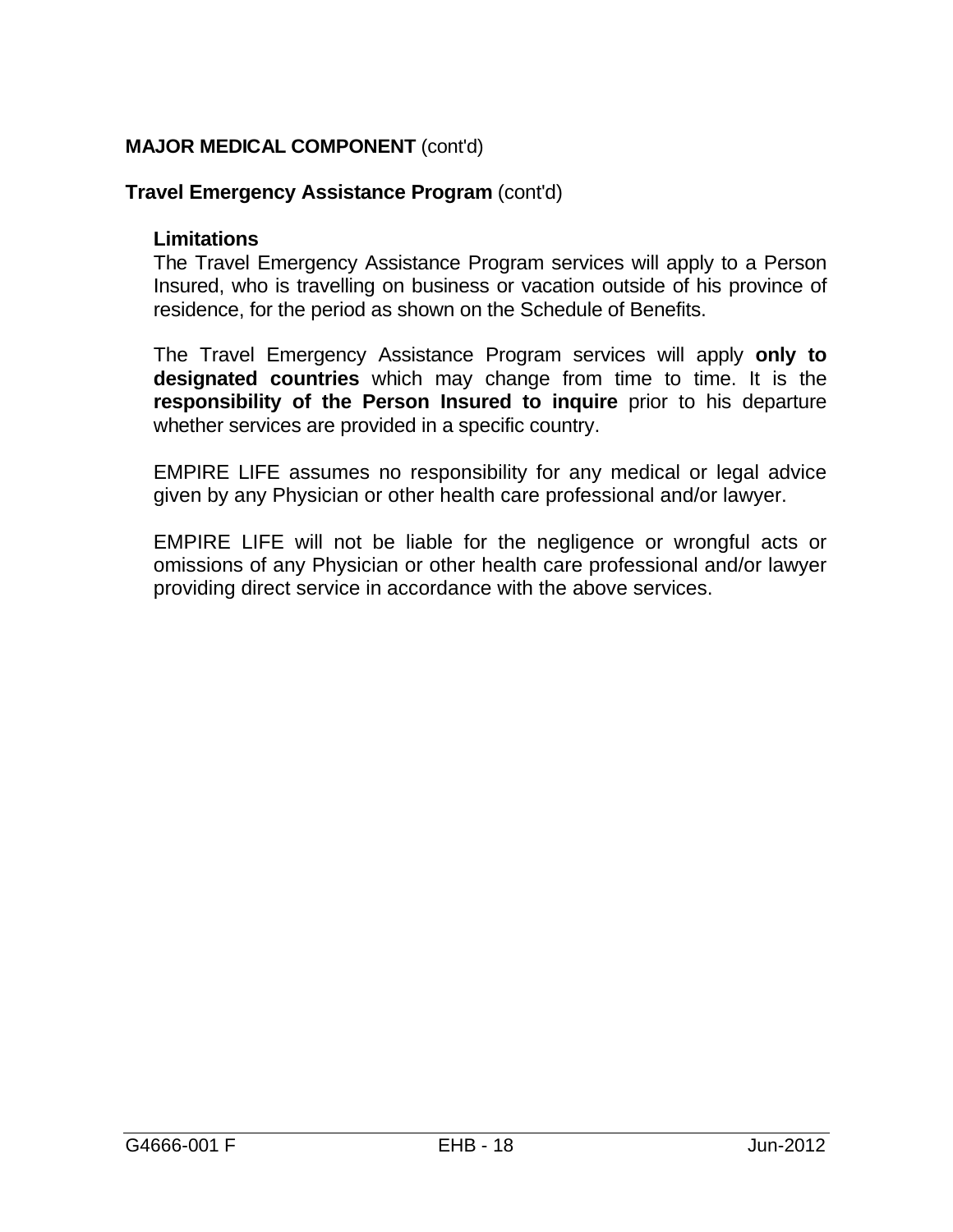# **DENTAL BENEFIT**

## **AMOUNTS AND LIMITS**

You are not required to use a specific dentist or dental clinic; you are free to use the dentist of your choice provided the Dentist you chose is not insured for benefits under this Plan nor related by blood or marriage.

This benefit reimburses you for charges incurred by you or your dependants (if applicable) for dental services, subject to any deductible, coinsurance and maximum benefit that may apply as outlined on the Schedule of Benefits. To assist you in knowing exactly what dental procedures are covered by the Plan, the procedures are tabulated below according to the Canadian Dental Association Procedure Coding System, which is well known to any Dental Practitioner. To be eligible for reimbursement, the charges for these items must:

- be not in excess of the suggested Dental Fee Guide as shown on the Schedule of Benefits except if rendered by a Dental Mechanic or Dental Hygienist, then not in excess of the official Fee Guide for Dental Mechanics or Dental Hygienists, if applicable;
- be incurred while you are insured;
- be Reasonable and Customary;
- be recommended as necessary by a Physician, Dentist, or Oral Surgeon;
- be rendered by a Physician, Dentist, Oral Surgeon or Dental Assistant under the direct supervision of a Dentist, Oral Surgeon or Physician, or be rendered by a Dental Mechanic or Dental Hygienist.

All eligible charges **must be submitted** within the time period described in "Payment of Claims".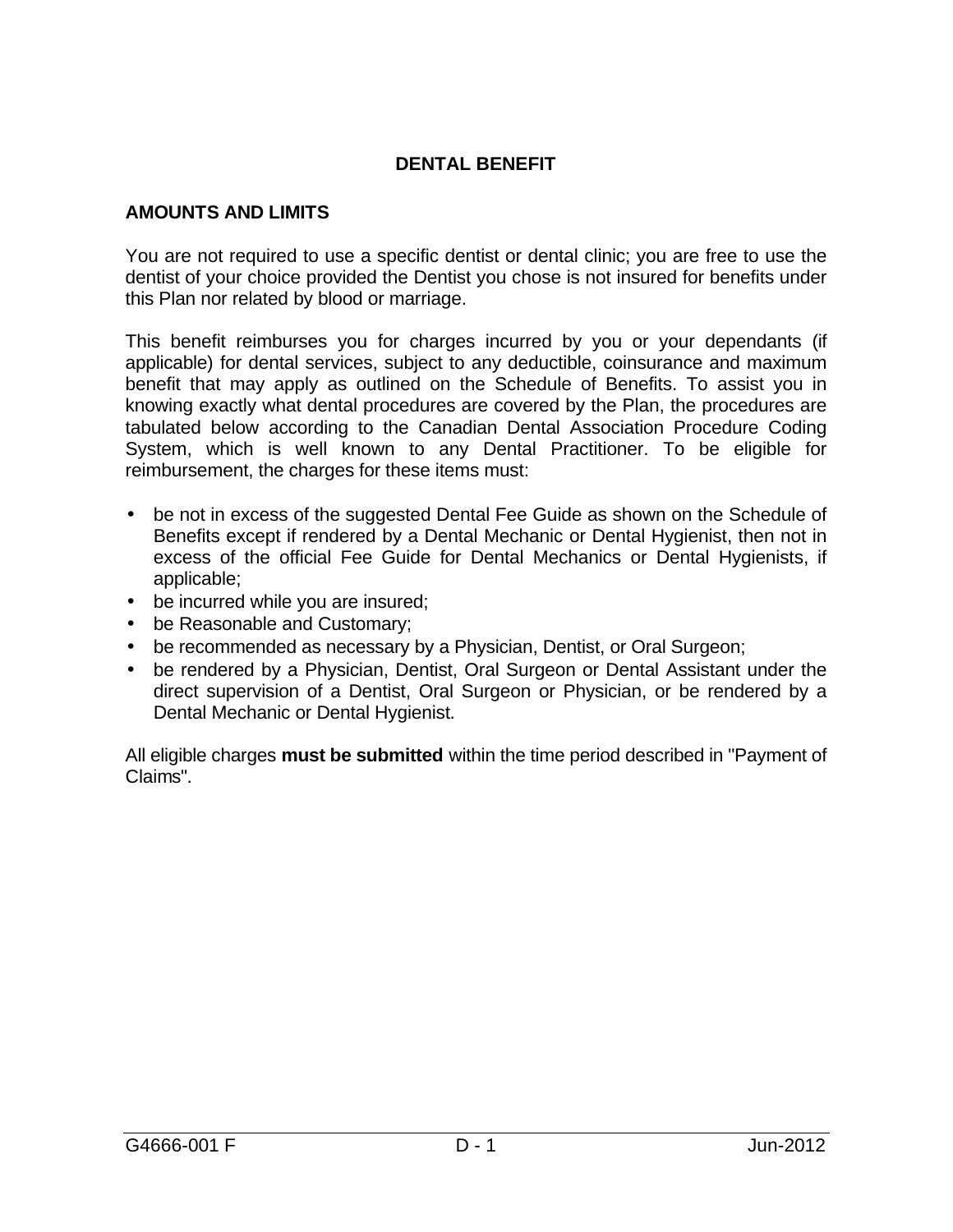## **TREATMENT PLAN**

When the cost of a proposed treatment is expected to exceed \$300 or involves Orthodontic Services, we strongly recommend that a Treatment Plan be submitted before any treatment is started. The Treatment Plan is prepared by your dentist and outlines the treatment required as well as the cost of the proposed treatment. EMPIRE LIFE will then identify any limitations, deductibles, coinsurance or maximum limits that may apply and thus avoid any misunderstanding as to the extent of your coverage. If you do not proceed with treatment within 90 days another Treatment Plan should be submitted.

## **DEDUCTIBLE**

The Benefit Period Deductible Amount, if any, as shown on the Schedule of Benefits page is the amount that you are responsible for, in each Benefit Period, before Dental Benefits are payable under this Plan. Orthodontic Services, if insured, do not require a Deductible amount.

#### **COINSURANCE**

The Coinsurance Amount, as shown on the Schedule of Benefits page, is the percentage of eligible expenses paid by your Plan less the Deductible Amount, if any.

#### **MAXIMUM BENEFITS**

The Schedule of Benefits describes the Maximum Benefit for each of the various levels of coverage. Maximums per Benefit Period are the maximum amounts payable per person for you and your Insured Dependants (if applicable) in each Benefit Period, except for Orthodontic Services if included, which has a Lifetime Maximum as shown on the Schedule of Benefits.

The maximum benefit payable for all benefits, excluding any Orthodontic benefits, will be limited to \$250 if you are late entering the Plan during the first 12 months of coverage. If Orthodontic Services are included in your Plan, the maximum benefit payable for these services will be \$300 during the first 3 years of coverage when you are late entering the Plan and when you are otherwise entitled to these benefits.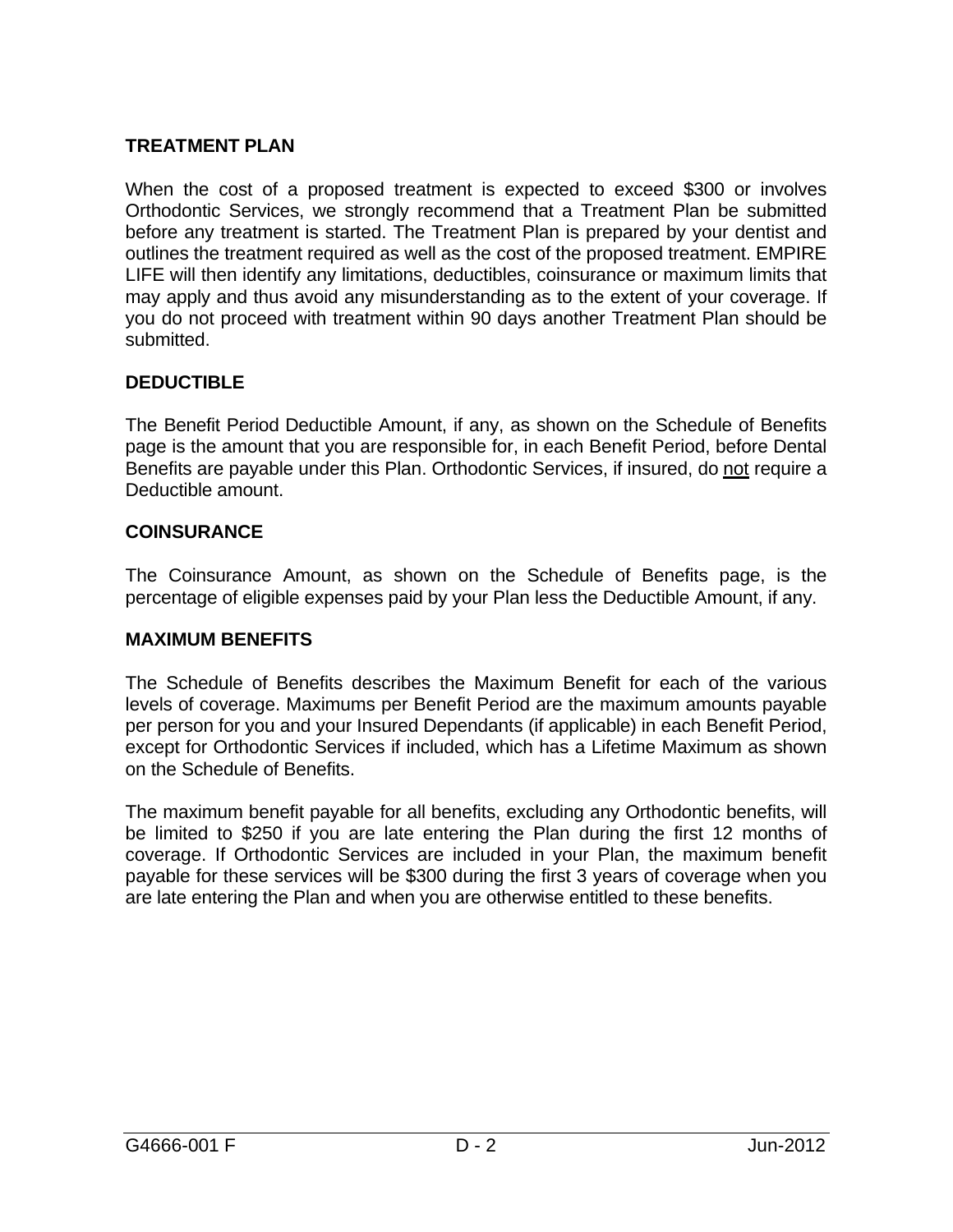## **DEPENDANTS**

Dependants eligible for Dental Benefits are your spouse or common-law spouse, and unmarried wholly dependent children not yet 22 (or 26 if full-time students) or wholly dependent children of any age if mentally or physically handicapped (please see your Plan Administrator for details to extend coverage for handicapped dependants).

There must be a minimum and continuous cohabitation period of 1 year(s) before a common-law spouse is recognized, and the couple should publicly represent themselves to society as married. Upon written request, your common-law spouse will be eligible immediately if a child is born to you and your common-law spouse.

Dependants must reside in Canada to qualify for benefits. However, children who are temporarily residing in the United States because they are attending an accredited academic institution will also be eligible for benefits provided they are insured under a Government of Canada Health Insurance Plan.

#### **OUTSIDE OF CANADA COVERAGE**

While travelling outside the country, this coverage will apply for the services of a duly qualified dentist, subject to the maximums and coinsurance factor, and/or deductibles as outlined on the Schedule of Benefits page. Non emergency dental care will be subject to the current Provincial Dental Association fee guide. Emergency dental care is not subject to this limitation. These benefits include coverage for pre-existing conditions.

#### **SURVIVORS' DENTAL BENEFITS**

In the event of your death while you are insured for dental benefits under this Plan, the insurance for your surviving insured dependants at your death will continue in force without premium payment but not beyond the earliest of:

- a) the date of remarriage of the surviving spouse
- b) the period indicated on the Schedule of Benefits from your death
- c) the date of death of the survivor
- d) the date that the survivor no longer qualifies as a dependant, if a child.

This coverage will be provided even if the group Policy should terminate after your death.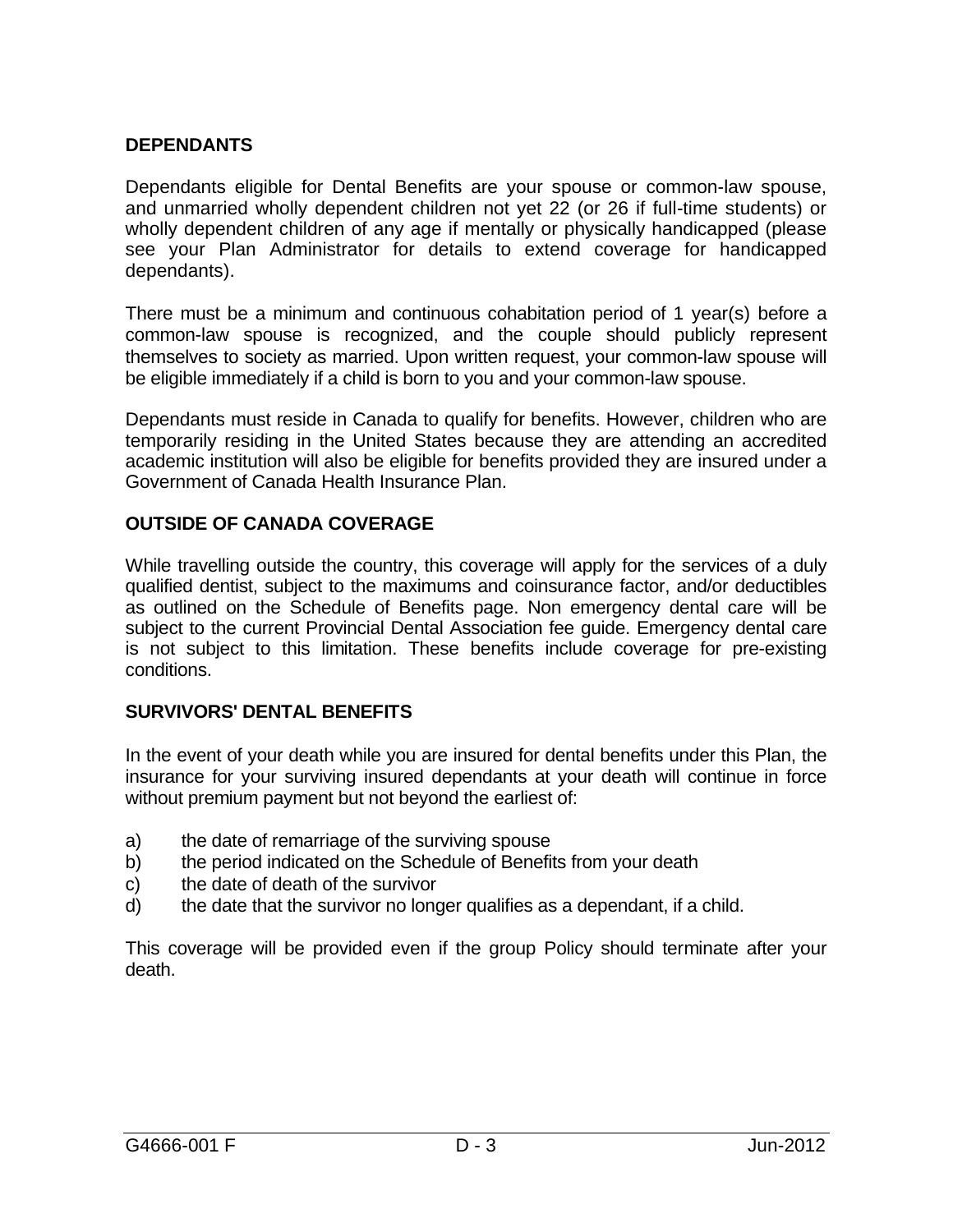# **LIMITATIONS & EXCLUSIONS**

When alternate courses of treatment are available to attain a desired result, the amount of eligible expense will be based on the least expensive course of treatment that will produce a professionally adequate result.

No payment will be made for dental care expenses resulting from:

- suicide, attempted suicide, or intentional self-inflicted injury;
- services, supplies or treatment for which benefits are payable under any other Benefit Provision of this Policy;
- services, supplies or treatment resulting from insurrection, war or hostilities of any kind, whether war is declared or not;
- services, supplies or treatment resulting from any armed conflict or service in the armed forces;
- services, supplies or treatment resulting from voluntary participation in a riot or any disturbance of the public order; or
- services, supplies or treatment for which the person insured is entitled to indemnity or compensation in accordance with the provisions of any provincial workplace safety legislation (e.g. WSIB, WCB/CSST);
- services, supplies or treatment payable in whole or in part by a government under any Government Health Insurance Plan (or which would have been payable had the person insured been insured thereunder or had proper application been made);
- services, supplies or treatment or to the extent that the applicable government jurisdiction prohibits the payment of any benefits;
- services, supplies or treatment resulting from participation in or attempt to participate in, a criminal offence whether or not convicted of such offence;
- services, supplies or treatment provided by a dental or medical department maintained by an employer, an association, labour union, trustee or similar type of group;
- dental screening or examinations required for the use of a third party;
- broken appointments, transportation costs (including travelling time) of the practitioner, advice received by telephone or other means of telecommunication or the completion of claim forms required by this Provision;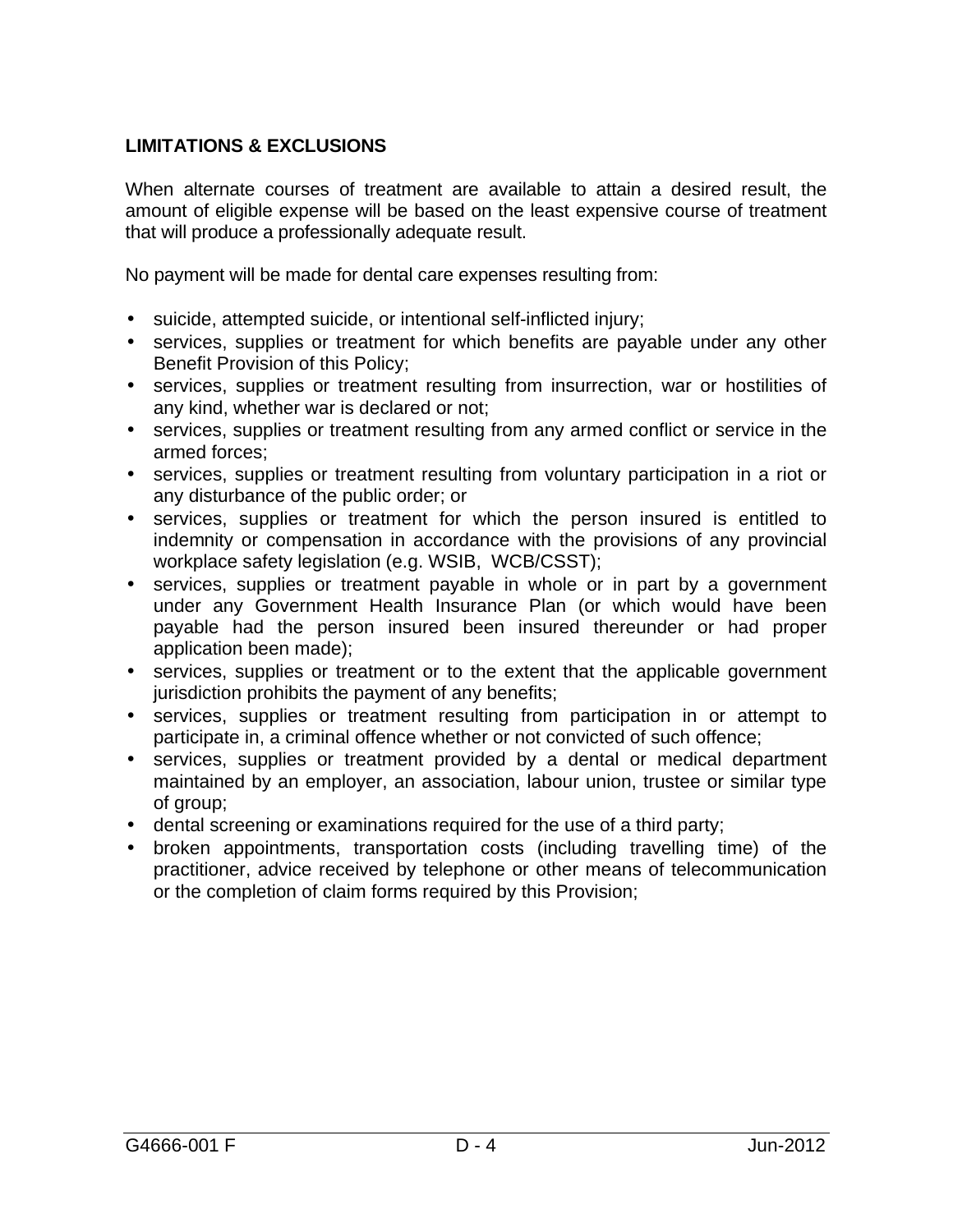# **LIMITATIONS & EXCLUSIONS** (Cont'd)

- services, supplies or treatment, the charge for which the person insured is not legally required to pay or for which there is no charge or for which there would have been no charge but for the existence of insurance;
- services, supplies or treatment rendered for dietary or nutritional counselling for the control of dental caries or for dental plaque control;
- services, supplies or treatment which is not yet approved by the Canadian Dental Association or which is clearly experimental in nature;
- services, supplies or treatment which are not necessary according to generally accepted standards of dental practice;
- laboratory charges exceeding 50% of the fixed fee for the procedure in the Dental Association Fee Guide specified in the Schedule of Benefits;
- services, supplies or treatment of the type normally intended for sport or home use (i.e. mouthguards);
- services, supplies or treatment rendered principally for cosmetic purposes (as determined by EMPIRE LIFE) including, but not limited to, facing or veneers on crowns, or pontics posterior to the second bicuspids and alterations, extractions or replacement of sound teeth to change appearance except when such services, supplies or treatment are necessitated by Accidental Dental Injury and are incurred within 365 days after the date of the injury;
- services, supplies or treatment rendered for the correction of any congenital or developmental malformation which is not a Class I, II or III malocclusion (including the replacement of congenital missing teeth);
- services, supplies or treatment rendered for a full mouth reconstruction, for a vertical dimension correction or for correction of a temporal mandibular joint dysfunction;
- services, supplies or treatment for the replacement of an existing prosthetic device or other appliance which has been lost, mislaid or stolen, including, but not limited to, fixed bridgework and removable partial or complete dentures;
- services, supplies or treatment to provide any duplicate prosthetic device or any other duplicate appliance;
- services, supplies or treatment performed in conjunction with a procedure that is not eligible for payment.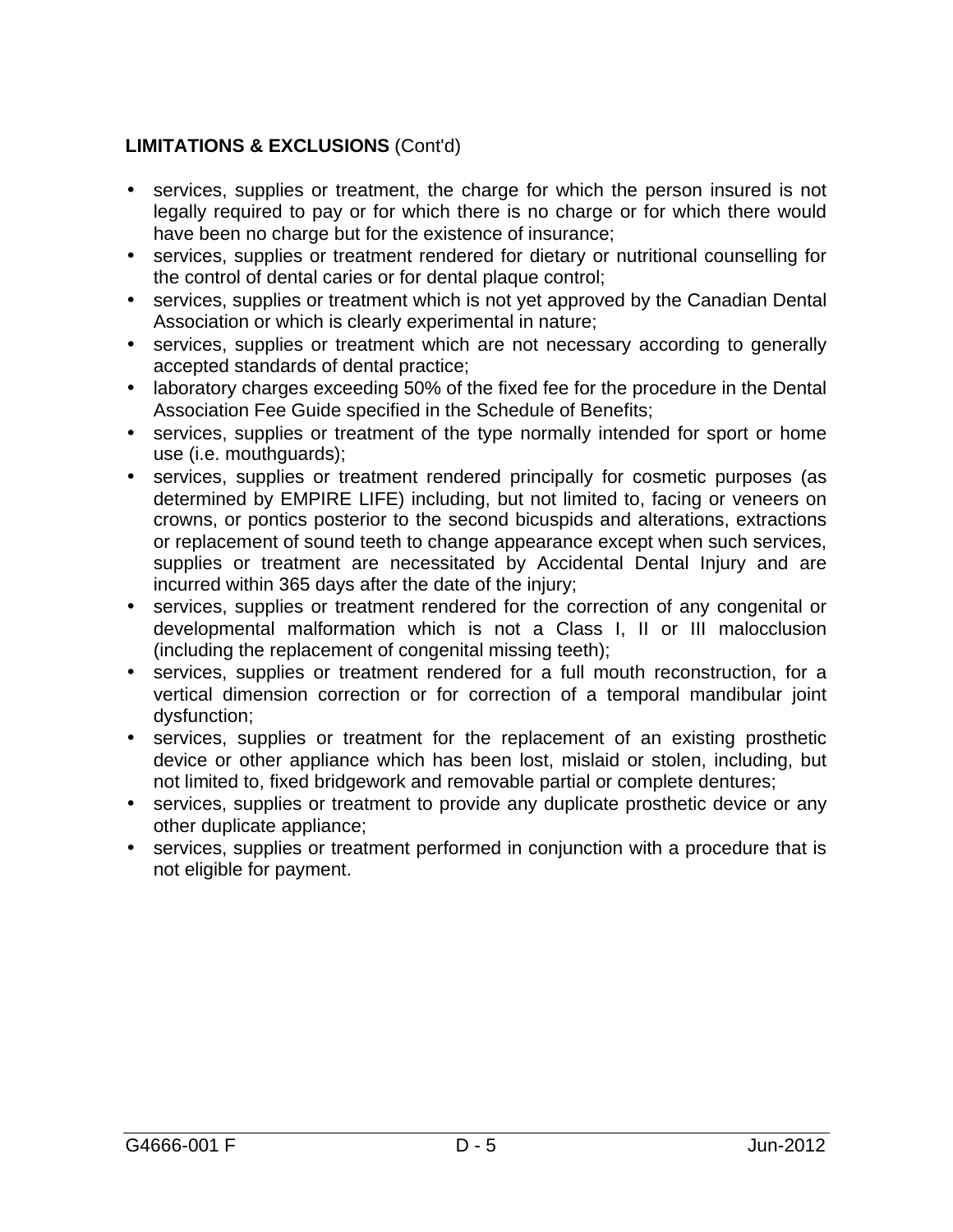## **ELIGIBLE CHARGES**

This Plan will cover the dental procedures outlined on the following pages up to the level of the Provincial Dental Association fee guide as outlined on the Schedule of Benefits. To assist you in knowing exactly what dental procedures are covered by the Plan, the following procedures are for a Plan with a current year fee guide.

### **TABLE OF DENTAL CODES**

The following is a brief explanation of the Dental Code Table which follows. Please read before proceeding to the next page.

The number of procedure codes listed will vary from the right side to the left side of the page. This does not indicate that there are fewer procedures eligible under any specific heading. It simply means, that the various Provincial Dental Associations have chosen to use several codes whereas the Quebec Dental Association has chosen to use only one code to indicate the same procedure.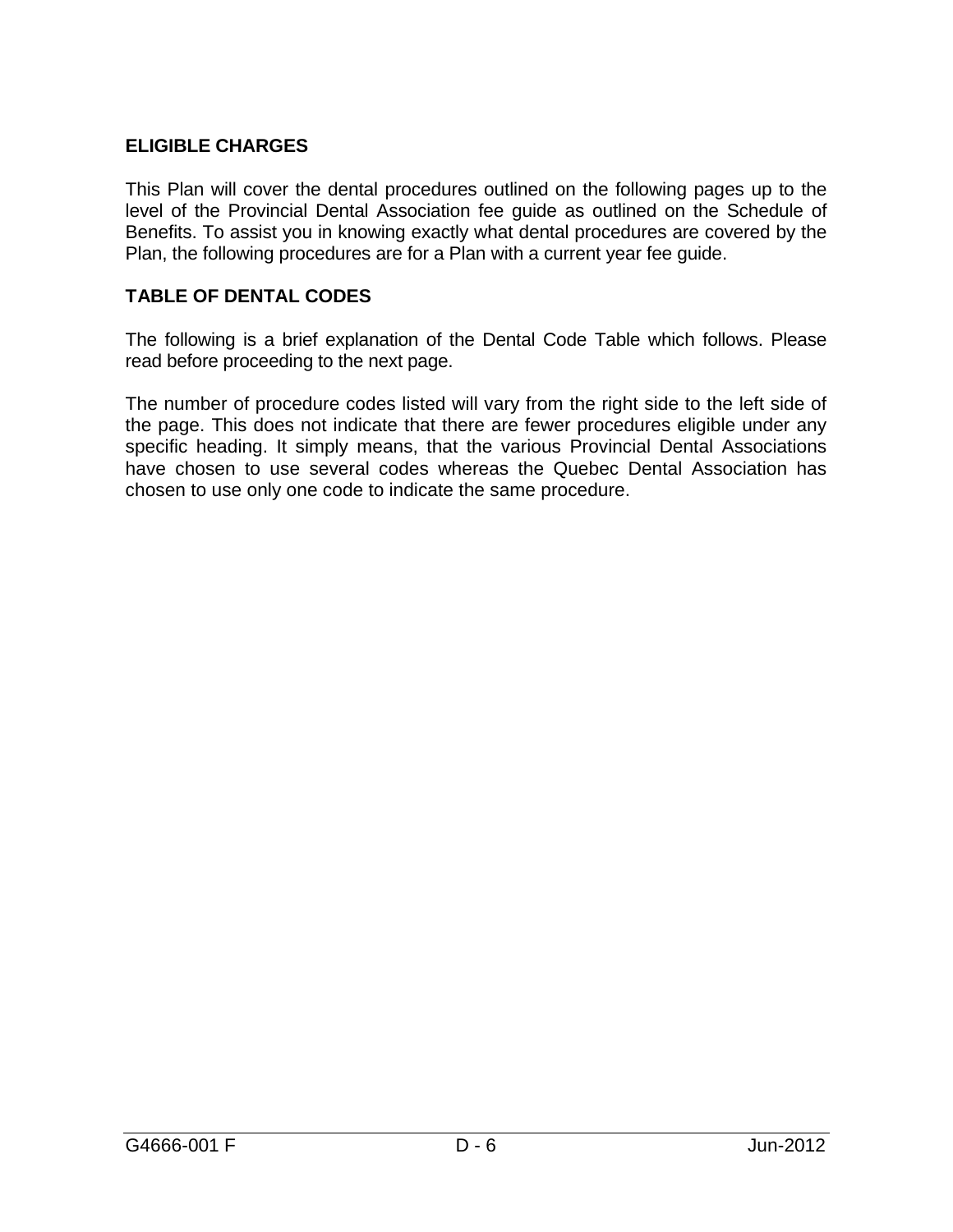Certain benefits have upper limits. These limitations are indicated by a number located in the centre of the page opposite the code(s) with an upper limit. All codes within the asterisk are subject to the limitation as indicated in the Legend. An explanation of the number is in the Legend.

#### **ALL OTHER PROVINCES QUEBEC**

LEGEND:

- 1. Once in 24 months.
- 2. Two during a Benefit Period separated by the number of months as indicated under Dental Recall Frequency on the Schedule of Benefits.
- 2a. Two during a benefit period.
- 27. If a full mouth series has been performed, bitewing and occlusal x-rays are not eligible within 1 year for Insured Dependants (if applicable) up to the age of 15, or within 2 years per Person Insured age 15 and over

## **DIAGNOSTIC SERVICES**

|                                   | Examinations |                  |
|-----------------------------------|--------------|------------------|
| a) 00011, 01101-01103 incl, 01201 |              | a) 01110, 01120, |
|                                   |              | 01130            |
| b) 01202                          | 2.           | b) 01200, 01250  |
| c) 01204, 01205, 01301, 01401,    | 2a.          | c) 01300, 01400, |
| 01501, 01601, 01701, 01801,       |              | 01500, 01600,    |
| 01901                             |              | 01902            |
| d) 94101, 94102, 94301, 94302     |              | d) 94100, 94200, |
|                                   |              | 94400            |

Notwithstanding the above, if more than one of the codes listed in a), b) and c) above are incurred on any given date, then the suggested fee, as listed in the Dental Fee Guide, for the most expensive procedure will be the Maximum Insured Benefit for such examination codes.

**Consultations** 

05101-05104 incl, 05109, 05101, 05200, 05201, 05202, 05209, 93111, 93112, 93119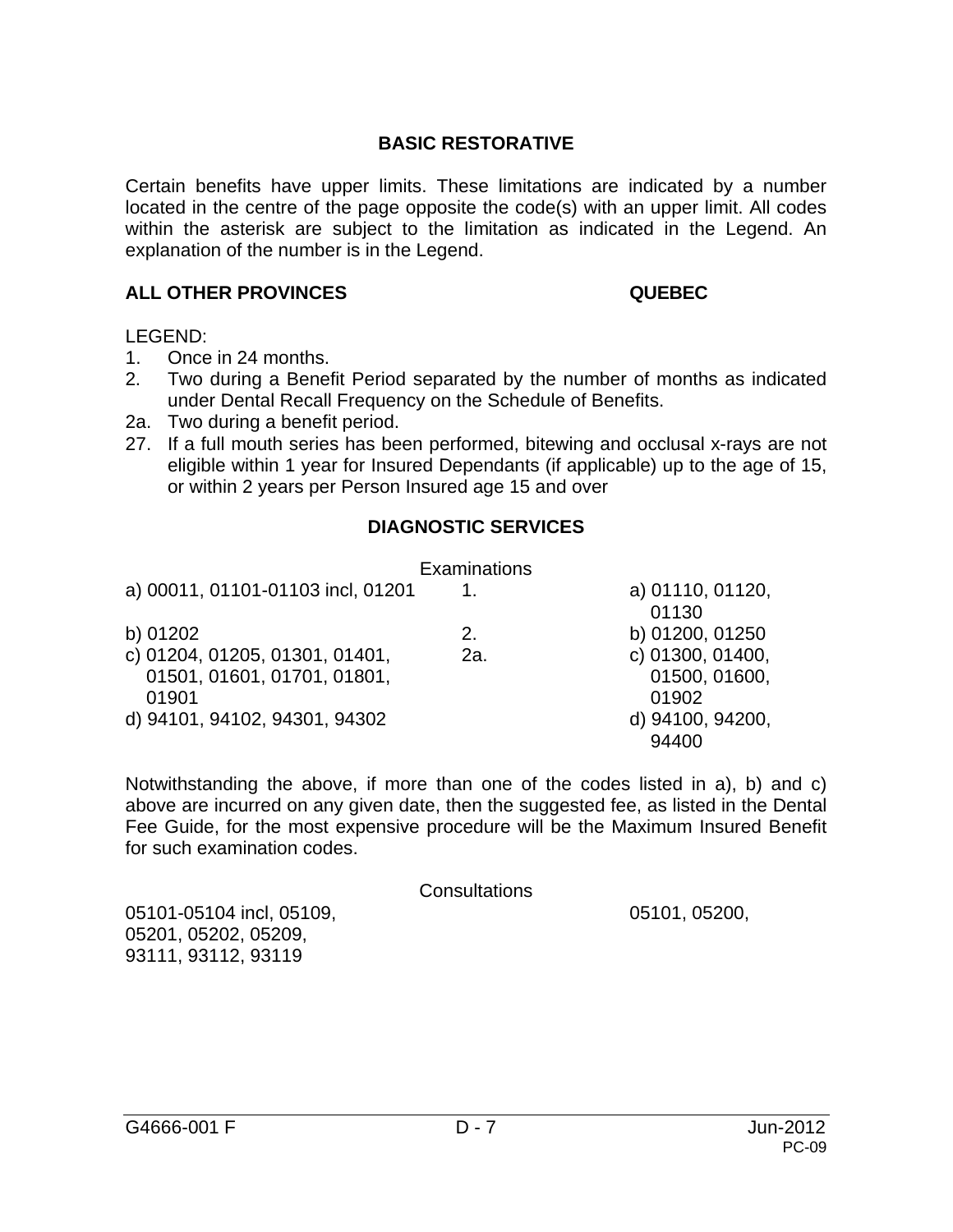#### **ALL OTHER PROVINCES QUEBEC**

LEGEND:

- 3. Only as a diagnostic aid.
- 11. Once during a Benefit Period
- 17. One occurrence twice per Benefit Period, separated by the number of months as indicated under Dental Recall Frequency on the Schedule of Benefits.
- 27. If a full mouth series has been performed, bitewing and occlusal x-rays are not eligible within 1 year for Insured Dependants (if applicable) up to the age of 15, or within 2 years per Person Insured age 15 and over

#### **DIAGNOSTIC SERVICES (Cont'd)**

X-rays

a) 02101, 02102, 02601 1. a) 02600 b) 02141-02144 incl, 2., 27 b) 02141-02144 incl, c) \*02111-02125 incl, 3. (\*to\*\* incl) c) \*02111-02116 incl, 02131-02134 incl, 27. 02131, 02132, 02201-02204 incl, 02201, 02202, 02301-02304 incl, 02304, 02400, 02309, 02401, 02402, 02409, 02430, 02504, 02411, 02412, 02419, 02000 02701, 02702, 02701, 02702, 02702, 02702, 02702, 0270 02501-02504 incl, 02509, 02701-02704 incl, 02751, 02752, 02759, 02801, 02802, 02809\*\*

|                             | <b>Tests &amp; Laboratory Examinations</b> |                   |
|-----------------------------|--------------------------------------------|-------------------|
| *04101, 04201**             | 11 ( $*$ to $*$ * incl)                    | $*04100, 04201**$ |
| 04311, 04312, 04321, 04322, |                                            | 03100, 04302,     |
| 04501, 04507, 04509, 04602  |                                            | 04311             |
|                             |                                            |                   |

#### **PREVENTIVE SERVICES**

Polishing

\*11101-11103 incl, 17 (\*to\*\* incl) \*11100, 11200, 11107, 11109\*\*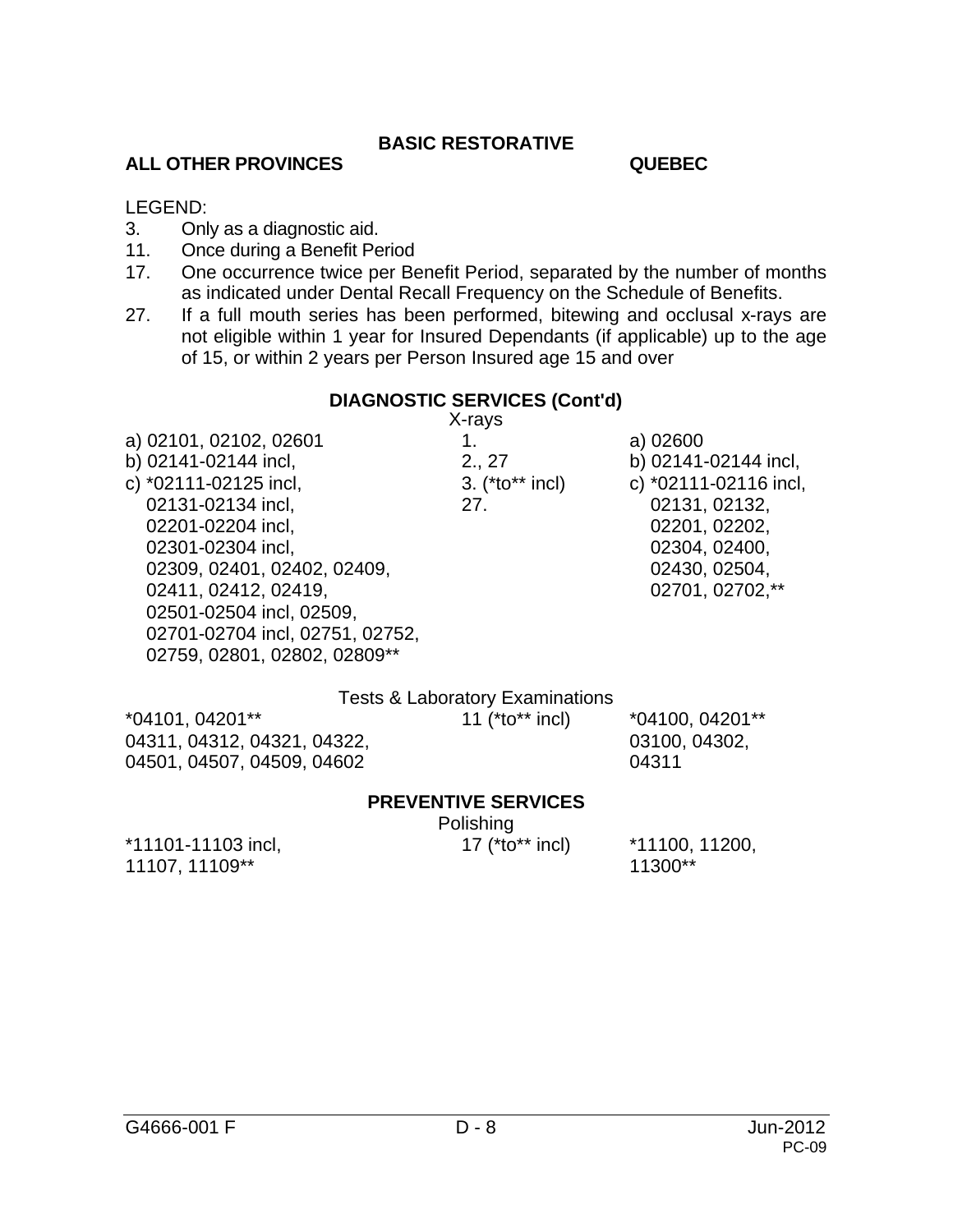## **ALL OTHER PROVINCES QUEBEC**

#### LEGEND:

- 2. Two during a Benefit Period separated by the number of months as indicated under Dental Recall Frequency on the Schedule of Benefits.
- 4. Limited to dependant children (if applicable) under age 15, one application only per tooth while insured.
- 14. Maximum 12 units during a Benefit Period
- 14a. Maximum of 6 units per Benefit Period
- 14b. Maximum of \$300 per Benefit Period
- 17. One occurence twice per Benefit Period, separated by the number of months as indicated under Dental Recall Frequency on the Schedule of Benefits
- 24. Two per lifetime

#### **PREVENTIVE SERVICES (Cont'd)**

| *11111-11117 incl, 11119<br>43421-43427 incl, 43429** | Scaling and / or Root Planing<br>14. (*to** incl) |                                      |
|-------------------------------------------------------|---------------------------------------------------|--------------------------------------|
|                                                       | $14a$ ( $*$ to $*$ $*$ incl)                      | *43411-43414 incl,<br>43417, 43419** |
|                                                       | 14b.                                              | 42000, 42001                         |
|                                                       | <b>Fluoride Treatment</b>                         |                                      |
| 12101, 12102                                          | 2.                                                | 12400                                |
|                                                       | Oral Hygiene Instruction                          |                                      |
| *13211-13214 incl,                                    | 24. (*to** incl)                                  | 13200, 13210                         |
| 13217, 13219, 13231,                                  |                                                   |                                      |
| 13232, 13237, 13239**                                 |                                                   |                                      |
|                                                       | <b>Pit and Fissure Sealants</b>                   |                                      |
| 13401, 13409                                          | 4.                                                | 13401, 13404                         |
|                                                       | Caries/Pain Control                               |                                      |
| 20111, 20119, 20121,                                  |                                                   | 20111, 20121,                        |
| 20129, 20131, 20139                                   |                                                   | 20131                                |
|                                                       | Interproximal Discing of Teeth                    |                                      |
| 13701-13704 incl, 13709,<br>16201-16204 incl, 16209   |                                                   | 13700                                |
|                                                       |                                                   |                                      |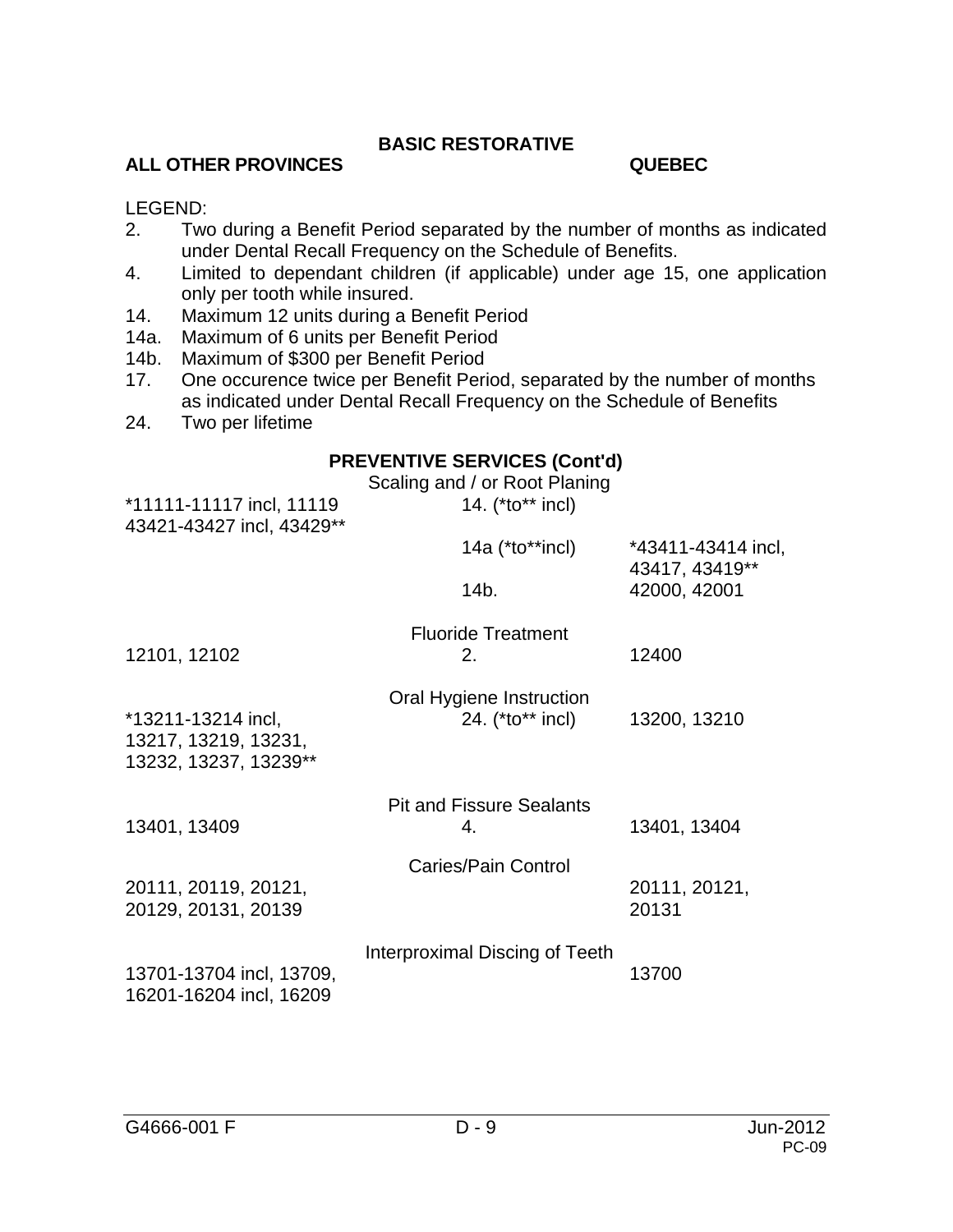#### **ALL OTHER PROVINCES QUEBEC**

#### LEGEND:

- 5. Maximum 8 units during a Benefit Period.
- 12. Only Insured Dependants age 15 or under (if applicable).
- 13. Reimbursement up to the cost of non-bonded amalgams.

#### **PREVENTIVE SERVICES (Cont'd)**

#### Space Maintainers

\*15101-15105 incl, 15201, 12. (\*to\*\* incl) \*15108 -15111 incl, 15202, 15301, 15302, 15120, 15200, 15401, 15403, 15601\*\* 15210, 15400\*\*

|                          | <b>Occlusal Equilibration</b> |                 |
|--------------------------|-------------------------------|-----------------|
| *16511-16514 incl,       | 5. $(*to**$ incl)             | *43300, 43310** |
| 16519, 43311-43314 incl, |                               |                 |

#### **MINOR RESTORATIVE SERVICES**

Amalgam Restorations

| 21111-21115 incl,  |                        | 21101-21105 incl,  |
|--------------------|------------------------|--------------------|
| 21211-21215 incl,  |                        | 21211-21215 incl,  |
| 21221-21225 incl   |                        | 21221-21225 incl   |
|                    | <b>Bonded Amalgams</b> |                    |
| *21121-21125 incl, | 13. (*to** incl)       | *21121-21125 incl, |
| 21231-21235 incl,  |                        | 21231-21235 incl,  |
| 21241-21245 incl** |                        | 21241-21245 incl** |

Retentive Pins

21401-21405 incl 21301-21304 incl

43317, 43319\*\*

|                      | <b>Stainless Steel &amp; Plastic Crowns On Primary Teeth</b> |
|----------------------|--------------------------------------------------------------|
| 22201, 22211, 22401, | 22201, 22211,                                                |
| 22411                | 22401, 22411                                                 |

#### Acrylic or Composite Restorations

| 23101-23105 incl, | 23111-23115 incl, |
|-------------------|-------------------|
| 23111-23115 incl  | 23118,            |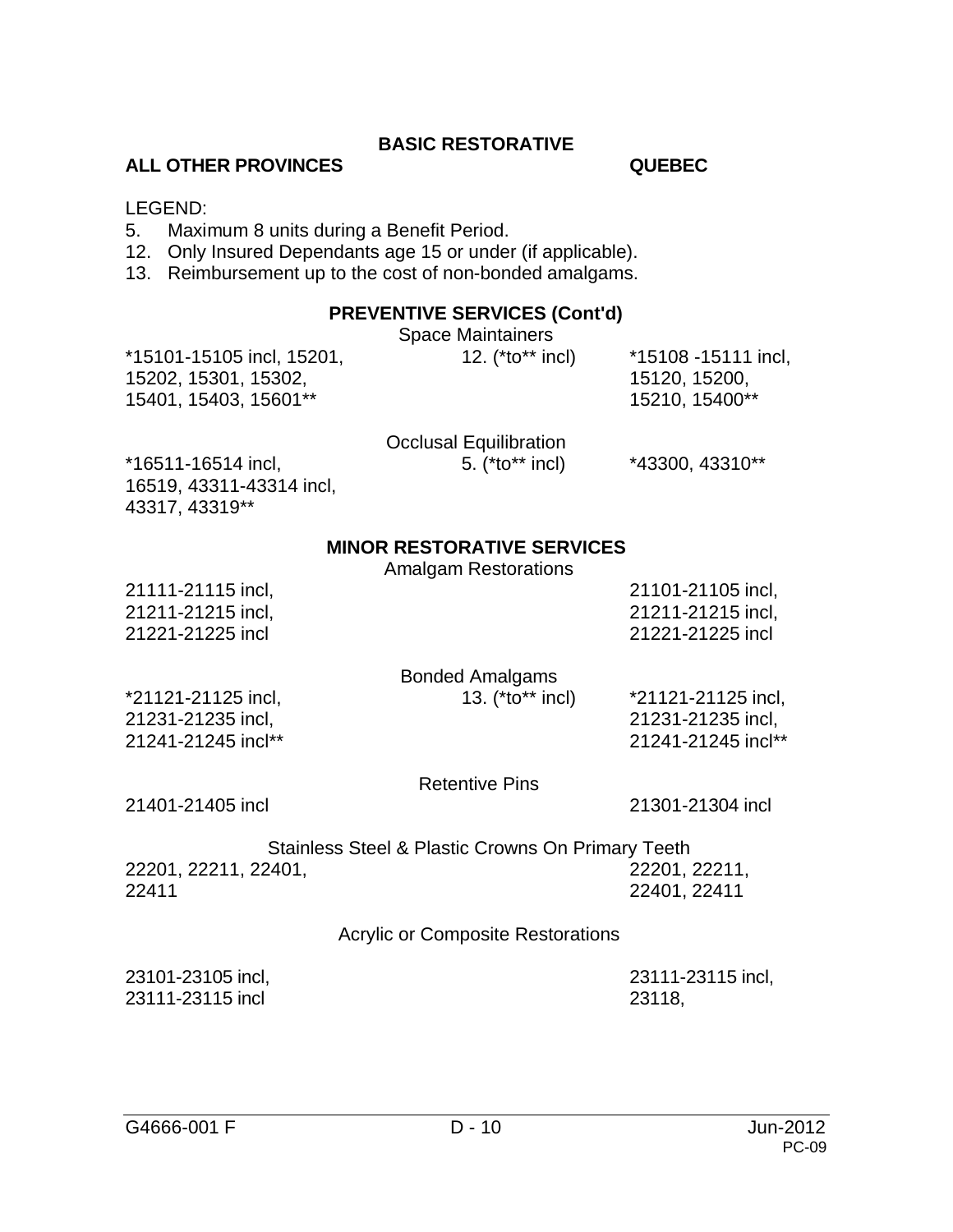### **ALL OTHER PROVINCES QUEBEC**

LEGEND:

- 6. Only in conjunction with oral surgery, periodontal surgery, fractures and dislocations.
- 21. Only eligible in PEI.

#### **MINOR RESTORATIVE SERVICES (Cont'd)**

Acrylic or Composite Restorations (cont'd)

23211-23215 incl, 23221-23225 incl, 23211-23215 incl, 23311-23315 incl, 23321-23325 incl, 23221-23225 incl, 23401-23405 incl, 23411-23415 incl, 23311-23315 incl, 23501-23505 incl, 23511-23515 incl 23411-23415 incl

#### **MINOR SURGICAL SERVICES**

Extractions

| 92451-92459 incl,**<br>92431-92439 incl                                                                          | 21.                              | <b>Not Applicable</b>                                                    |
|------------------------------------------------------------------------------------------------------------------|----------------------------------|--------------------------------------------------------------------------|
| *92212-92219 incl,<br>92221-92229 incl,<br>92302-92309 incl,<br>92441-92449 incl,                                | Anaesthesia<br>6. $(*to**$ incl) | 92224, 92229,<br>*92331-92339 incl,**                                    |
| 72801, 72802, 72809                                                                                              | Miscellaneous surgical services  |                                                                          |
| 72311, 72319, 72321,<br>72329, 72331, 72339                                                                      | <b>Residual Root Removal</b>     | 72300, 72310,<br>72320                                                   |
| 71101, 71109, 71201, 71209,<br>71210, 71211, 71219, 72111,<br>72119, 72211, 72219, 72221,<br>72229, 72231, 72239 |                                  | 71101, 71111,<br>72100, 72110,<br>72210, 72220,<br>72230, 72240<br>72350 |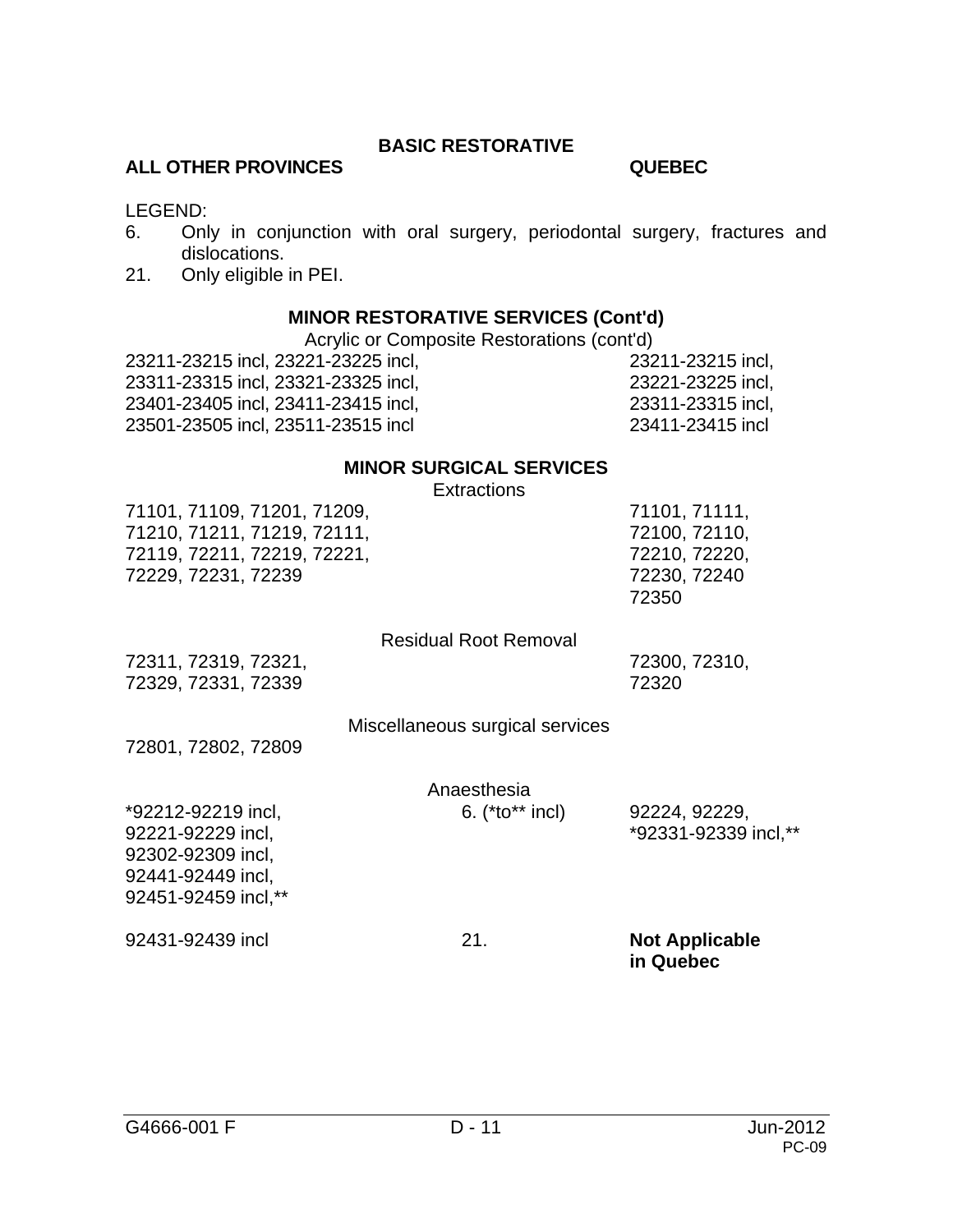#### **ALL OTHER PROVINCES QUEBEC**

LEGEND:

- 7. Only Insured Dependants age 15 or under (if applicable), or in conjunction with oral or periodontal surgery, fractures and dislocations.
- 25. Two per 12 month period
- 26. One upper reline/rebase and one lower reline/rebase OR one combined upper/lower reline/rebase per 12 month period

|                    | Anaesthesia (cont'd) |                     |
|--------------------|----------------------|---------------------|
| *92411-92419 incl, | 7. $(*to**$ incl)    | *92311-92319 incl** |
| 92461-92469 incl** |                      |                     |

#### **DENTURE SERVICES**

Minor Adjustments

54201-54202 incl, 54209 54250, 54251

**Repairs** 

55101, 55102, 55201-55203 incl, 25. 55101-55104 incl, 55301, 55302, 55401-55403 incl, 55201-55204 incl, 55501, 55509, 56611, 56612, 55530, 55530, 55530, 55530, 55530, 55530, 55530, 55530, 55530, 55530, 555 56619, 56621 55700

#### Rebasing and/or Relining 56211-56213 incl, 26. 56200, 56201,

56221-56223 incl, 56210, 56211, 56231-56233 incl, 56220-56222 incl, 56241-56243 incl, 56230-56232 incl, 56251-56253 incl, 56260-56263 incl, 56261-56263 incl, 56270-56273 incl, 56311-56313 incl, 56280, 56290 56321-56323 incl, 56331-56333 incl, 56511-56513 incl, 56521-56523 incl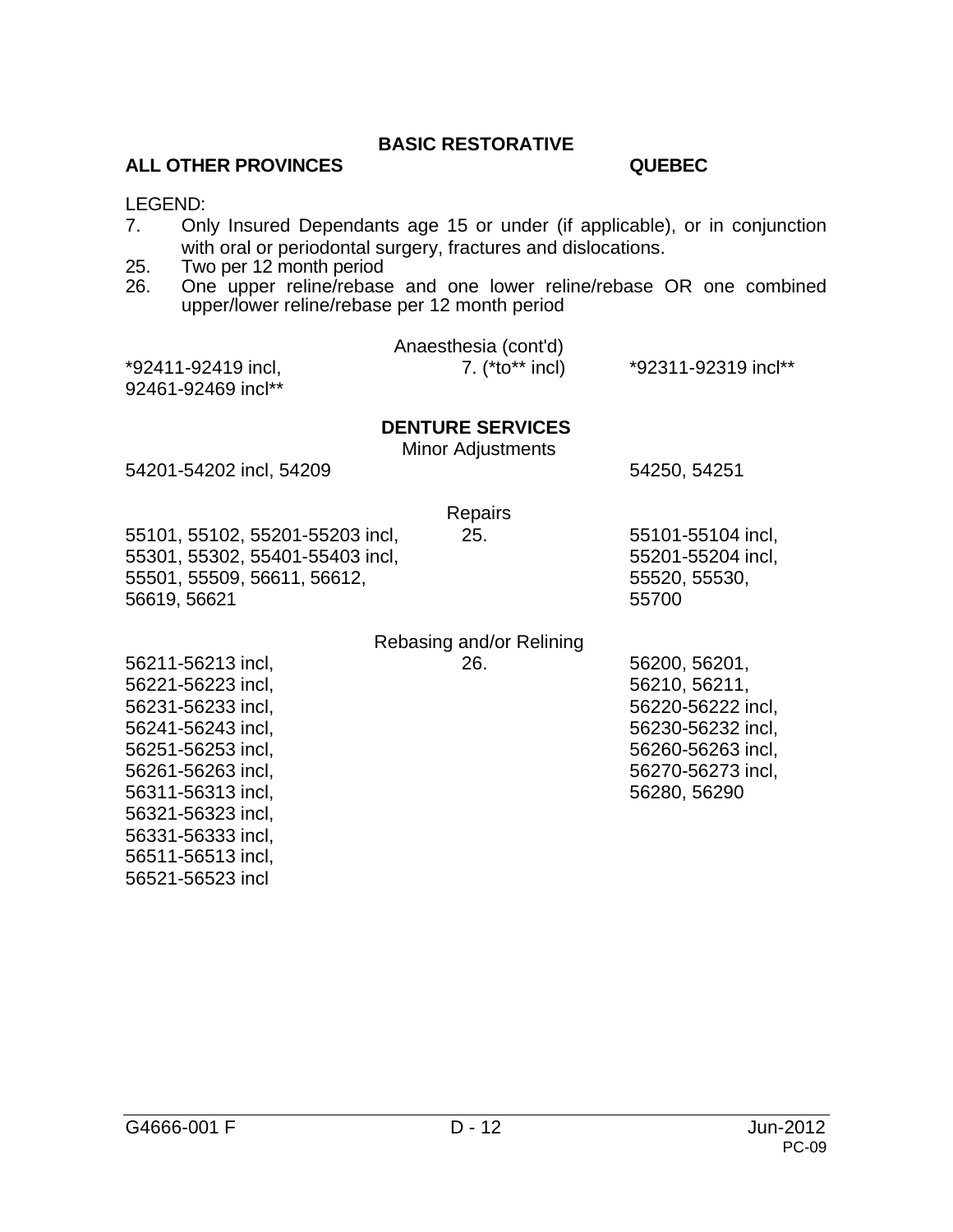#### **PERIODONTICS-ENDODONTICS**

#### **ALL OTHER PROVINCES QUEBEC**

# LEGEND:<br>9. Rei

- Reimbursement for only one surgical procedure in the same area of the mouth on the same day.
- 10a. Reimbursement up to the cost of an uncomplicated root canal if incurred more than 1 year from initial treatment and if procedure is not performed by original Dentist.
- 10c. Eligible on permanent teeth only.
- 19. Once during any 3 year period.

#### **PERIODONTAL SERVICES**

Non-Surgical Services

| 41211-41214 incl, 41219,<br>41231-41234 incl, 41239,<br>41301, 41302, 41309                                                                                                               | i vuit-Jurgiual Juriviuus                            | 41200, 41300,<br>42002                                                                                                    |
|-------------------------------------------------------------------------------------------------------------------------------------------------------------------------------------------|------------------------------------------------------|---------------------------------------------------------------------------------------------------------------------------|
| *42111, 42201, 42311, 42411,<br>42421, 42431, 42511, 42521,<br>42531, 42551, 42591, 42592,<br>42611, 42621, 42701-42703 incl,<br>42711, 42712, 42811,<br>42821-42823 incl, 42829, 73411** | <b>Surgical Services</b><br>9. (* to** incl)         | *42003, 42010, 42100,<br>42200, 42300, 42301,<br>42400, 42560, 42561,<br>42570, 42575, 42611,<br>42711, 73381**,<br>42700 |
| *14611,14612, 43611, 43612**                                                                                                                                                              | <b>Adjunctive Services</b><br>19.(*to** incl)        | *43611, 43612**                                                                                                           |
| 14621-14623 incl, 14629,<br>14631, 14632, 43111,<br>43211, 43281, 43289,<br>43621-43623 incl,<br>43629, 43631, 43632                                                                      |                                                      | 43200, 43211, 43295,<br>43300, 43622, 43631                                                                               |
| 32231, 32232                                                                                                                                                                              | <b>ENDODONTIC SERVICES</b><br><b>Vital Pulpotomy</b> | 32201, 32202, 32204,<br>32205, 32210                                                                                      |
| *33111-33114 incl, 33116,<br>33121-33124 incl, 33126,<br>33131-33134 incl, 33136,<br>33141-33144 incl, 33146**                                                                            | Root Canal Therapy<br>10 $c$ (*to** incl)            | *33100-33102 incl,<br>33200-33202 incl,<br>33300-33302 incl,<br>33400-33402 incl,<br>33475**                              |
| *33115, 33125,<br>33135, 33145**                                                                                                                                                          | 10a (*to** incl)                                     | *33110, 33210,<br>33310, 33410**                                                                                          |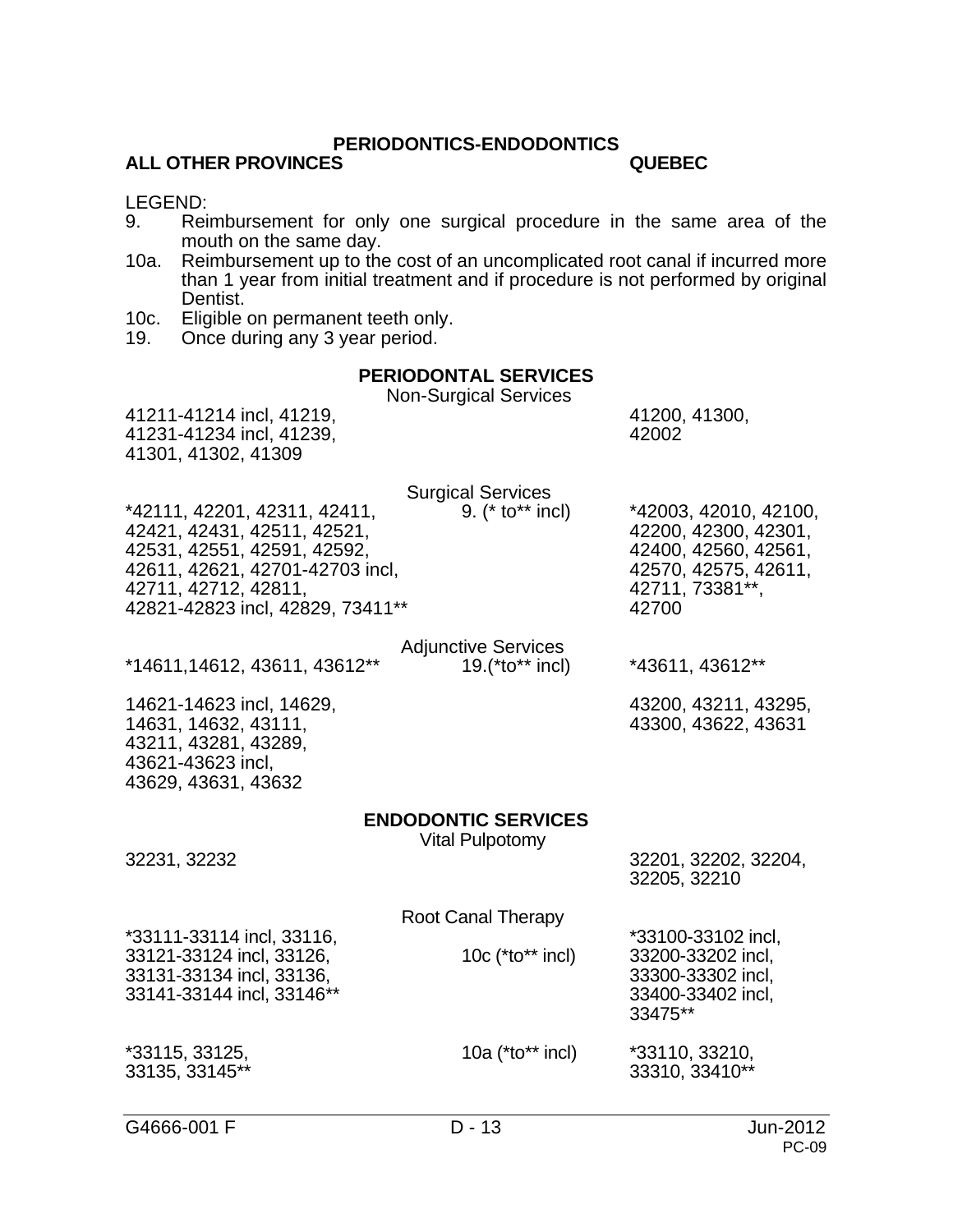#### **PERIODONTICS-ENDODONTICS**

#### **ALL OTHER PROVINCES QUEBEC**

LEGEND:

- 10b. Reimbursement up to the cost of an uncomplicated apicoectomy/apical curettage if incurred more than 1 year from initial treatment and if procedure is not performed by original Dentist.
- 12. Only Insured Dependants age 15 or under (if applicable).
- 18. Reimbursement up to the cost of an apicoectomy and retro-filling.

#### **ENDODONTIC SERVICES (Cont'd)**

| Apexification                       |                                    |
|-------------------------------------|------------------------------------|
| 12.                                 | 33521-33524 incl,                  |
|                                     | 33531-33534 incl,                  |
|                                     | 33541-33544 incl                   |
| 18.                                 | <b>Not Applicable</b><br>in Quebec |
| <b>Periapical Services</b>          |                                    |
| 34111, 34112, 34121-34123 incl,     | 34101-34104 incl,                  |
| 34131-34134 incl, 34141, 34142,     |                                    |
| 34151-34153 incl, 34161-34164 incl, |                                    |
| 34211, 34212, 34221-34224 incl,     |                                    |
| 34231-34234 incl, 34241, 34242,     |                                    |
| 34251-34254 incl, 34261-34264 incl, | 34401, 34402,                      |
|                                     | 34511                              |
|                                     |                                    |
| 10b. $(*to**$ incl)                 | *34171, 34172,                     |
|                                     | 34174, 34175**                     |
|                                     |                                    |
|                                     |                                    |
|                                     |                                    |

34361-34364 incl\*\*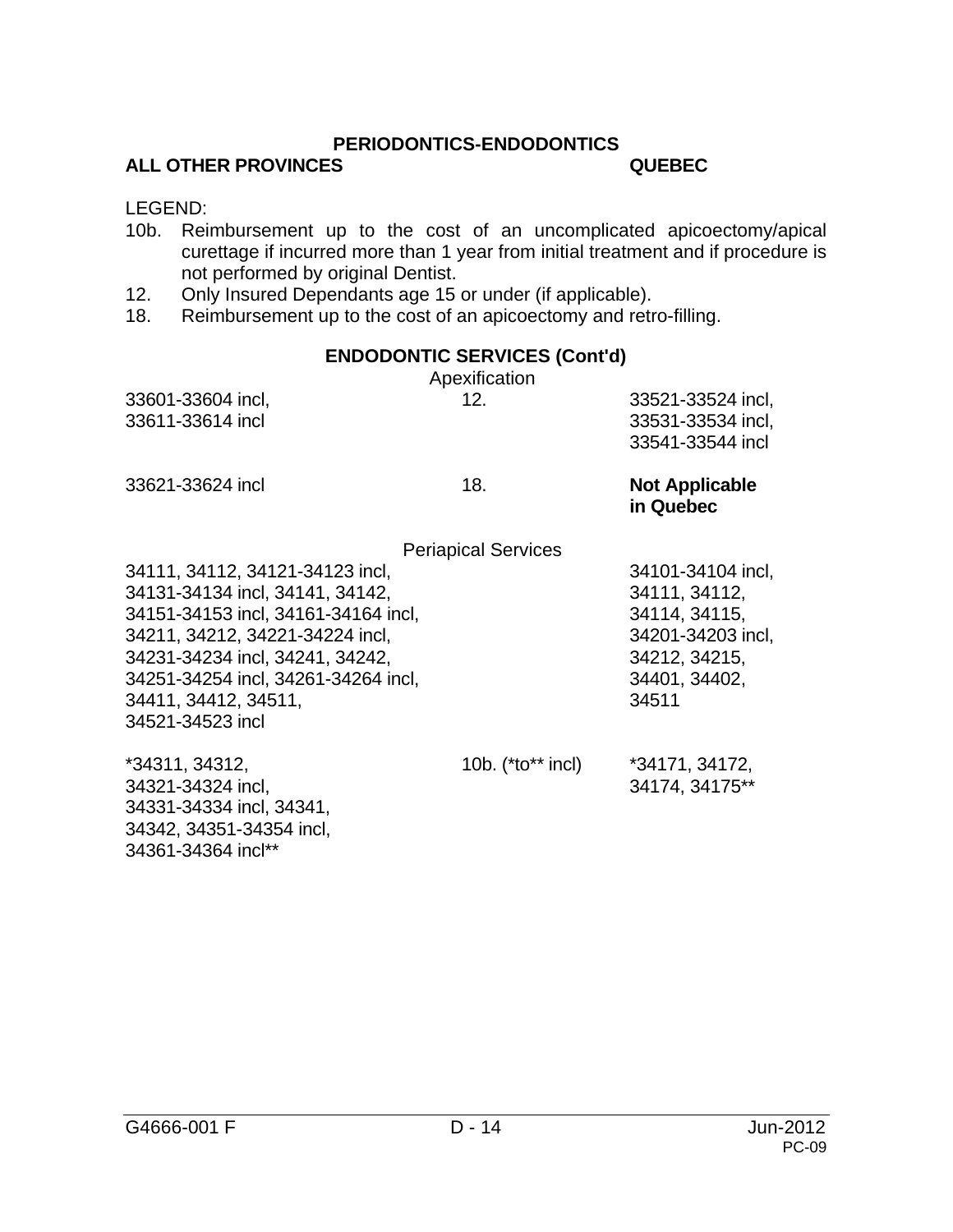#### **PERIODONTICS-ENDODONTICS**

### **ALL OTHER PROVINCES QUEBEC**

#### **ENDODONTIC SERVICES (Cont'd)**

Emergency Procedures

| 32221, 32222, 32311-32314 incl, | 32101, |
|---------------------------------|--------|
| 32321, 32322, 34421-34423 incl, | 39202. |
| 39201, 39202, 39211, 39212,     | 39901- |
| 76941, 76949, 76951, 76952,     | 39970. |
| 76959                           | 39985  |
|                                 |        |

32221, 32222, 32311-32314 incl, 32101, 39201, 39901-39904 incl, 76941, 76949, 76951, 76952, 39970, 39981,

|  | <b>Other Procedures</b> |
|--|-------------------------|
|--|-------------------------|

39101, 39311-39313 incl, 39100, 39110, 39319, 39411-39413 incl

39410

#### **MAJOR SURGICAL SERVICES**

| 72511, 72519, 72521, 72529,<br>72531, 72532, 72539 | <b>Surgical Exposure</b> | 72410-72412 incl |
|----------------------------------------------------|--------------------------|------------------|
| 72611, 72619                                       | Transplantation          | 72430            |
| 72631, 72639                                       | Repositioning            | 72440            |
| 72711, 72719                                       | Enucleation              | 72450            |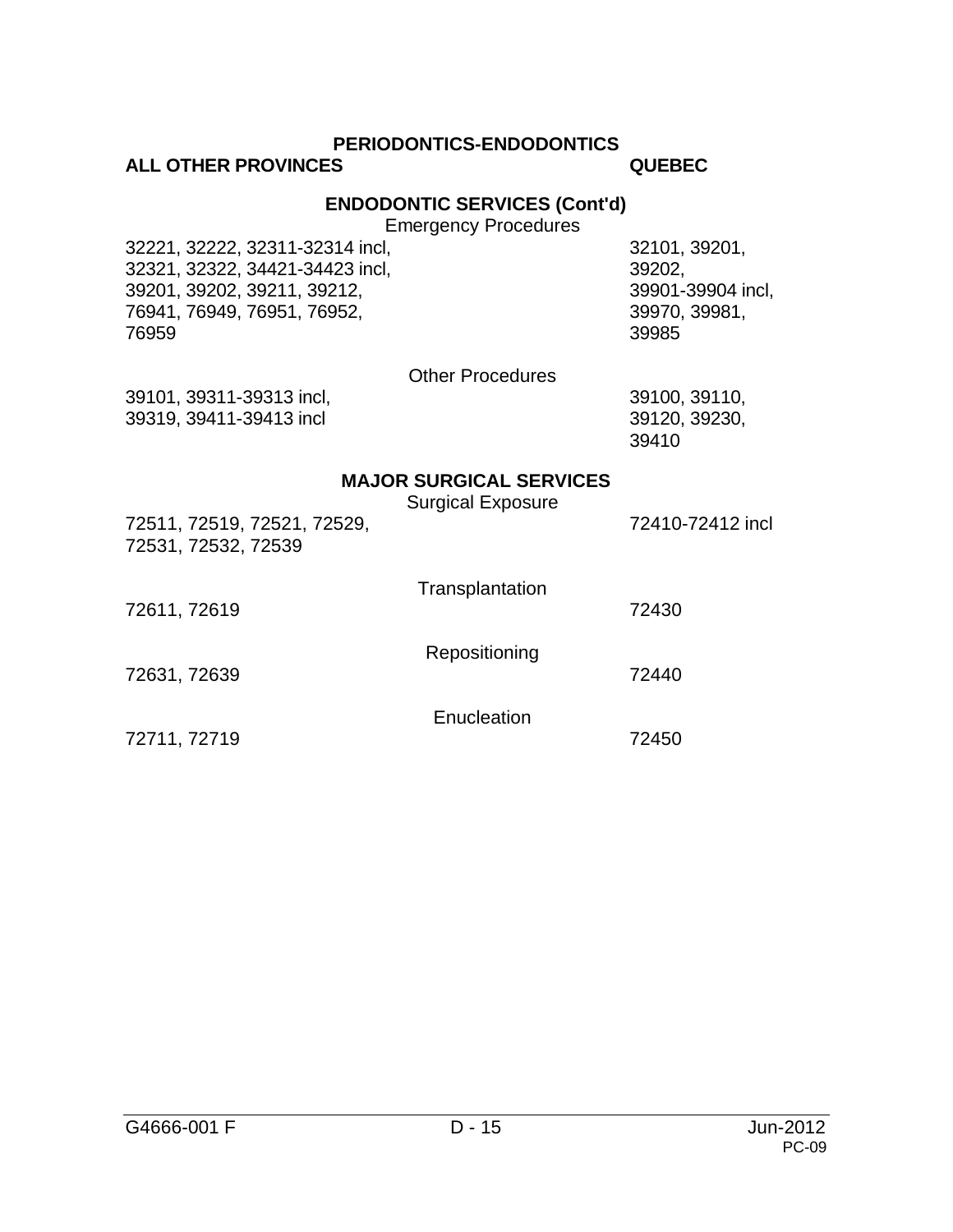| <b>ALL OTHER PROVINCES</b>                                                                   | <b>PERIODONTICS-ENDODONTICS</b>        | <b>QUEBEC</b>                                                       |  |
|----------------------------------------------------------------------------------------------|----------------------------------------|---------------------------------------------------------------------|--|
| <b>MAJOR SURGICAL SERVICES (Cont'd)</b><br>Alveoloplasty                                     |                                        |                                                                     |  |
| 73111, 73121                                                                                 |                                        | 73100, 73110                                                        |  |
| 73211, 73221, 73222, 73223                                                                   | Gingivoplasty and/or Stomatoplasty     | 73123                                                               |  |
| 73152-73154 incl, 73161                                                                      | Osteoplasty                            | 73133-73135 incl,<br>73140                                          |  |
| 74111-74118 incl,                                                                            | <b>Surgical Excision</b>               | 74108, 74109,                                                       |  |
| 74121-74128 incl,<br>74211-74218 incl,<br>74221-74228 incl,<br>74621, 74631-74638 incl       |                                        | 74408, 74409,<br>74410                                              |  |
| 75111, 75112, 75121                                                                          | Surgical Incision                      | 75100, 75110                                                        |  |
|                                                                                              | <b>Fractures</b>                       |                                                                     |  |
| 76201-76204 incl,<br>76301-76304 incl,<br>76911-76913 incl,<br>76961-76963 incl              |                                        | 76210, 76310,<br>76910-76913 incl,<br>76950, 76951                  |  |
|                                                                                              | Frenectomy                             |                                                                     |  |
| 77801-77806 incl, 78102                                                                      |                                        | 77801-77803 incl,<br>78110                                          |  |
|                                                                                              | <b>Miscellaneous Surgical Services</b> |                                                                     |  |
| 79111, 79311-79313 incl,<br>79321, 79322, 79331,<br>79342, 79343, 79402,<br>79601-79606 incl |                                        | 79104, 79301,<br>79303-79308 incl,<br>79400, 79401,<br>79601, 79602 |  |
| 96201, 96202                                                                                 | <b>Adjunctive Services (Drugs)</b>     | 79651, 79652                                                        |  |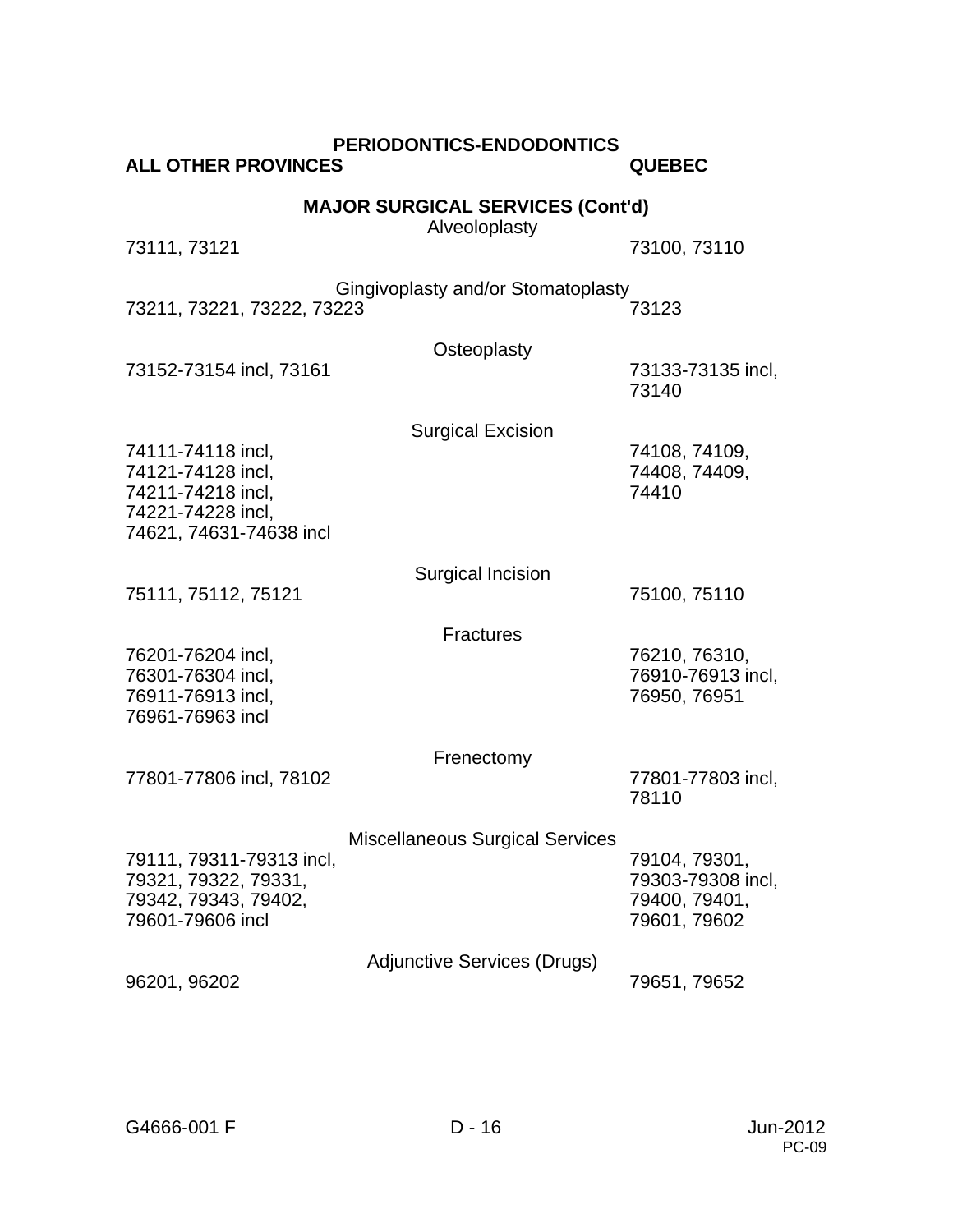Initial appliances (e.g. dentures) are only covered if a permanent, functional natural tooth is extracted while you are insured for this level of coverage under this Plan (or under the plan which this Plan replaces). Replacement appliances are covered if:

- the existing appliance cannot be made serviceable and is at least five years old; or
- the transitional dentures/crown or bridgework are replaced by a permanent prosthesis within 12 months of installation, otherwise the temporary denture/crown or bridgework are considered a permanent prostheses subject to the Policy Limitations; or
- required because of an Accidental Dental Injury, after the date you become insured; or
- required due to the installation of an initial opposing denture after the date you become insured; or
- the extraction of an additional permanent, functional natural tooth makes the existing appliance unserviceable. If the existing appliance could have been made serviceable, only the expense for that portion of the replacement appliance which replaces the teeth extracted after the date you became insured will be deemed to be an Eligible Expense.

Procedures involving the use of gold will only be considered an eligible expense if treatment could not have been rendered at a lower cost by means of a reasonable substitute.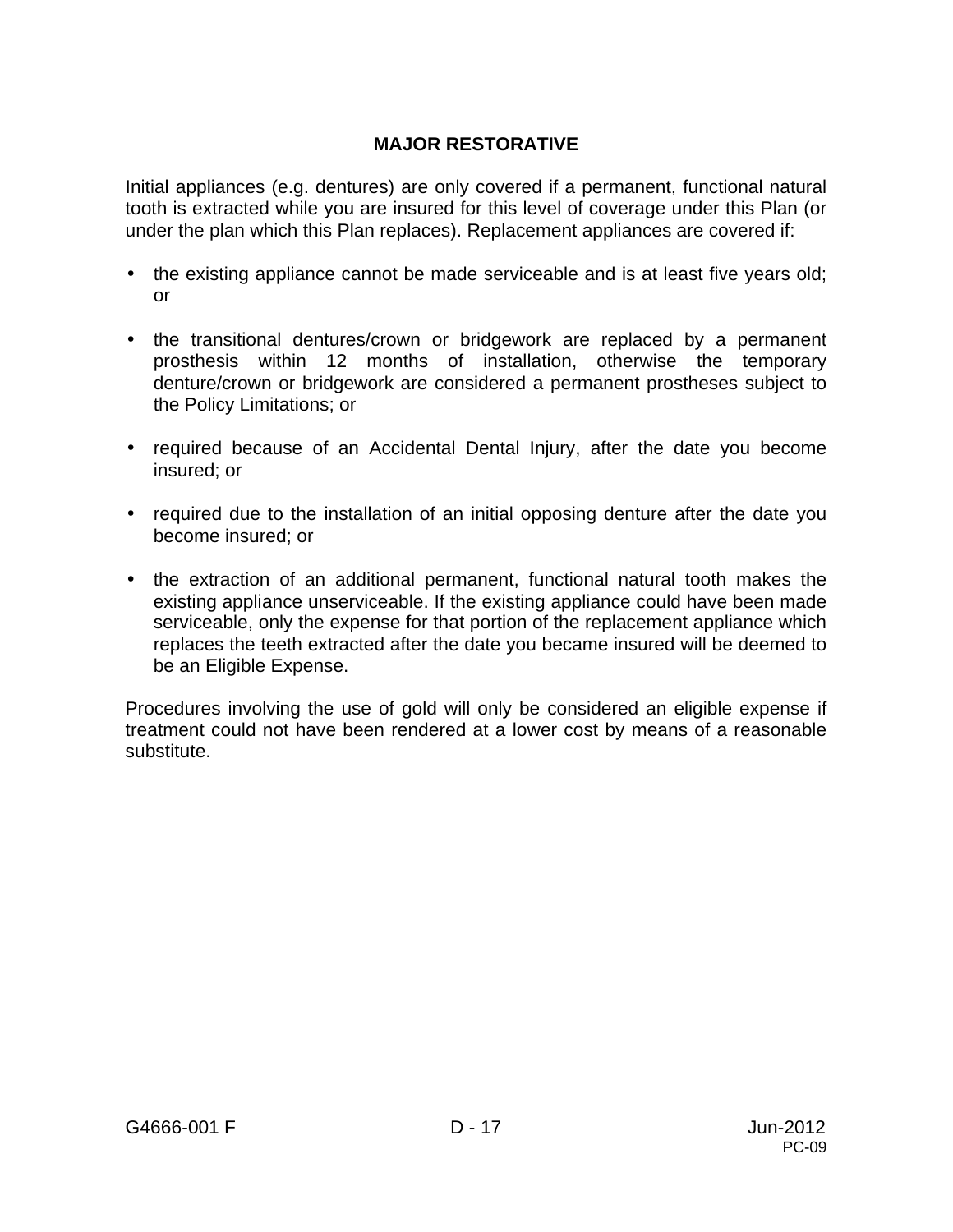#### **ALL OTHER PROVINCES QUEBEC**

LEGEND:

- 15. Reimbursement up to the cost of non-bonded amalgam/composite core.
- 16. Reimbursement up to the cost of a standard denture<br>20. Some restrictions apply to the following procedure
- Some restrictions apply to the following procedures. Prior approval strongly **recommended.**

| 25511, 25521, 25531,<br>25601-25605 incl**                                                                                                                                                          | Onlays                                          | 25300, 25521,<br>25601-25604 incl**                                                                                                     |
|-----------------------------------------------------------------------------------------------------------------------------------------------------------------------------------------------------|-------------------------------------------------|-----------------------------------------------------------------------------------------------------------------------------------------|
| *22301, 22311, 22501,<br>22511, 25711-25713 incl,<br>25721-25723 incl,<br>25731-25733 incl, 27111,<br>27113, 27121, 27131,<br>27201, 27211, 27213,<br>27301, 27311, 27511,<br>27519, 42341, 42451** | Crowns<br>20. (*to** incl)                      | 22201, *22311, 22501,<br>22511, 27100, 27130,<br>27140, 27200, 27210,<br>27300, 27310, 27501,<br>27503, 27700, 27701,<br>27710, 42451** |
| *25761-25766*                                                                                                                                                                                       | 15. $(*to**$ incl)                              | <b>Not Applicable</b><br>in Quebec                                                                                                      |
| *51101-51103 incl,<br>51301-51303 incl,<br>51601-51603 incl,<br>51611-51613 incl**                                                                                                                  | Denture Complete - Standard<br>20. (*to** incl) | *51100, 51110,<br>51120, 51300,<br>51310, 51320,<br>51600, 51610,<br>51620**                                                            |
| *51201-51203 incl**                                                                                                                                                                                 | Equilibrated<br>16, 20 (*to** incl)             | *51201-51203 incl**                                                                                                                     |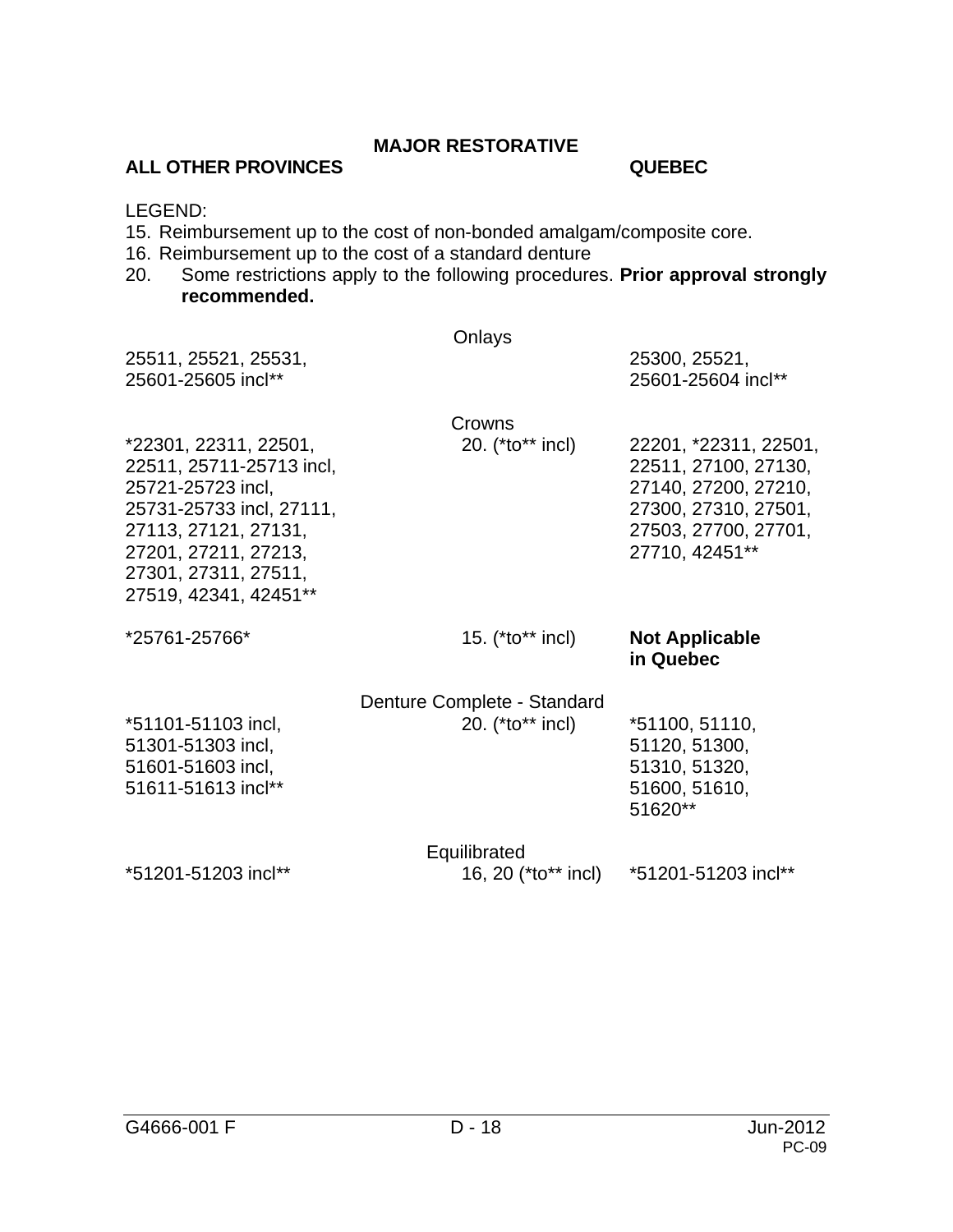#### ALL OTHER PROVINCES **ALL OTHER PROVINCES**

LEGEND:<br>16. Reir

- 16. Reimbursement up to the cost of a standard denture<br>20. Some restrictions apply to the following procedures.
- Some restrictions apply to the following procedures. Prior approval strongly **recommended.**

|                                                                                                                                                                                                                                                               | Denture Partial - Standard              |                                                                                                                                                                              |
|---------------------------------------------------------------------------------------------------------------------------------------------------------------------------------------------------------------------------------------------------------------|-----------------------------------------|------------------------------------------------------------------------------------------------------------------------------------------------------------------------------|
| *52101-52103 incl,<br>52111-52113 incl,<br>52121-52123 incl,<br>52301-52303 incl,<br>52311-52313 incl,<br>52401-52403 incl,<br>53101-53104 incl.<br>53111-53113 incl,<br>53201-53203 incl,<br>53301, 53302, 53304,<br>53401-53403 incl,<br>53611-53613 incl** | 20. (*to** incl)                        | *52101-52103 incl,<br>52120, 52121,<br>52129, 52230,<br>52231, 52232,<br>52400, 52410,<br>52420, 52500,<br>52510, 52520,<br>52530, 52600,<br>52610, 52620,<br>59101, 59102** |
| *53131-53133 incl,<br>53221-53223 incl**                                                                                                                                                                                                                      | Equilibrated<br>16,<br>20. (*to** incl) | *53131-53133 incl,<br>53221-53223 incl,<br>52541**                                                                                                                           |
| 73511, 73521                                                                                                                                                                                                                                                  | Dentures<br>20.                         | 73360, 73361                                                                                                                                                                 |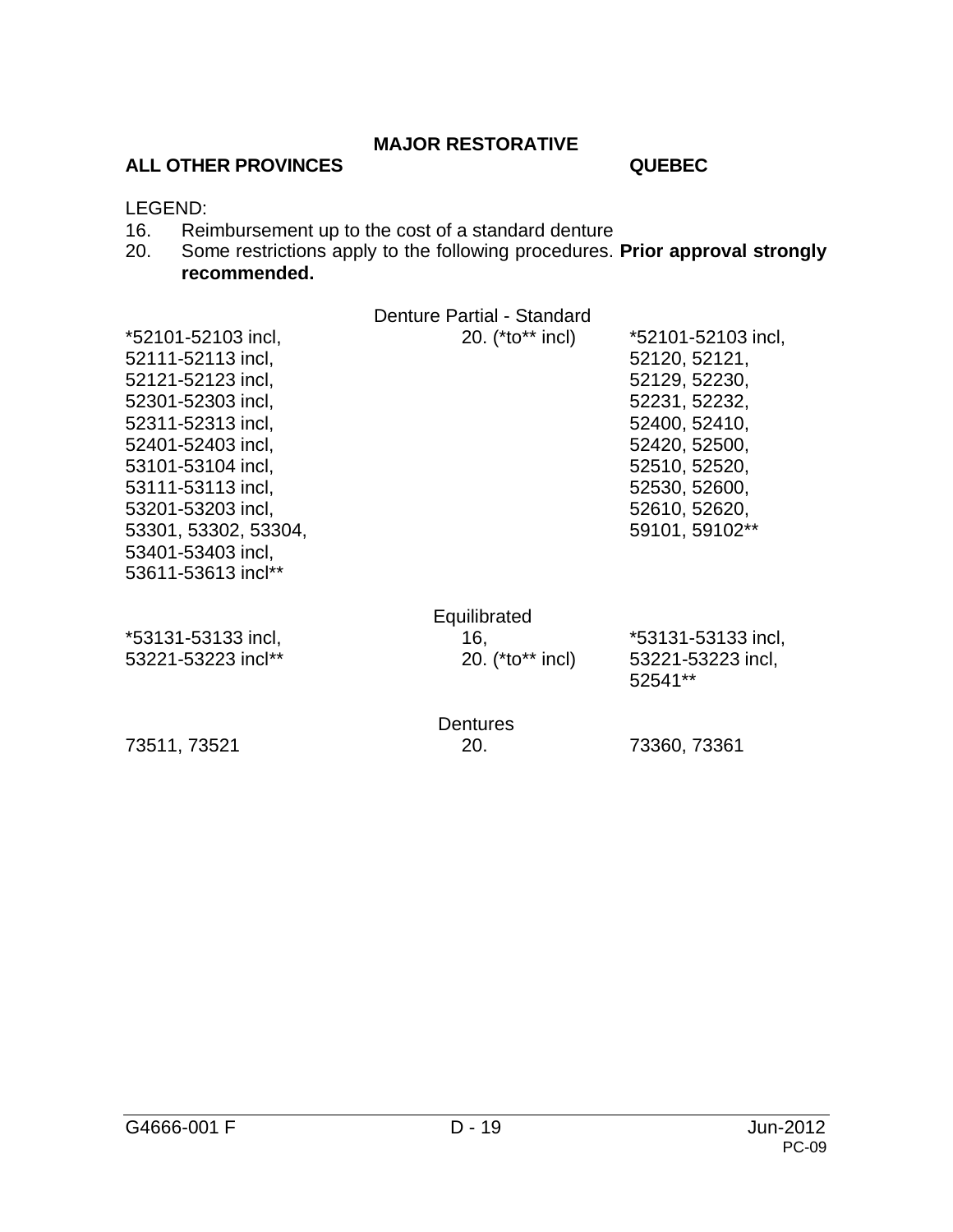# **ALL OTHER PROVINCES QUEBEC**

#### LEGEND:

- 22. Follow up visits restricted to 3 in the 3 months post insertion, eligible in British Columbia only.
- 23. Restricted to 1 visit in the 3 months post insertion, eligible in British Columbia only.

|       |                                                                                                | Partial Upper and Lower Dentures fabricated<br>- in conjunction with a Denturist |                                    |
|-------|------------------------------------------------------------------------------------------------|----------------------------------------------------------------------------------|------------------------------------|
|       | *59201, 59202, 59211,<br>59212, 59301, 59302,<br>59511, 59512, 59521,<br>59522, 59531, 59532** | 22.                                                                              | <b>Not Applicable</b><br>in Quebec |
| 58411 |                                                                                                | Dentures, Complete and Partial in conjunction with a Denturist<br>22.            | <b>Not Applicable</b><br>in Quebec |
| 58901 |                                                                                                | <b>Examination and Diagnosis</b><br>23.                                          | <b>Not Applicable</b><br>in Quebec |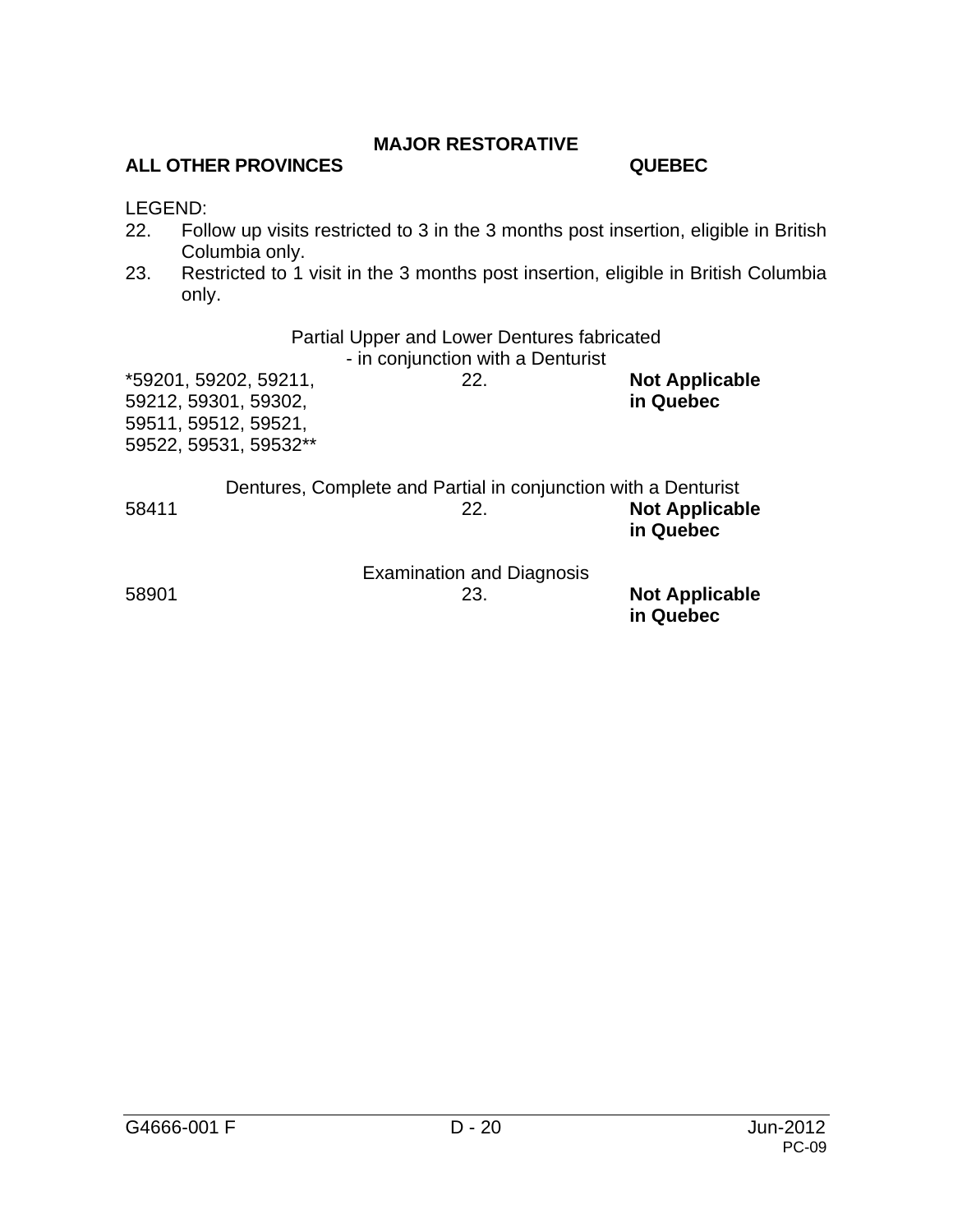#### **ALL OTHER PROVINCES QUEBEC**

LEGEND:

- 16. Reimbursement up to the cost of a standard denture<br>20. Some restrictions apply to the following procedures.
- Some restrictions apply to the following procedures. Prior approval strongly **recommended.**

| *62101, 62102, 62103,<br>62107, 62108, 62501,<br>62502, 62701-62704 incl**                                  | Bridges (Fixed) - pontics<br>20 (*to** incl)                                       | *62100, 62502,<br>62510, 62700,<br>62701, 62702**                                                                      |
|-------------------------------------------------------------------------------------------------------------|------------------------------------------------------------------------------------|------------------------------------------------------------------------------------------------------------------------|
| *67321, 67322, 67331, 67341**                                                                               | Bridges (Fixed) - retainers - inlays and onlays<br>20 (*to** incl) *65500, 65510** |                                                                                                                        |
| 66111-66113 incl, 66119,<br>66211-66214 incl, 66219,<br>66221-66225 incl, 66229,<br>66301-66304 incl, 66309 | Bridges (Fixed) – repairs                                                          | 66600, 66610,<br>66620                                                                                                 |
| *67121, 67201, 67211,<br>67217, 67218, 67221,<br>67301, 67311, 67312,<br>67317, 67318, 67501,<br>67502**    | Bridges (Fixed) – retainers<br>20 (*to** incl)                                     | *67100, 67101,<br>67105, 67107,<br>67200, 67210,<br>67410, 67600,<br>67711-67713 incl,<br>67721-67723 incl,<br>69300** |
|                                                                                                             | Bridges (Fixed) - other services                                                   |                                                                                                                        |

69201, 69301-69305 incl, 69701, 69702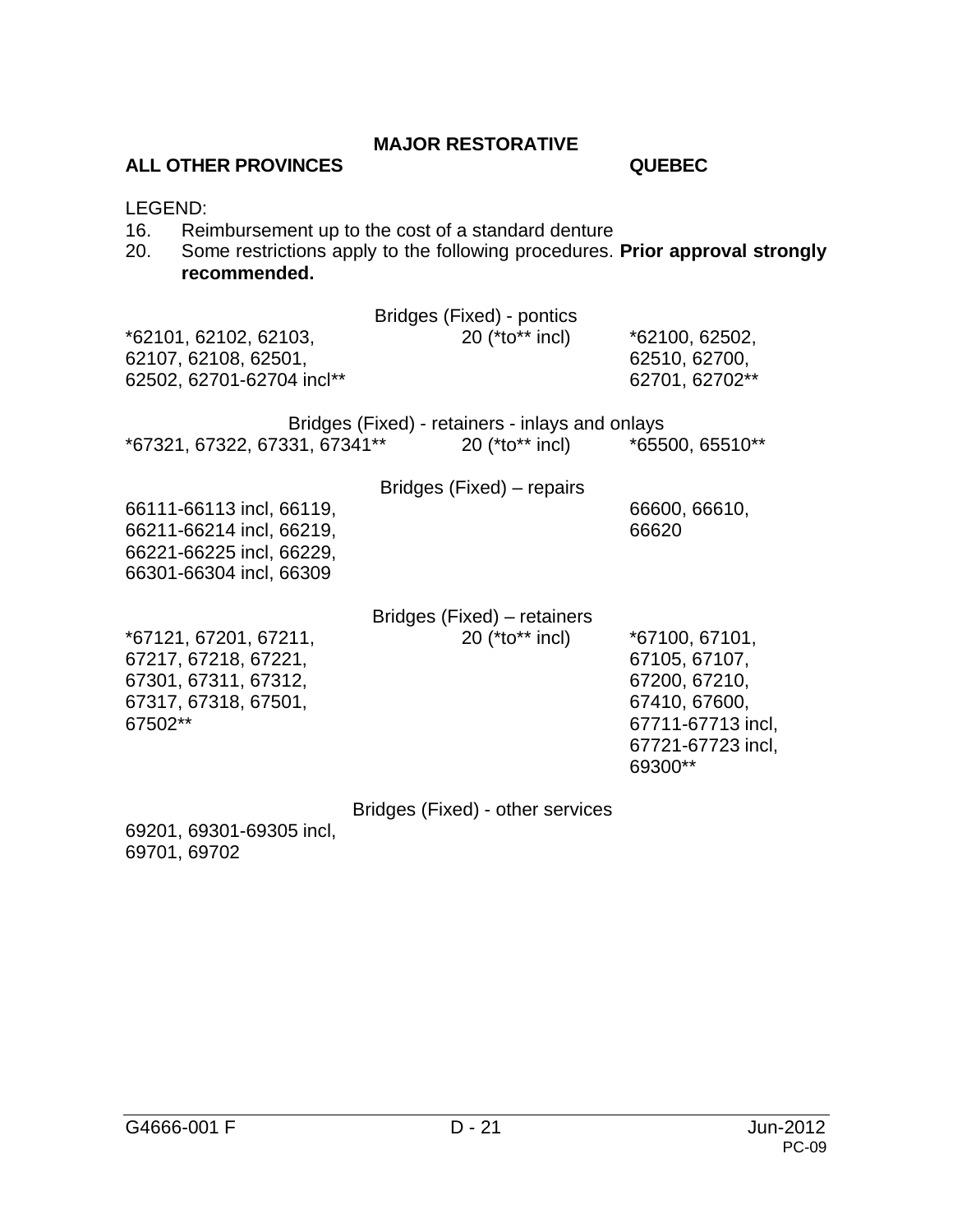## **MAJOR RESTORATIVE**

## **ALL OTHER PROVINCES QUEBEC**

# LEGEND:<br>15. Reir

Reimbursement up to the cost of non-bonded amalgam/composite core.

## Bonded Core Buildup in Conjunction with Crown

| *21302, 23602** | 15. (*to** incl) | <b>Not Applicable</b> |
|-----------------|------------------|-----------------------|
|                 |                  | in Quebec             |

### Other Restorative Services

| 21301, 23601, 25731-25733 incl. | 20161.            |
|---------------------------------|-------------------|
| 25741-25743 incl,               | 25751-25753 incl. |
| 25751-25756 incl,               | 25771-25773 incl. |
| 25781-25784 incl, 25789,        | 29100, 29300,     |
| 29101-29103 incl, 29109,        | 29501-29503 incl. |
| 29301-29303 incl                | 29600             |
|                                 |                   |